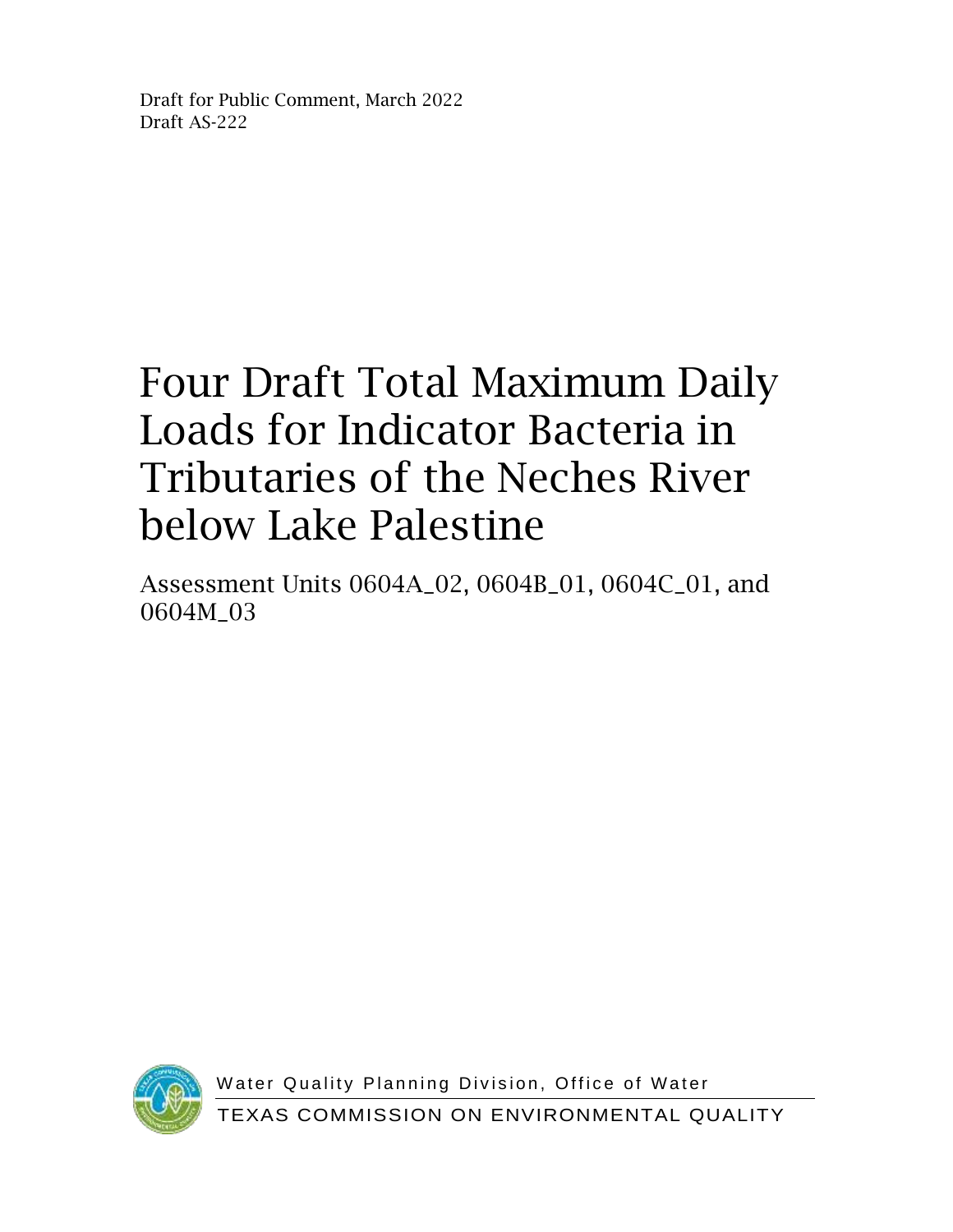Distributed by the Total Maximum Daily Load Team Texas Commission on Environmental Quality MC-203 P.O. Box 13087 Austin, Texas 78711-3087 Email: [tmdl@tceq.texas.gov](mailto:tmdl@tceq.texas.gov)

Total maximum daily load project reports are available on the TCEQ website at: [www.tceq.texas.gov/waterquality/tmdl/](http://www.tceq.texas.gov/waterquality/tmdl/)

The preparation of this report was financed in part through grants from the United States Environmental Protection Agency.

This total maximum daily load report is based in large part on the report titled: "Technical Support Document for Four Total Maximum Daily Loads for Indicator Bacteria in Tributaries of the Neches River below Lake Palestine" TCEQ AS-205, prepared by Anna Gitter, Luna Yang, and Lucas Gregory of the Texas Water Resources Institute.

TCEQ is an equal opportunity employer. The agency does not allow discrimination on the basis of race, color, religion, national origin, sex, disability, age, sexual orientation, or veteran status. In compliance with the Americans with Disabilities Act, this document may be requested in alternate formats by contacting TCEQ at 512-239-0010, or 800-RELAY-TX (TDD), or by writing PO Box 13087, Austin TX 78711-3087. We authorize you to use or reproduce any original material contained in this publication—that is, any material we did not obtain from other sources. Please acknowledge TCEQ as your source. For more information on TCEQ publications, visit our website at: [www.tceq.texas.gov/publications.](https://wwwtceq.texas.gov/publications) How is our customer service[? www.tceq.texas.gov/customer](https://www.tceq.texas.gov/assets/public/waterquality/tmdl/29tidalstreams/29-tidaluses.pdf)[survey.](https://www.tceq.texas.gov/assets/public/waterquality/tmdl/29tidalstreams/29-tidaluses.pdf)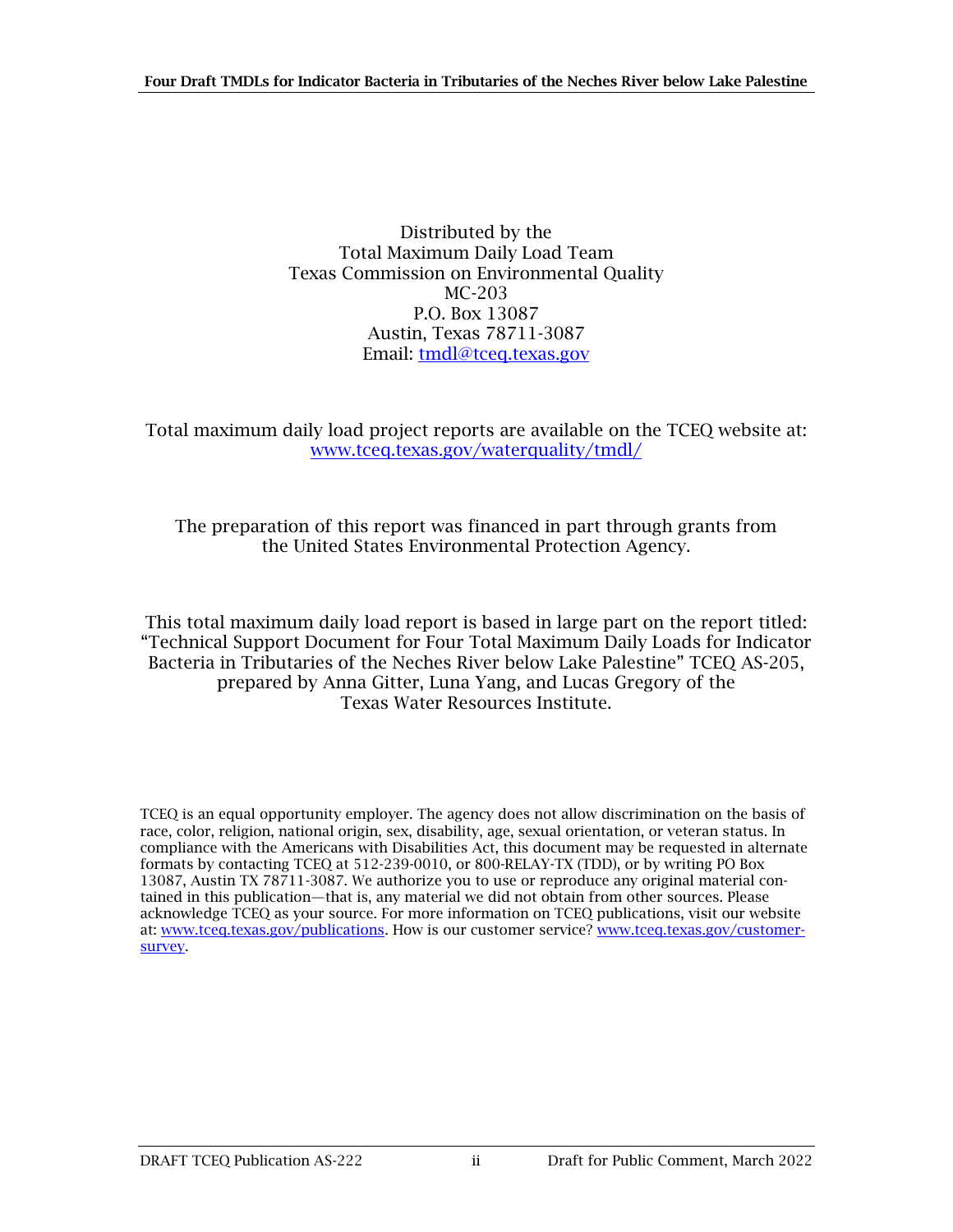## **Contents**

| Unregulated Agricultural Activities and Domesticated Animals 21 |  |
|-----------------------------------------------------------------|--|
|                                                                 |  |
|                                                                 |  |
|                                                                 |  |
|                                                                 |  |
|                                                                 |  |
|                                                                 |  |
|                                                                 |  |
|                                                                 |  |
|                                                                 |  |
|                                                                 |  |
|                                                                 |  |
|                                                                 |  |
|                                                                 |  |
|                                                                 |  |
|                                                                 |  |
|                                                                 |  |
|                                                                 |  |
|                                                                 |  |
|                                                                 |  |
|                                                                 |  |
|                                                                 |  |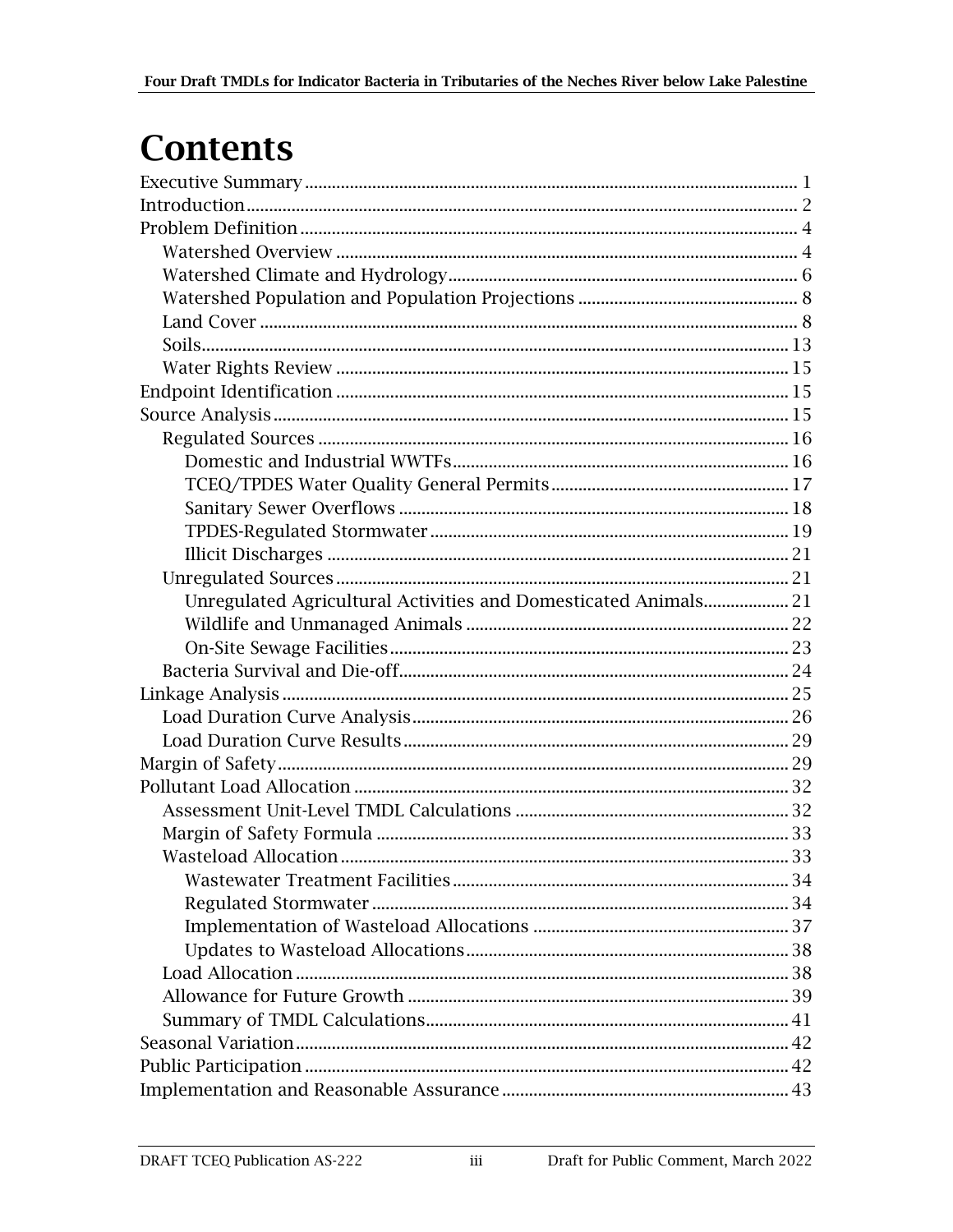### Figures

| Figure 1. |                                                                       |    |
|-----------|-----------------------------------------------------------------------|----|
| Figure 2. | Average monthly temperature and precipitation at the Angelina         |    |
| Figure 3. | Annual precipitation at the Angelina County Airport, 2005-2018  7     |    |
| Figure 4. | 2010 population density estimates using USCB census block data  9     |    |
| Figure 5. |                                                                       |    |
| Figure 6. |                                                                       |    |
| Figure 7. |                                                                       |    |
| Figure 8. | .25                                                                   |    |
| Figure 9. | USGS streamflow gauge and SWQM station watersheds used in             | 27 |
|           | Figure 10. LDC for Cedar Creek AU 0604A_02 at SWQM Station 10478      | 30 |
|           | Figure 11. LDC for Hurricane Creek AU 0604B_01 at SWQM Station 13529  | 30 |
|           | Figure 12. LDC for Jack Creek AU 0604C_01 at SWQM Station 10492<br>31 |    |
|           | Figure 13. LDC for Biloxi Creek AU 0604M_03 at SWQM Station 1049931   |    |
|           |                                                                       |    |

### Tables

| Permitted domestic WWTFs discharging in the TMDL watersheds16 |  |
|---------------------------------------------------------------|--|
|                                                               |  |
|                                                               |  |
|                                                               |  |
| Estimated feral hog and white-tailed deer populations  23     |  |
|                                                               |  |
|                                                               |  |
|                                                               |  |
|                                                               |  |
|                                                               |  |
|                                                               |  |
|                                                               |  |
|                                                               |  |
|                                                               |  |
|                                                               |  |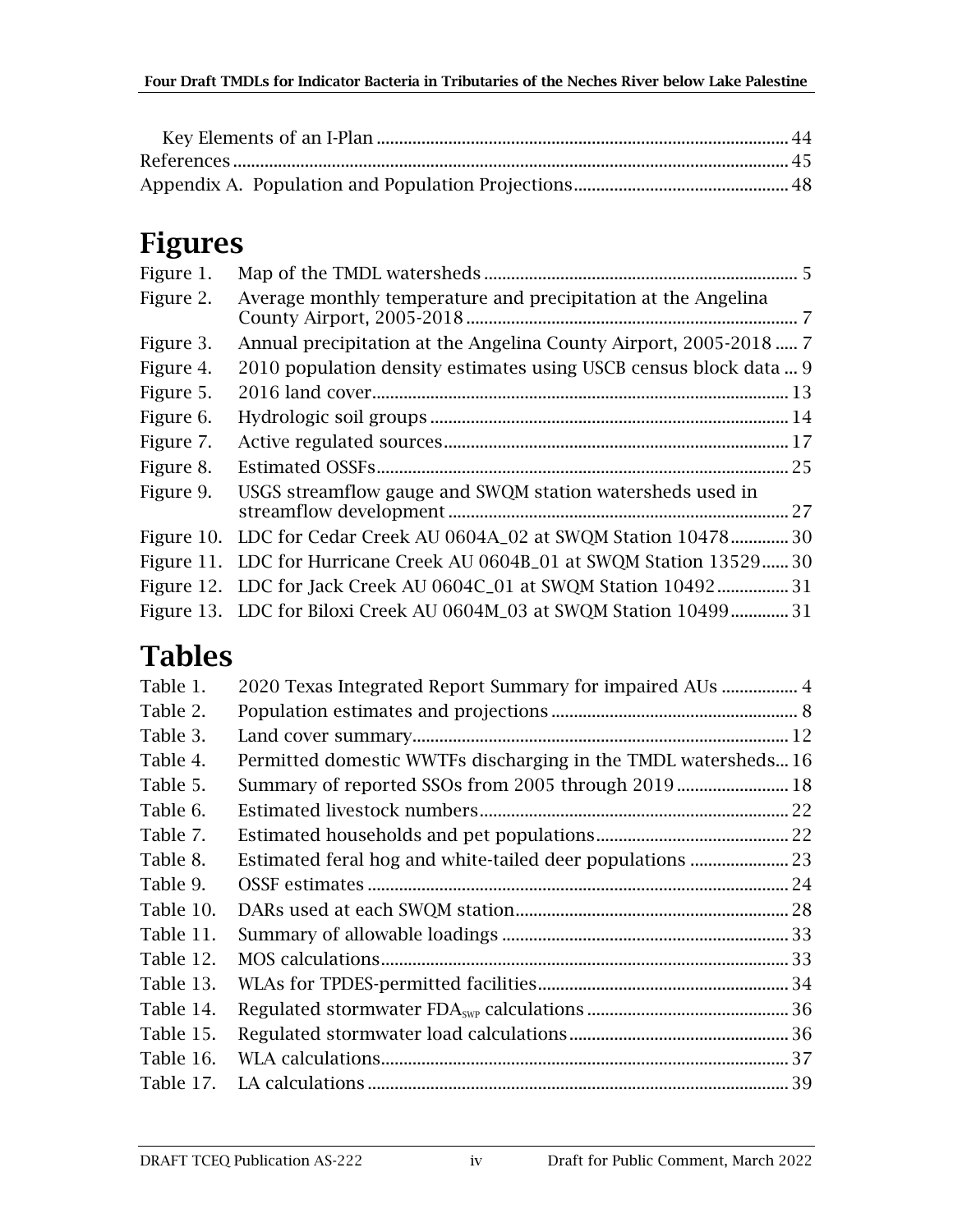#### Abbreviations

| AU            | assessment unit                                      |
|---------------|------------------------------------------------------|
| <b>BMP</b>    | best management practice                             |
| <b>CCN</b>    | certificate of convenience and necessity             |
| <b>CFR</b>    | Code of Federal Regulations                          |
| cfs           | cubic feet per second                                |
| cfu           | colony forming units                                 |
| CGP           | construction general permit                          |
| E. coli       | Escherichia coli                                     |
| <b>EPA</b>    | United States Environmental Protection Agency        |
| <b>FDC</b>    | flow duration curve                                  |
| FG            | future growth                                        |
| <b>GIS</b>    | geographic information system                        |
| I-Plan        | implementation plan                                  |
| LA            | load allocation                                      |
| <b>LDC</b>    | load duration curve                                  |
| <b>MCM</b>    | minimum control measure                              |
| <b>MGD</b>    | million gallons per day                              |
| mL            | milliliter                                           |
| <b>MOS</b>    | margin of safety                                     |
| MS4           | municipal separate storm sewer system                |
| <b>MSGP</b>   | multi-sector general permit                          |
| <b>NLCD</b>   | <b>National Land Cover Database</b>                  |
| <b>NOAA</b>   | National Oceanic and Atmospheric Administration      |
| <b>NPDES</b>  | National Pollutant Discharge Elimination System      |
| <b>NRCS</b>   | <b>Natural Resources Conservation Service</b>        |
| <b>OSSF</b>   | on-site sewage facility                              |
| SSO           | sanitary sewer overflow                              |
| <b>SWMP</b>   | stormwater management program                        |
| <b>SWQM</b>   | surface water quality monitoring                     |
| <b>TAC</b>    | <b>Texas Administrative Code</b>                     |
| <b>TCEQ</b>   | Texas Commission on Environmental Quality            |
| <b>TMDL</b>   | total maximum daily load                             |
| <b>TPDES</b>  | <b>Texas Pollutant Discharge Elimination System</b>  |
| <b>TSSWCB</b> | <b>Texas State Soil and Water Conservation Board</b> |
| <b>TWDB</b>   | <b>Texas Water Development Board</b>                 |
| <b>TWRI</b>   | <b>Texas Water Resources Institute</b>               |
| U.S.          | <b>United States</b>                                 |
| <b>USCB</b>   | U.S. Census Bureau                                   |
| <b>USDA</b>   | U.S. Department of Agriculture                       |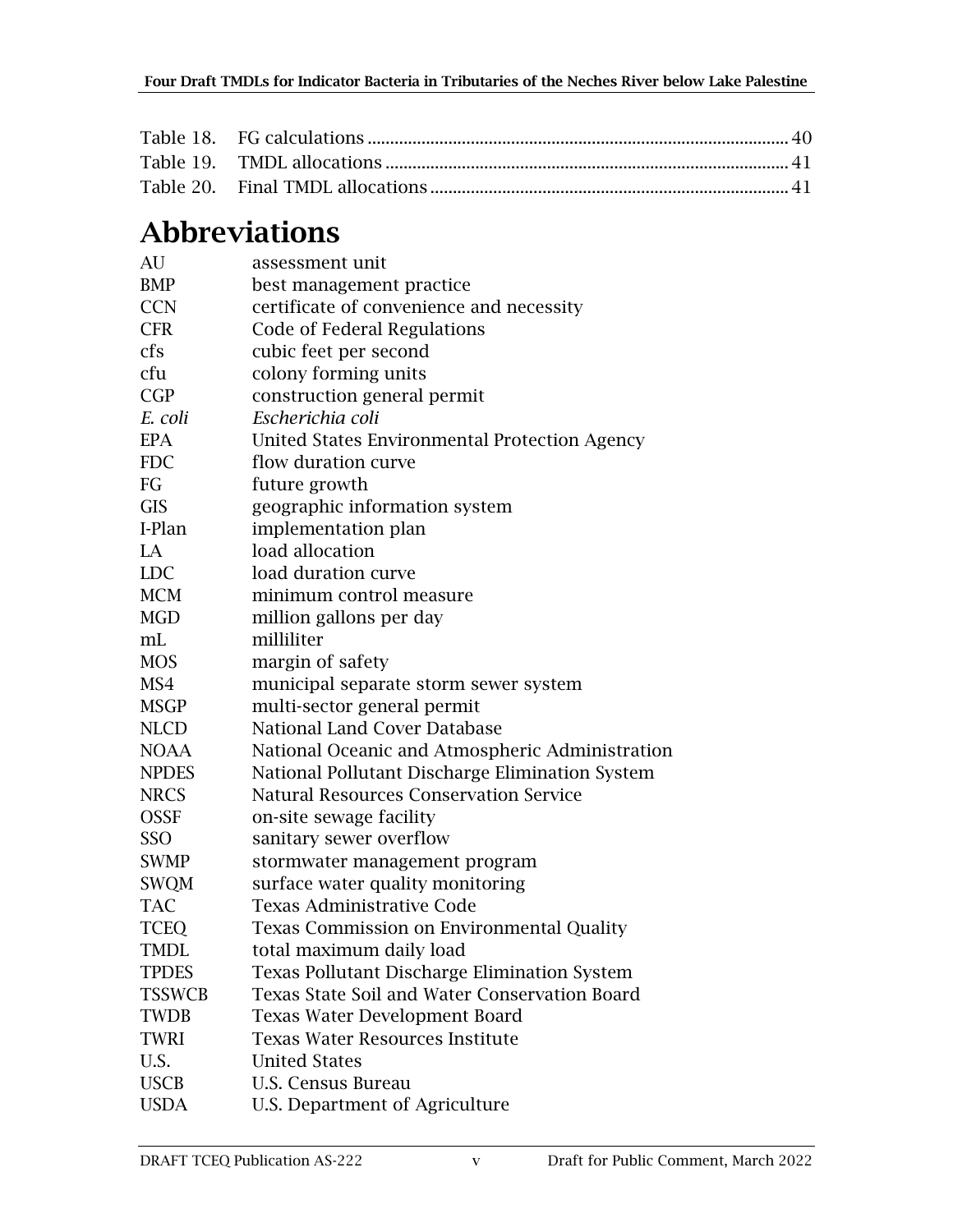| <b>USGS</b>   | U.S. Geological Survey               |
|---------------|--------------------------------------|
| WLA.          | wasteload allocation                 |
| <b>WOBELS</b> | water quality-based effluent limits  |
| <b>WOMP</b>   | <b>Water Quality Management Plan</b> |
| <b>WWTF</b>   | wastewater treatment facility        |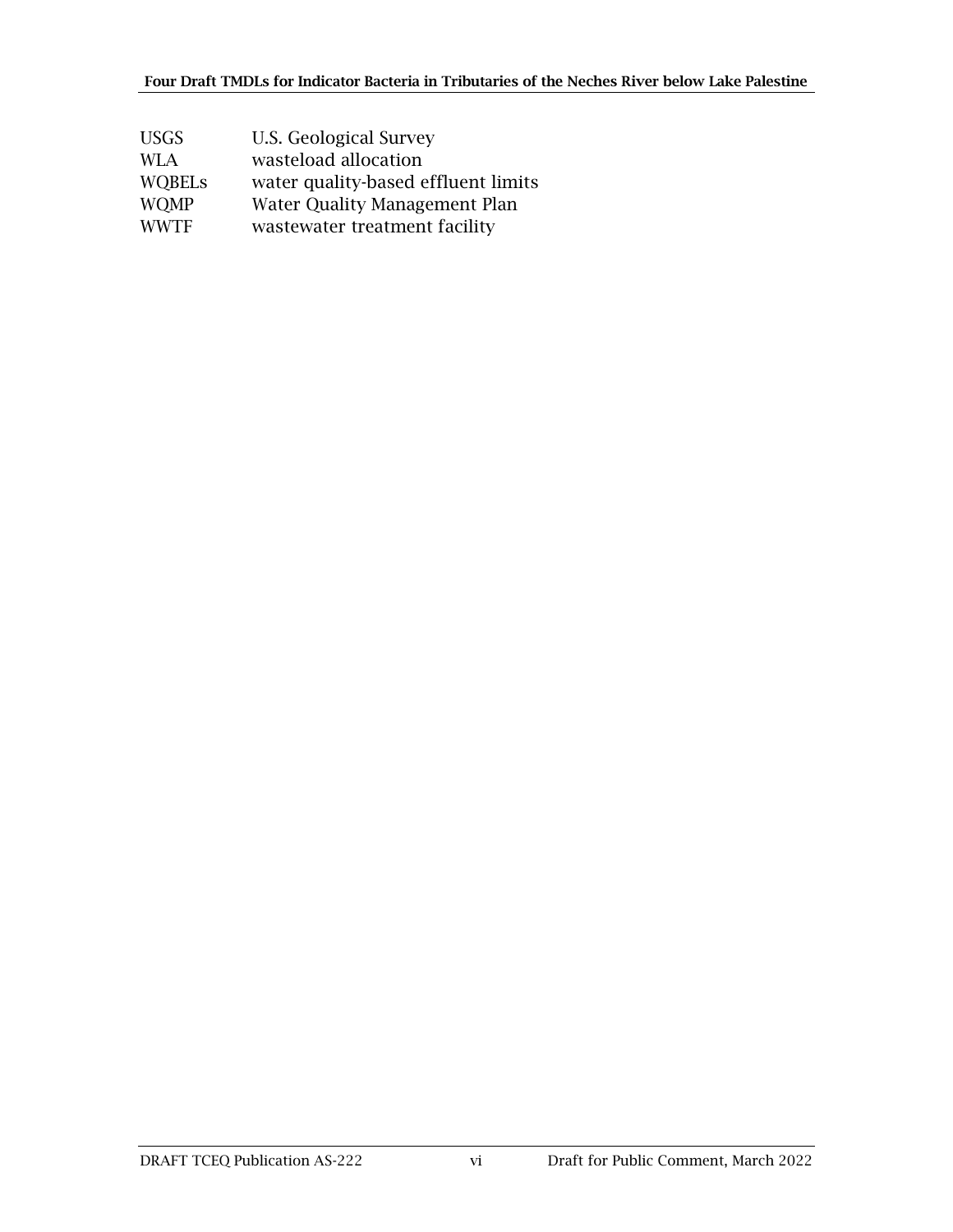## Four Total Maximum Daily Loads for Indicator Bacteria in Tributaries of the Neches River below Lake Palestine

## <span id="page-6-0"></span>Executive Summary

This report describes total maximum daily loads (TMDLs) for four water bodies within the Cedar Creek, Hurricane Creek, Jack Creek, and Biloxi Creek watersheds where concentrations of indicator bacteria exceed the criterion used to determine attainment of the primary contact recreation 1 use. The Texas Commission on Environmental Quality (TCEQ) first identified the impairments to Cedar Creek, Hurricane Creek, and Jack Creek in the *2000 Texas Water Quality Inventory and 303(d) List*. Biloxi Creek was later identified in the *2004 Texas Water Quality Inventory and 303(d) List* (since 2010 called the *Texas Integrated Report of Surface Water Quality for Clean Water Act Sections 305(b) and 303(d)* or Texas Integrated Report). This report will consider the bacteria impairments for the following assessment units (AUs):

- Cedar Creek (AU 0604A\_02)
- **•** Hurricane Creek (AU 0604B\_01)
- **E** Jack Creek (AU 0604C\_01)
- Biloxi Creek (AU 0604M\_03)

The TMDL watersheds are entirely in Angelina County and include portions of the cities of Lufkin and Hudson. The Cedar Creek TMDL watershed is 28,458.88 acres and includes Cedar Creek AU 0604A\_02 and its upstream AU 0604A\_03, along with AUs 0604B\_01 and 0604B\_02 of Hurricane Creek, which are tributaries of Cedar Creek AU 0604A\_02. The Hurricane Creek TMDL watershed for AU 0604B\_01 is 8,268.16 acres and includes upstream AU 0604B\_02. The Jack Creek TMDL watershed is 18,593.92 acres and includes only AU 0604C\_01. The Biloxi Creek TMDL watershed is 12,078.08 acres and includes only AU 0604M\_03. The dominant land covers of the TMDL watersheds are forest, developed, and pastureland.

*Escherichia coli* (*E. coli*) are widely used as an indicator bacteria to determine attainment of the contact recreation use in freshwater. The criterion for determining attainment of the contact recreation use is expressed as the number (or "counts") of *E. coli* bacteria, typically given as colony forming units (cfu). The primary contact recreation 1 use is not supported when the geometric mean of all *E. coli* samples exceeds 126 cfu per 100 milliliters (mL).

*E. coli* data were collected at TCEQ surface water quality monitoring (SWQM) stations in each of the impaired AUs over a seven-year period from December 1,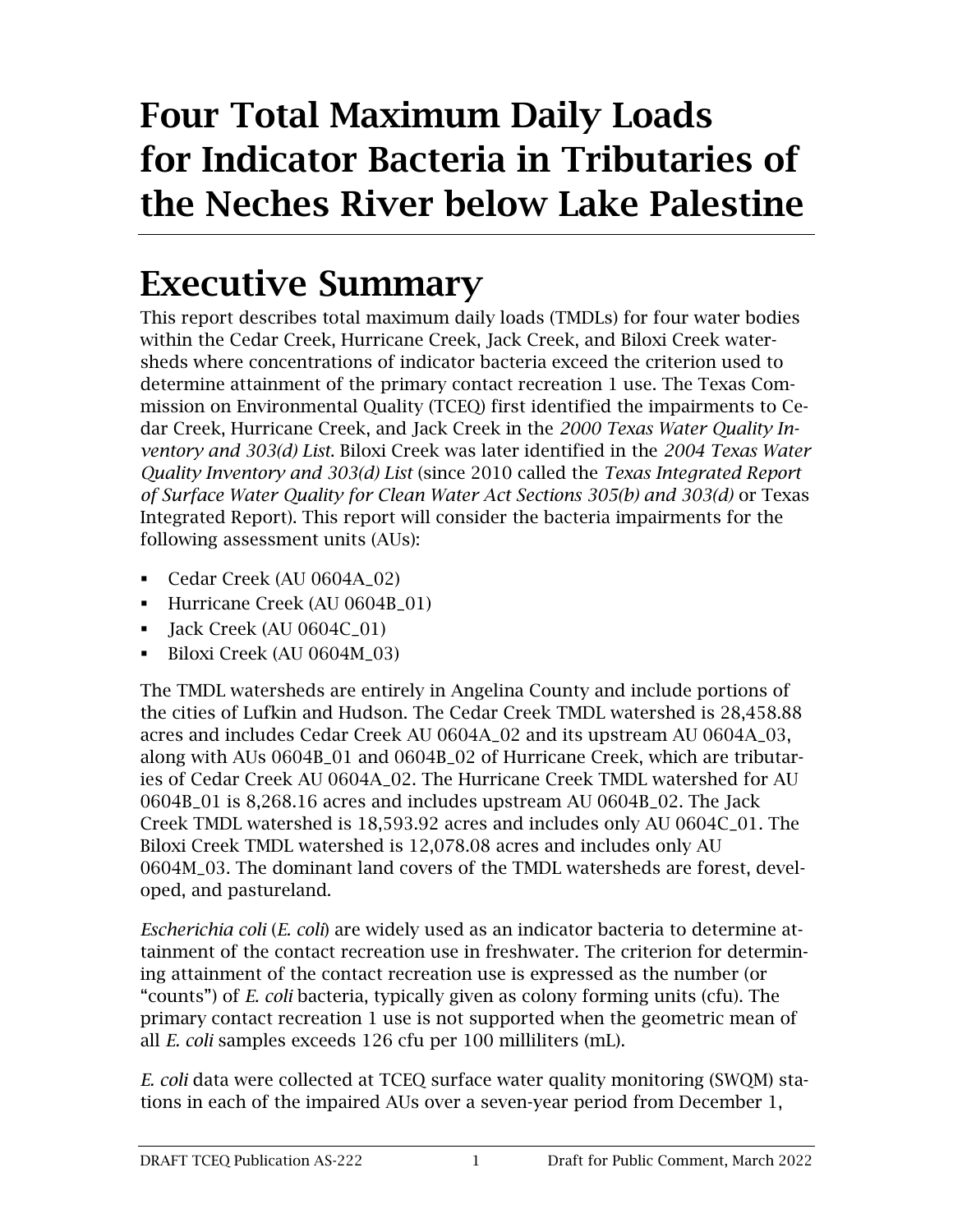2011 through November 30, 2018. These data were used in assessing attainment of the primary contact recreation 1 use and reported in the 2020 Texas Integrated Report (TCEQ, 2020a). The assessed data indicate non-attainment of the contact recreation standard in AUs 0604A\_02, 0604B\_01, 0604C\_01, and 0604M\_03.

Within the TMDL watersheds, probable sources of bacteria include domestic wastewater treatment facilities (WWTFs), regulated stormwater runoff, agricultural activities, sanitary sewer overflows (SSOs), illicit discharges, on-site sewage facilities (OSSFs), and contributions from wildlife and domesticated animals.

A review of the TCEQ Central Registry for active permits found two permitted domestic WWTFs within the TMDL watersheds, both of which have effluent limits for bacteria. Other permitted discharges in the watershed include one active water quality general permit authorization, 13 active industrial multi-sector general permit (MSGP) authorizations, and multiple construction general permit (CGP) authorizations. There are no active municipal separate storm sewer system (MS4) permits in the watersheds.

A load duration curve (LDC) analysis was done for all the TMDL watersheds to quantify allowable pollutant loads, as well as TMDL allocations for point and nonpoint sources of bacteria. Wasteload allocations (WLAs) were established for WWTFs discharging into Cedar Creek (AU 0604A\_02) and Jack Creek (AU 0604C\_01). The WLA was calculated as the full permitted daily-average flow rate multiplied by the instream geometric mean criterion. Future growth (FG) of existing or new domestic point sources was determined for all the TMDL watersheds using population growth projections.

The TMDL calculations in this report will guide determination of the assimilative capacity of each water body under changing conditions, including FG. Future WWTFs will be evaluated case by case.

## <span id="page-7-0"></span>Introduction

Section 303(d) of the federal Clean Water Act requires all states to identify waters that do not meet, or are not expected to meet, applicable water quality standards. States must develop a TMDL for each pollutant that contributes to the impairment of a water body included on a state's 303(d) list of impaired waters. TCEQ is responsible for ensuring that TMDLs are developed for impaired surface waters in Texas.

A TMDL is like a budget—it determines the amount of a particular pollutant that a water body can receive and still meet applicable water quality standards. TMDLs are the best possible estimates of the assimilative capacity of the water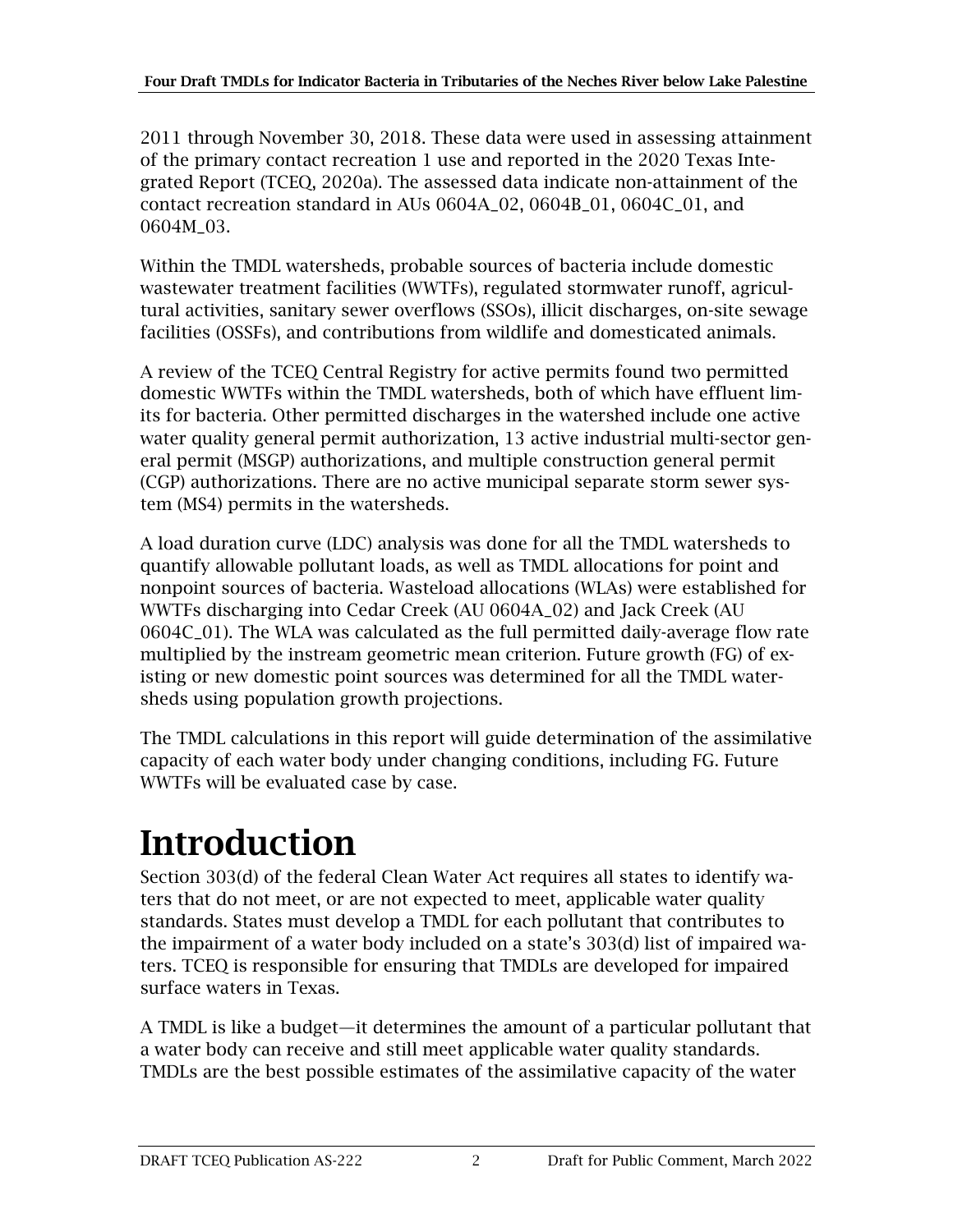body for a pollutant under consideration. A TMDL is commonly expressed as a load with units of mass per period of time but may be expressed in other ways.

The TMDL Program is a major part of Texas' overall process for managing the quality of its surface waters. The program addresses impaired or threatened streams, reservoirs, lakes, bays, and estuaries (water bodies) in, or bordering on, the state of Texas. The program's primary objective is to restore and maintain water quality uses—such as drinking water supply, recreation, support of aquatic life, or fishing—of impaired or threatened water bodies.

This TMDL report addresses impairments to the primary contact recreation 1 use due to elevated levels of indicator bacteria in AUs 0604A\_02, 0604B\_01, 0604C\_01, and 0604M\_03. These TMDLs take a watershed approach to addressing bacteria impairments; while TMDL allocations were developed only for the impaired AUs identified in this report, the entire project watershed [\(Figure 1\)](#page-10-0) and all WWTFs that discharge within it are included within the scope of this TMDL report. Information in this TMDL report was derived from the *[Technical](https://www.tceq.texas.gov/assets/public/waterquality/tmdl/118lufkin/118-as205-midneches-bacteria-tsd.pdf)  [Support Document for Four Total Maximum Daily Loads for Indicator Bacteria in](https://www.tceq.texas.gov/assets/public/waterquality/tmdl/118lufkin/118-as205-midneches-bacteria-tsd.pdf)  [Tributaries of the Neches River below Lake Palestine](https://www.tceq.texas.gov/assets/public/waterquality/tmdl/118lufkin/118-as205-midneches-bacteria-tsd.pdf)* (Gitter, Yang, and Gregory,  $2021$ <sup> $\text{ }$ 1.</sup>

Section 303(d) of the Clean Water Act and the implementing regulations of the United States Environmental Protection Agency (EPA) in Title 40 of the Code of Federal Regulations, Part 130 (40 CFR 130) describe the statutory and regulatory requirements for acceptable TMDLs. EPA provides further direction in its *Guidance for Water Quality-Based Decisions: The TMDL Process* (EPA, 1991). This TMDL report has been prepared following those regulations and guidelines.

TCEQ must consider certain elements in developing a TMDL, described in the following sections of this report:

- Problem Definition
- **•** Endpoint Identification
- Source Analysis
- Linkage Analysis
- Margin of Safety
- Pollutant Load Allocation
- Seasonal Variation
- Public Participation
- **•** Implementation and Reasonable Assurance

<sup>1</sup> www.tceq.texas.gov/assets/public/waterquality/tmdl/118lufkin/118-as205-midneches-bacteria-tsd.pdf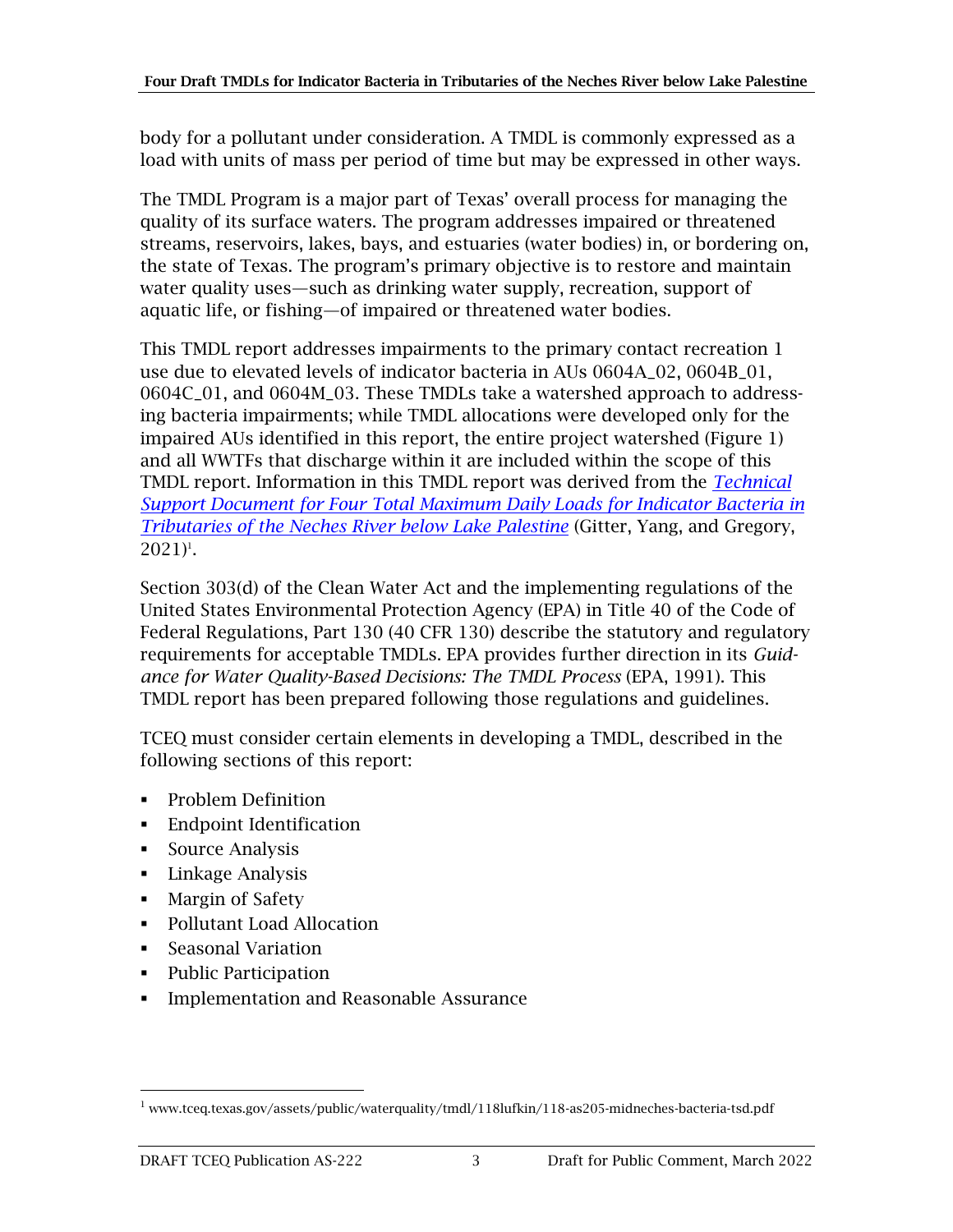Upon adoption of the TMDL report by TCEQ and EPA approval, these TMDLs will become an update to the state's Water Quality Management Plan (WQMP).

## <span id="page-9-0"></span>Problem Definition

TCEQ first identified bacteria impairments to Cedar Creek, Hurricane Creek, and Jack Creek in the 2000 Texas Integrated Report and then in each later edition through the EPA-approved 2020 Texas Integrated Report. TCEQ first identified a bacteria impairment for Biloxi Creek in the 2004 Texas Integrated Report and then in each later edition through 2020.

This report will consider the bacteria impairments for the following AUs:

- Cedar Creek (AU 0604A\_02)
- **•** Hurricane Creek (AU 0604B 01)
- **•** Jack Creek (AU 0604C\_01)
- Biloxi Creek (AU 0604M\_03)

The 2020 Texas Integrated Report (TCEQ, 2020a) found the geometric means for *E. coli* within AUs 0604A\_02, 0604B\_01, 0604C\_01, and 0604M\_03 to exceed the criterion of 126 cfu/100 mL [\(Table 1\)](#page-9-2).

| <b>Water Body</b>  | AU       | Parameter | <b>Station</b>            | Data Range                | Number of<br><b>Samples</b> | Geometric<br>Mean<br>(cfu/100 mL) |
|--------------------|----------|-----------|---------------------------|---------------------------|-----------------------------|-----------------------------------|
| Cedar Creek        | 0604A 02 | E. coli   | 10478.<br>13528           | 12/01/2011<br>11/30/2018  | 40                          | 291.49                            |
| Hurricane<br>Creek | 0604B_01 | E. coli   | 10487,<br>13529           | 12/01/2011<br>11/30/2018  | 43                          | 276.16                            |
| <b>Jack Creek</b>  | 0604C 01 | E. coli   | 10492.<br>10493.<br>10494 | 12/01/2011<br>11/30/2018  | 61                          | 185.35                            |
| Biloxi Creek       | 0604M 03 | E. coli   | 10499                     | 12/01/2011-<br>11/30/2018 | 33                          | 152.24                            |

<span id="page-9-2"></span>Table 1. 2020 Texas Integrated Report Summary for impaired AUs

### <span id="page-9-1"></span>Watershed Overview

The TMDL watersheds are entirely in Angelina County and include portions of the cities of Lufkin and Hudson [\(Figure 1\)](#page-10-0). The Cedar Creek TMDL watershed for impaired AU 0604A\_02 includes the upstream AU 0604A\_03 and upstream Hurricane Creek AUs 0604B\_01 and 0604B\_02. The Hurricane Creek TMDL watershed for AU 0604B\_01 includes upstream AU 0604B\_02. The Jack Creek TMDL watershed includes only AU 0604C\_01, and the Biloxi Creek TMDL watershed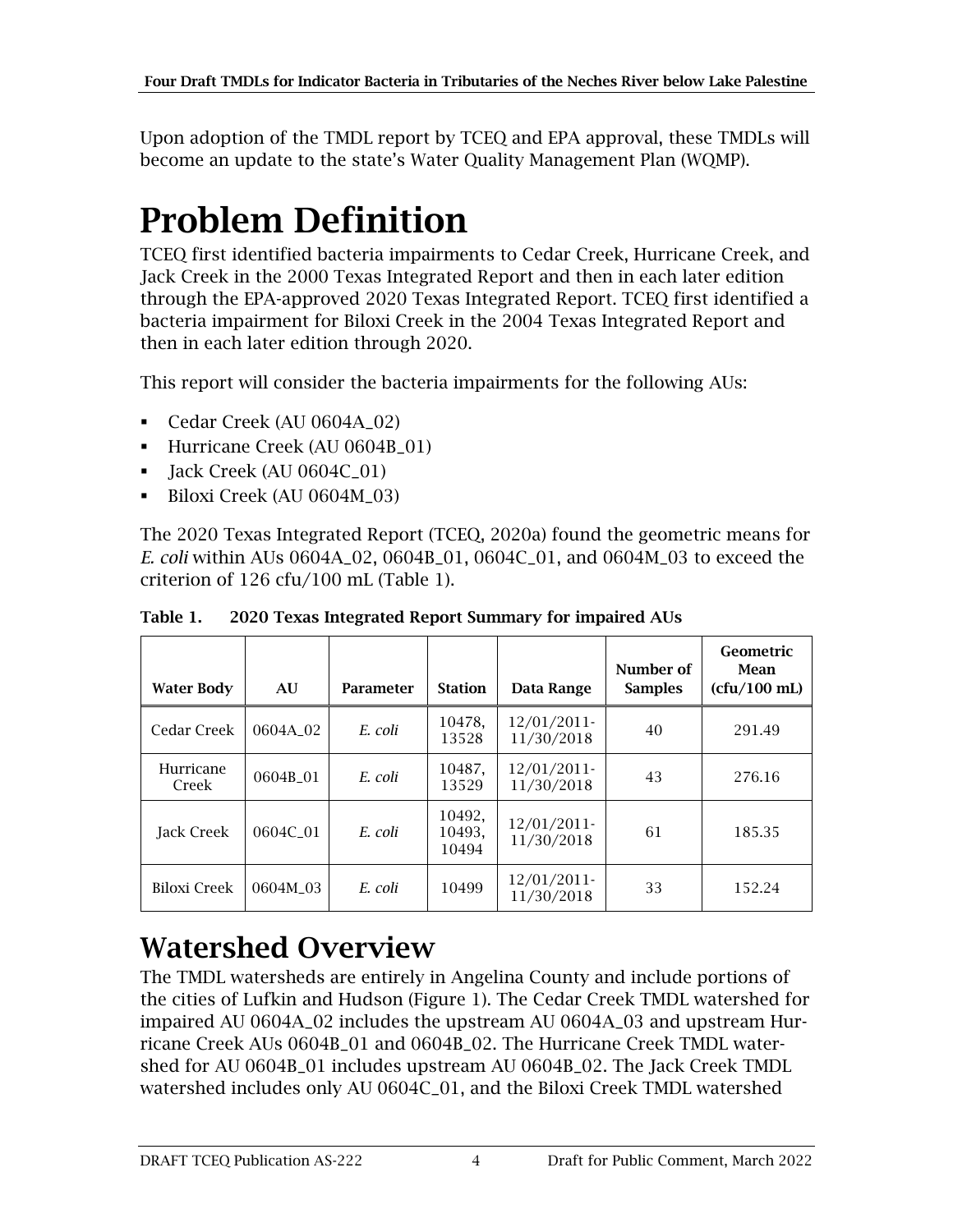includes only AU 0604M\_03. The total area for all the TMDL watersheds is approximately 59,131 acres.



<span id="page-10-0"></span>Figure 1. Map of the TMDL watersheds

The 2020 Texas Integrated Report (TCEQ, 2020a) provides the following segment and AU descriptions:

- Segment 0604A (Cedar Creek) From the confluence of the Neches River southwest of Lufkin in Angelina County to the upstream perennial portion of the stream in Lufkin in Angelina County.
- AU 0604A\_02 From the confluence with Jack Creek (0604C) upstream to confluence with unnamed tributary adjacent to State Loop 287, per Appendix D in the Texas Surface Water Quality Standards, at National Hydrography Dataset reach code 12020002000436.
- AU 0604A\_03 From the confluence with unnamed tributary adjacent to State Highway Loop 287 upstream to headwaters near Hoo Hoo Avenue in the City of Lufkin.
- Segment 0604B (Hurricane Creek) From the confluence with Cedar Creek upstream to the headwaters near Groesbeck Avenue in the City of Lufkin.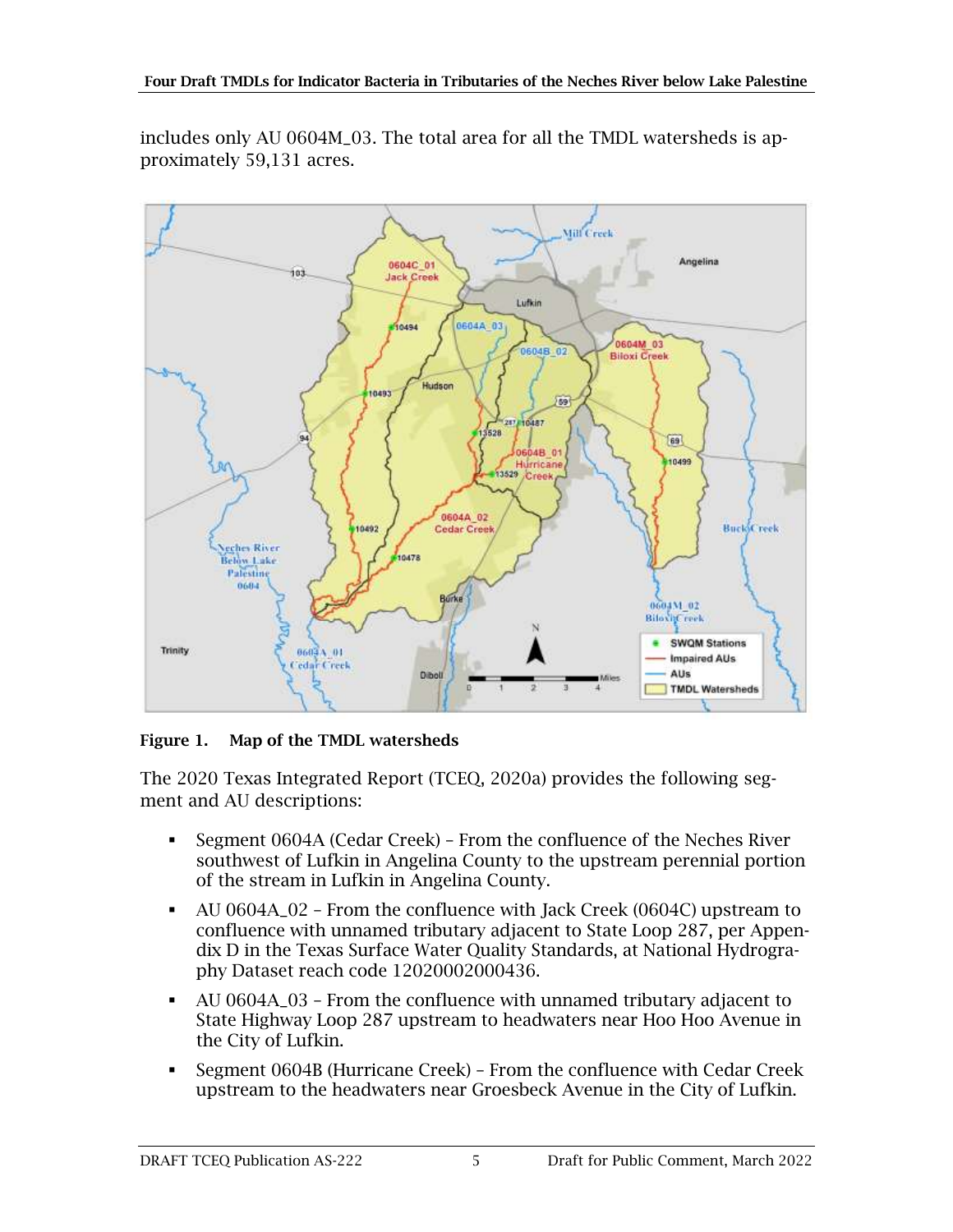- AU 0604B\_01 From the confluence with Cedar Creek (0604A) upstream to confluence with unnamed tributary 100 meters above State Loop 287 in Lufkin, per Texas Surface Water Quality Standards, Appendix D, at National Hydrography Dataset reach code 12020002000043.
- AU 0604B\_02 From the confluence with unnamed tributary 100m upstream of State Highway Loop 287 in the City of Lufkin upstream to headwaters near Groesbeck Avenue in Lufkin.
- Segment 0604C (Jack Creek) From the confluence of Cedar Creek southwest of Lufkin in Angelina County to the upstream perennial portion of the stream in northeast Lufkin in Angelina County.
- AU 0604C\_01 From the confluence with Cedar Creek (0604A) upstream to confluence with unnamed tributary 1.6 kilometers southwest of U.S. Highway 69 northwest of Lufkin at National Hydrography Dataset reach code 12020002012470.
- Segment 0604M (Biloxi Creek) From the confluence with the Neches River southeast of Diboll to Farm to Market 325 east of Lufkin in Angelina County.
- AU 0604M\_03 From the confluence with One Eye Creek in Angelina County southeast of Lufkin upstream to Farm to Market 325 east of Lufkin.

### <span id="page-11-0"></span>Watershed Climate and Hydrology

The project area is in east Texas which is characterized as a humid subtropical climate. Precipitation and temperature data from 2005 through 2018 were obtained from the National Oceanic and Atmospheric Administration (NOAA) National Climatic Data Center database. The nearest weather station to the TMDL watersheds is USW00093987 located at the Angelina County Airport (NOAA, 2020). The average monthly low temperatures range from 38.2℉ (January) to 73.3℉ (August), and the monthly average highs range from 61.5℉ (January) to 95.5℉ (August). The average monthly precipitation ranges from 2.9 to 4.8 inches, with the greatest precipitation occurring in October and the lowest precipitation occurring in November [\(Figure 2\)](#page-12-0). From 2005 through 2018, the average annual precipitation was 46 inches, with a low of 28.5 inches occurring in 2010 and a high of 68.7 inches occurring in 2018 [\(Figure 3\)](#page-12-1).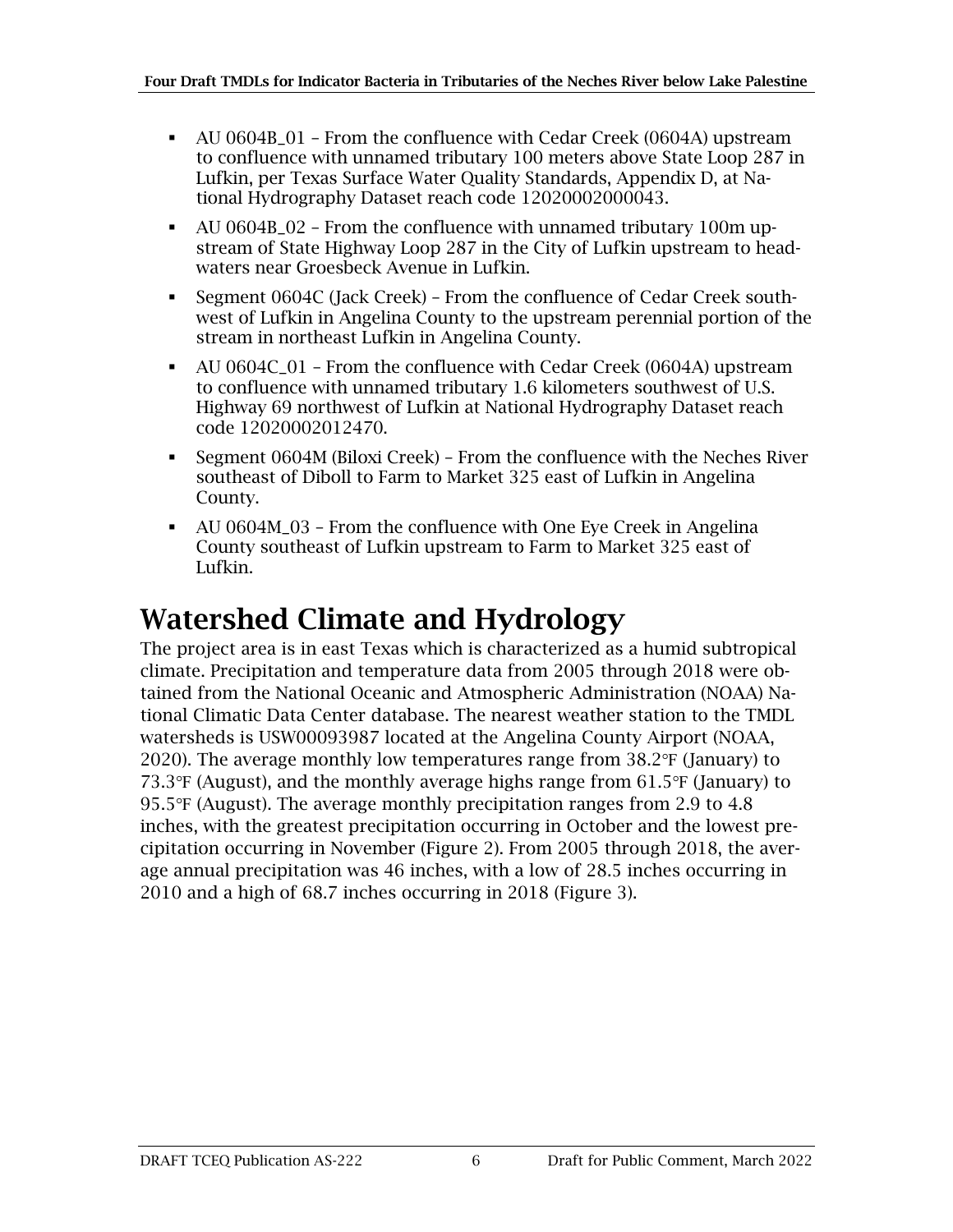

<span id="page-12-0"></span>Figure 2. Average monthly temperature and precipitation at the Angelina County Airport, 2005-2018



<span id="page-12-1"></span>Figure 3. Annual precipitation at the Angelina County Airport, 2005-2018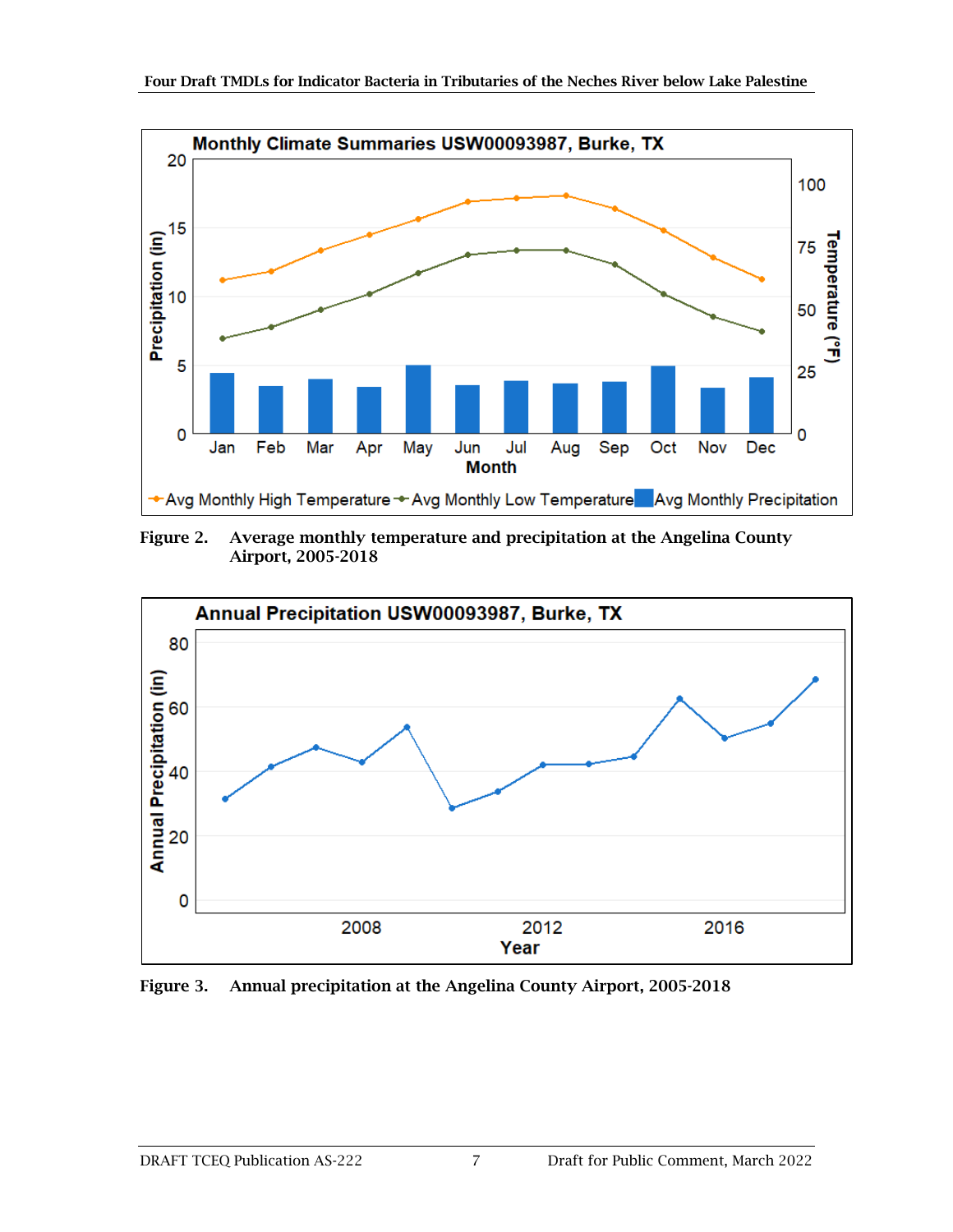### <span id="page-13-0"></span>Watershed Population and Population **Projections**

Watershed population estimates were developed using 2010 United States Census Bureau (USCB) census block geographic units and population data (USCB, 2010). Census blocks are the smallest geographic units used by USCB to tabulate population data. Using the methodology outlined in Appendix A, the TMDL watersheds population is estimated to be 42,647 people [\(Table 2\)](#page-13-2) [\(Figure 4\)](#page-14-0).

Population projections in Table 2 are estimated from the Texas Water Development Board (TWDB) 2021 Regional Water Plan Population and Water Demand Projection data (TWDB, 2019). The Angelina County population projections show a 7.5% increase from 2010 through 2020 and a 27.3% increase from 2020 through 2070. The 2070 TMDL watersheds population [\(Table 2\)](#page-13-2) was estimated to be 58,361 using the method outlined in Appendix A.

| AU            | 2010 U.S.<br><b>Census</b> | 2020<br><b>Population</b><br>Projected | 2070<br><b>Population</b><br>Projection | Projected<br><b>Increase</b><br>$(2020-2070)$ | Percentage<br><b>Increase</b><br>$(2020-2070)$ |
|---------------|----------------------------|----------------------------------------|-----------------------------------------|-----------------------------------------------|------------------------------------------------|
| $0604A$ $02a$ | 14,680                     | 15,781                                 | 20,089                                  | 4,308                                         | 27.3%                                          |
| 0604B 01      | 16,067                     | 17,272                                 | 21,987                                  | 4,715                                         | 27.3%                                          |
| 0604C 01      | 8,272                      | 8,892                                  | 11,320                                  | 2,428                                         | 27.3%                                          |
| 0604M 03      | 3,628                      | 3,900                                  | 4,965                                   | 1,065                                         | 27.3%                                          |
| <b>Total</b>  | 42.647                     | 45,845                                 | 58,361                                  | 12,516                                        | 27.3%                                          |

<span id="page-13-2"></span>Table 2. Population estimates and projections

<sup>a</sup> Totals exclude upstream AU 0604B\_01 subwatershed

## <span id="page-13-1"></span>Land Cover

The land cover data for the TMDL watersheds was obtained from the United States Geological Survey (USGS) 2016 National Land Cover Database (NLCD) (USGS, 2019) and is displayed in [Figure 5.](#page-18-1) The following are the land cover categories and definitions represented in the NLCD found in the TMDL watersheds:

- **Open Water** Areas of open water, generally with less than 25% cover of vegetation or soil.
- **Developed, Open Space Areas with a mixture of some constructed mate**rials, but mostly vegetation in the form of lawn grasses. Impervious surfaces account for less than 20% of total cover. These areas most commonly include large-lot single-family housing units, housing units, parks, golf courses, and vegetation planted in developed settings for recreation, erosion control, or aesthetic purposes.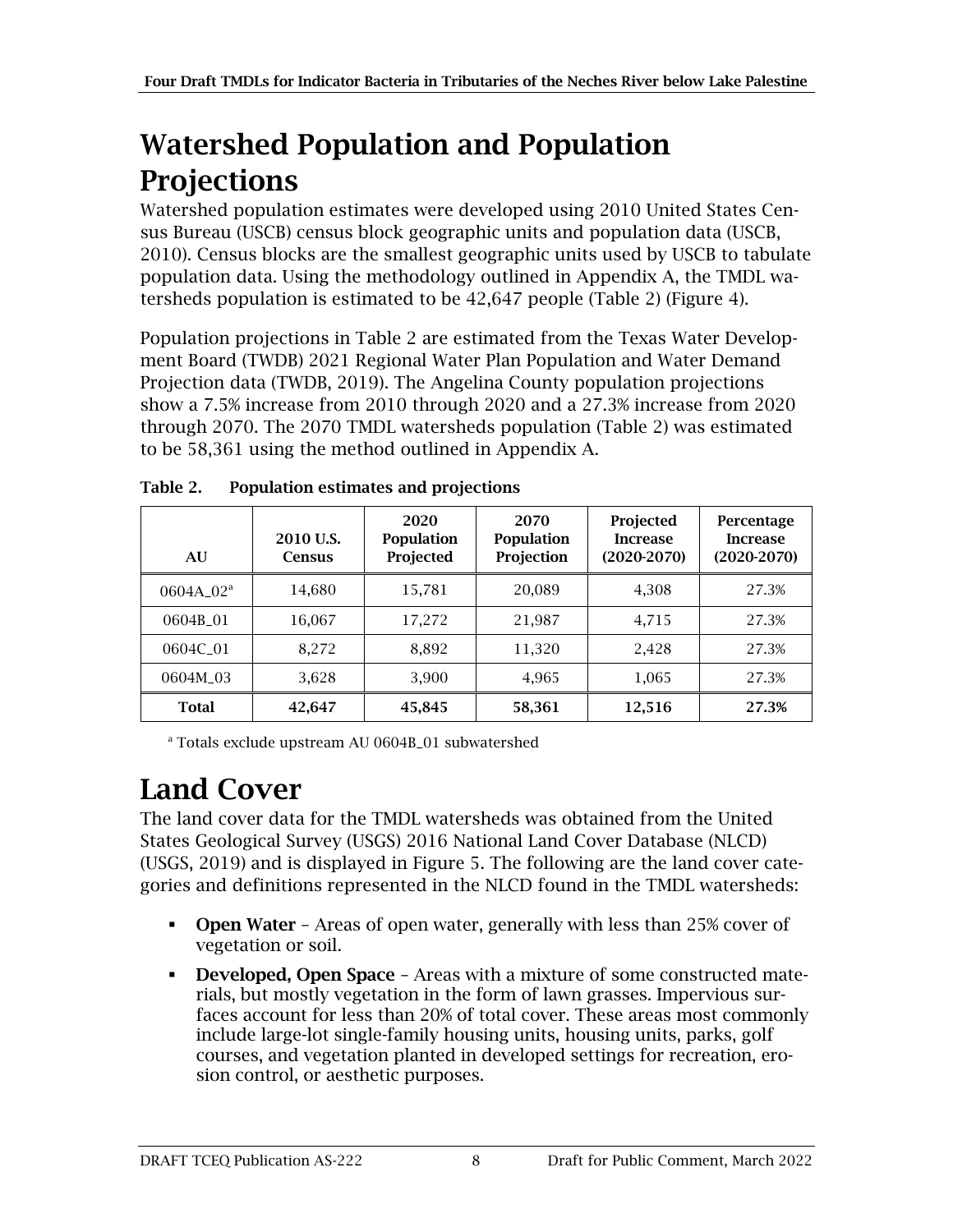

<span id="page-14-0"></span>Figure 4. 2010 population density estimates using USCB census block data

- **Developed, Low Intensity** Areas with a mixture of constructed materials and vegetation. Impervious surfaces account for 20% to 49% of total cover. These areas most commonly include single-family housing units.
- **Developed, Medium Intensity Areas with a mixture of constructed mate**rials and vegetation. Impervious surfaces account for 50% to 79% of total cover. These areas most commonly include single-family housing units.
- **Developed, High Intensity Highly developed areas where people reside** or work in high numbers. Examples include apartment complexes, row houses, and commercial/industrial. Impervious surfaces account for 80% to 100% of total cover.
- Barren Land (Rock/Sand/Clay) Areas of bedrock, desert pavement, scarps, talus, slides, volcanic material, glacial debris, sand dunes, strip mines, gravel pits, and other accumulations of earthen material. Generally, vegetation accounts for less than 15% of total cover.
- **Deciduous Forest** Areas dominated by trees generally greater than five meters tall, and greater than 20% of total vegetation cover. More than 75% of the tree species shed foliage simultaneously in response to seasonal change.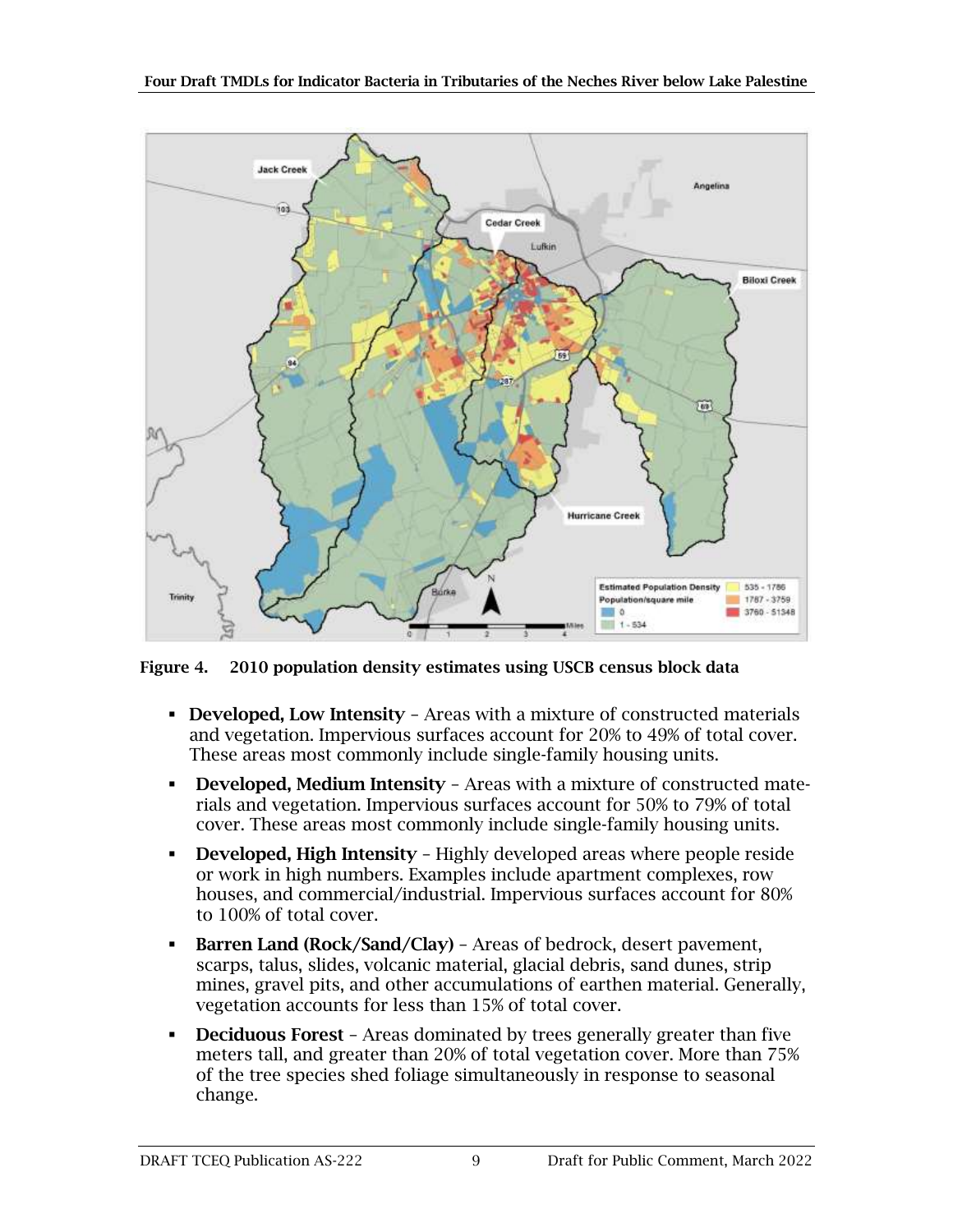- **Evergreen Forest** Areas dominated by trees generally greater than five meters tall, and greater than 20% of total vegetation cover. More than 75% of the species maintain their leaves all year. Canopy is never without green foliage.
- **EXECUTE:** Mixed Forest Areas dominated by trees generally greater than five meters tall, and greater than 20% of total vegetation cover. Neither deciduous nor evergreen species are greater than 75% total tree cover.
- **EXECTM** Areas dominated by shrubs; less than five meters tall with shrub canopy typically greater than 20% of total vegetation. This class includes true shrubs, young trees in an early successional stage, or trees stunted from environmental conditions.
- **Grassland/Herbaceous** Areas dominated by graminoid or herbaceous vegetation, generally greater than 80% of total vegetation. These areas are not subject to intensive management such as tilling but can be used for grazing.
- Pasture/Hay Areas of grasses, legumes, or grass-legume mixtures planted for livestock grazing or the production of seed or hay crops, typically on a perennial cycle. Pasture/Hay vegetation accounts for greater than 20% of total vegetation.
- **Woody Wetlands** Areas where forest or shrubland vegetation accounts for greater than 20% of vegetative cover and the soil or substrate is periodically saturated with or covered with water.
- **Emergent Herbaceous Wetlands** Areas where perennial herbaceous vegetation accounts for greater than 80% of vegetative cover and the soil substrate is periodically saturated with or covered with water.

A summary of the land cover data is provided in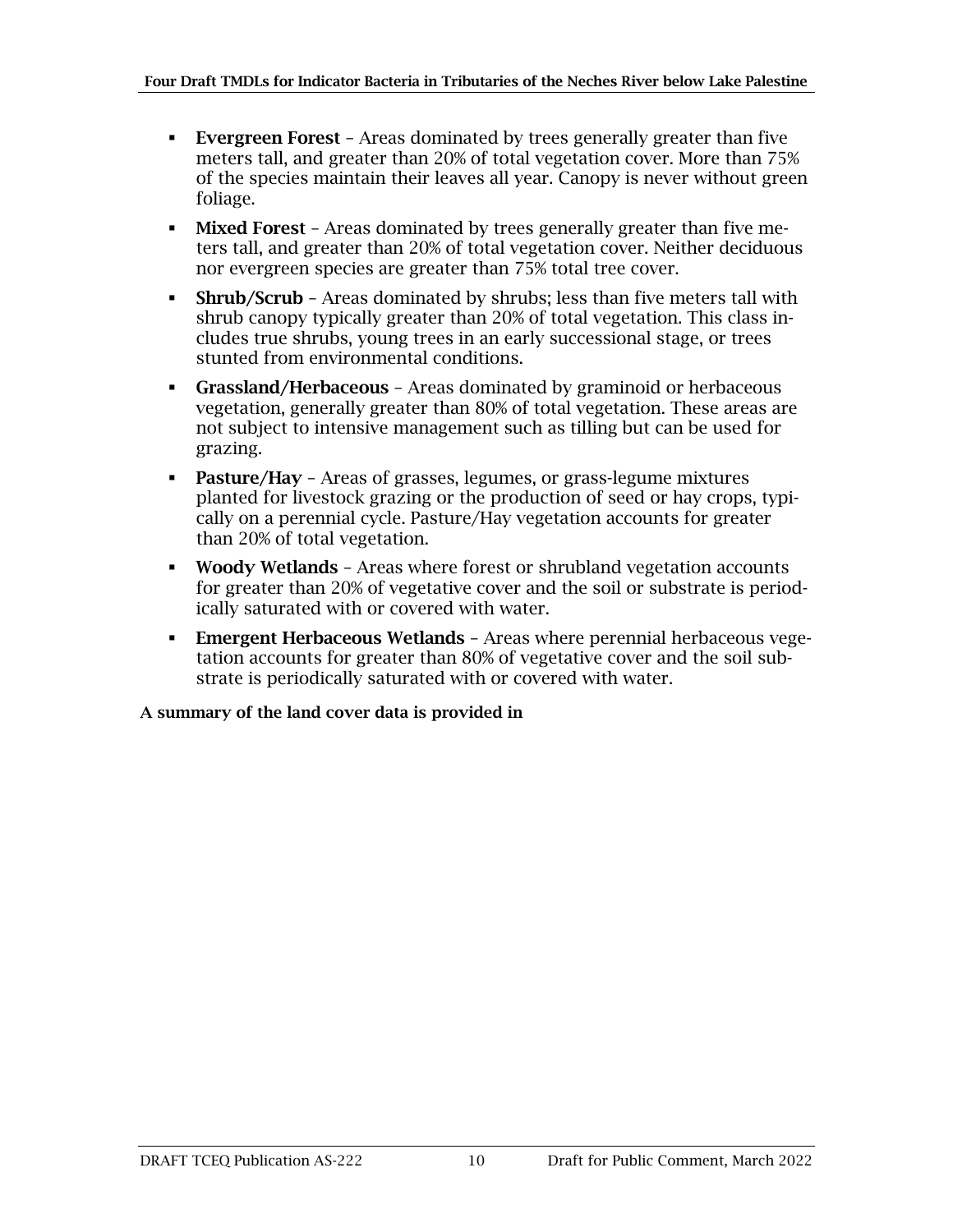<span id="page-16-0"></span>[Table 3.](#page-16-0) The Cedar Creek watershed's predominant land covers are developed (25.15%), Evergreen Forest (22.37%), and Pasture/Hay (18.70%). The Hurricane Creek watershed's predominant land covers are developed (65.93%), Evergreen (11.25%), and Mixed Forest (10.82%). The Jack Creek watershed's predominant land covers are Pasture/Hay (33.32%), Evergreen Forest (22.23%), and developed (13.27%). The Biloxi Creek watershed's predominant land covers are Pasture/Hay (31.17%), Evergreen Forest (20.82%), and developed (17.43%).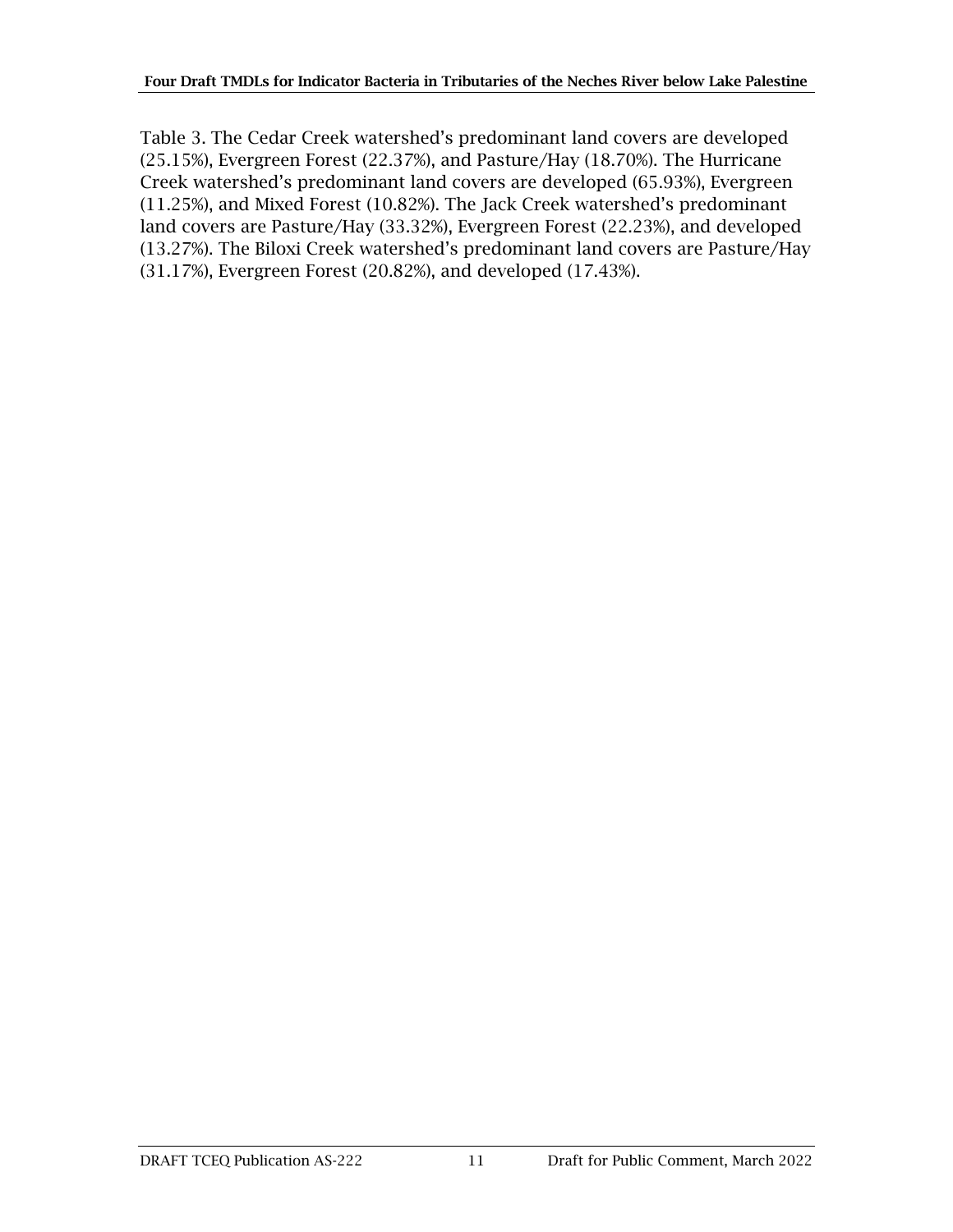| <b>2016 NLCD</b><br><b>Classification</b> | 0604A_02<br>Area <sup>a</sup> | $\%$<br><b>Total</b> | 0604B_01<br><b>Area</b> | %<br><b>Total</b> | 0604C_01<br><b>Area</b> | %<br><b>Total</b> | 0604M_03<br><b>Area</b> | %<br><b>Total</b> |
|-------------------------------------------|-------------------------------|----------------------|-------------------------|-------------------|-------------------------|-------------------|-------------------------|-------------------|
| Open Water                                | 73                            | 0.36                 | 31                      | 0.37              | 56                      | 0.30              | 38                      | 0.31              |
| Developed,<br>Open Space                  | 1,713                         | 8.48                 | 1,257                   | 15.14             | 1,230                   | 6.61              | 1,097                   | 9.08              |
| Developed, Low<br>Intensity               | 2,370                         | 11.74                | 2,476                   | 29.83             | 1,002                   | 5.39              | 726                     | 6.01              |
| Developed,<br>Medium<br>Intensity         | 651                           | 3.22                 | 986                     | 11.88             | 191                     | 1.03              | 200                     | 1.66              |
| Developed,<br><b>High Intensity</b>       | 345                           | 1.71                 | 754                     | 9.08              | 45                      | 0.24              | 82                      | 0.68              |
| Barren Land                               | 8                             | 0.04                 | 6                       | 0.07              | 27                      | 0.15              | 3                       | 0.02              |
| Deciduous<br>Forest                       | 173                           | 0.86                 | 30                      | 0.36              | 143                     | 0.77              | 56                      | 0.46              |
| Evergreen<br>Forest                       | 4,517                         | 22.37                | 934                     | 11.25             | 4,135                   | 22.23             | 2,515                   | 20.82             |
| <b>Mixed Forest</b>                       | 2,751                         | 13.62                | 898                     | 10.82             | 2,457                   | 13.21             | 1,853                   | 15.34             |
| Shrub/Scrub                               | 822                           | 4.07                 | 63                      | 0.76              | 811                     | 4.36              | 616                     | 5.10              |
| Grassland/<br>Herbaceous                  | 777                           | 3.85                 | 126                     | 1.52              | 818                     | 4.40              | 394                     | 3.26              |
| Pasture/Hay                               | 3,776                         | 18.70                | 335                     | 4.04              | 6,197                   | 33.32             | 3,766                   | 31.17             |
| Woody<br>Wetlands                         | 2,163                         | 10.71                | 395                     | 4.76              | 1,404                   | 7.55              | 701                     | 5.80              |
| Emergent<br>Herbaceous<br>Wetlands        | 54                            | 0.27                 | 10                      | 0.12              | 81                      | 0.44              | 35                      | 0.29              |
| <b>Total</b> <sup>b</sup>                 | 20,193                        | 100%                 | 8,301                   | 100%              | 18,597                  | 100%              | 12,082                  | 100%              |

<span id="page-17-0"></span>

All areas are expressed in acres.

<sup>a</sup> Totals exclude upstream 0604B\_01 subwatershed.

 $<sup>b</sup>$  Total acreage for the TMDL watersheds differs from 59,131 acres as listed previously in the</sup> report due to calculations that included raster data in the geographic information system (GIS) analysis for land cover.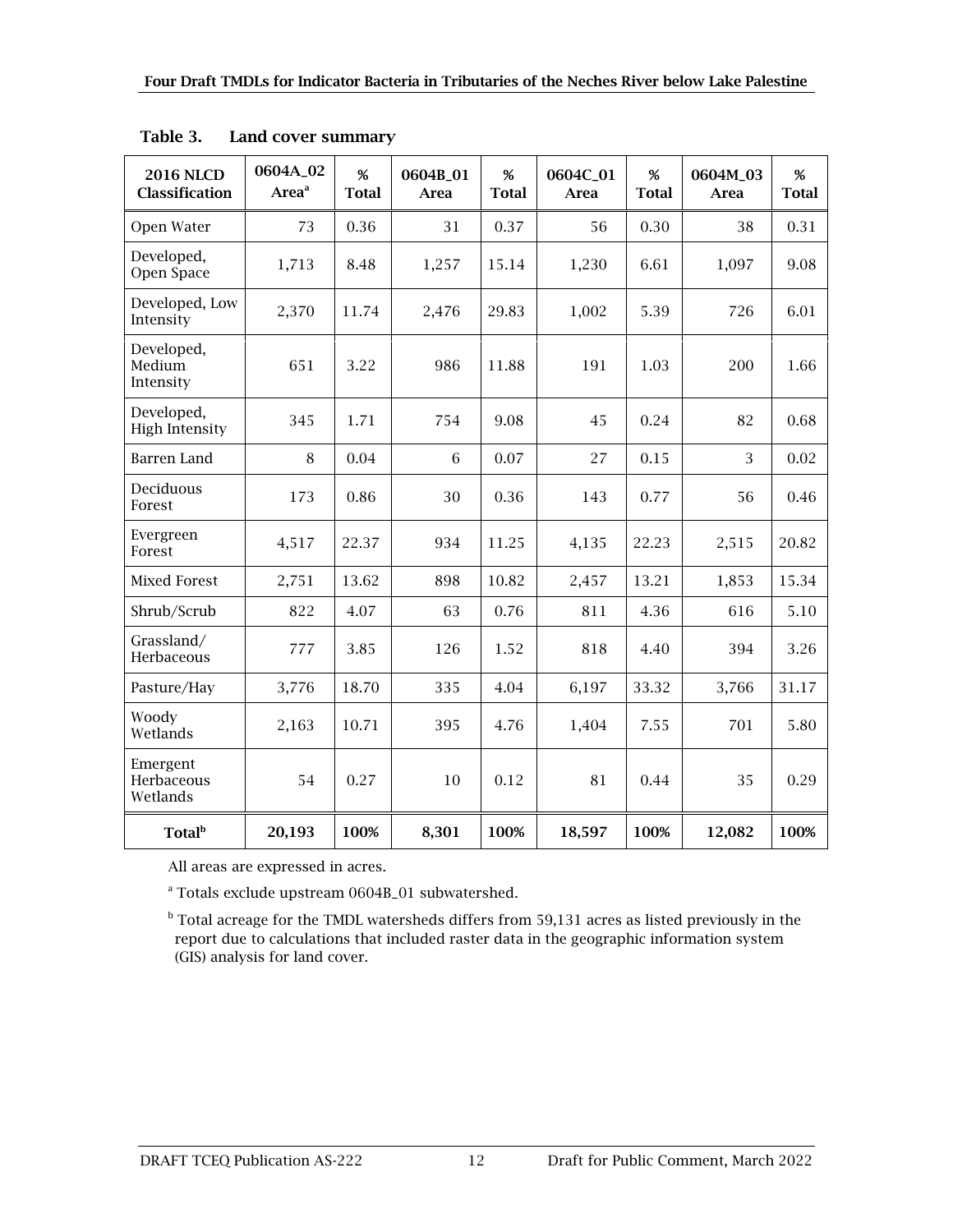

<span id="page-18-1"></span>Figure 5. 2016 land cover

### <span id="page-18-0"></span>Soils

Soils within the TMDL watersheds are characterized by hydrologic groups that describe infiltration and runoff potential. These data are provided by the United States Department of Agriculture (USDA) Natural Resources Conservation Service (NRCS) Soil Survey Geographic Database (USDA NRCS, 2018). The Soil Survey Geographic Database assigns different soils to one of seven possible runoff potential classifications or hydrologic groups. These classifications are based on the estimated rate of water infiltration when soils are not protected by vegetation, are thoroughly wet, and receive precipitation from long-duration storms. The four main groups are A, B, C, and D, with three dual classes (A/D, B/D, C/D). The Soil Survey Geographic Database defines the classifications below.

**• Group A** – Soils having high infiltration rate (low runoff potential) when thoroughly wet. These consist mainly of deep, well-drained to excessively drained sands or gravelly sands. These soils have a high rate of water transmission.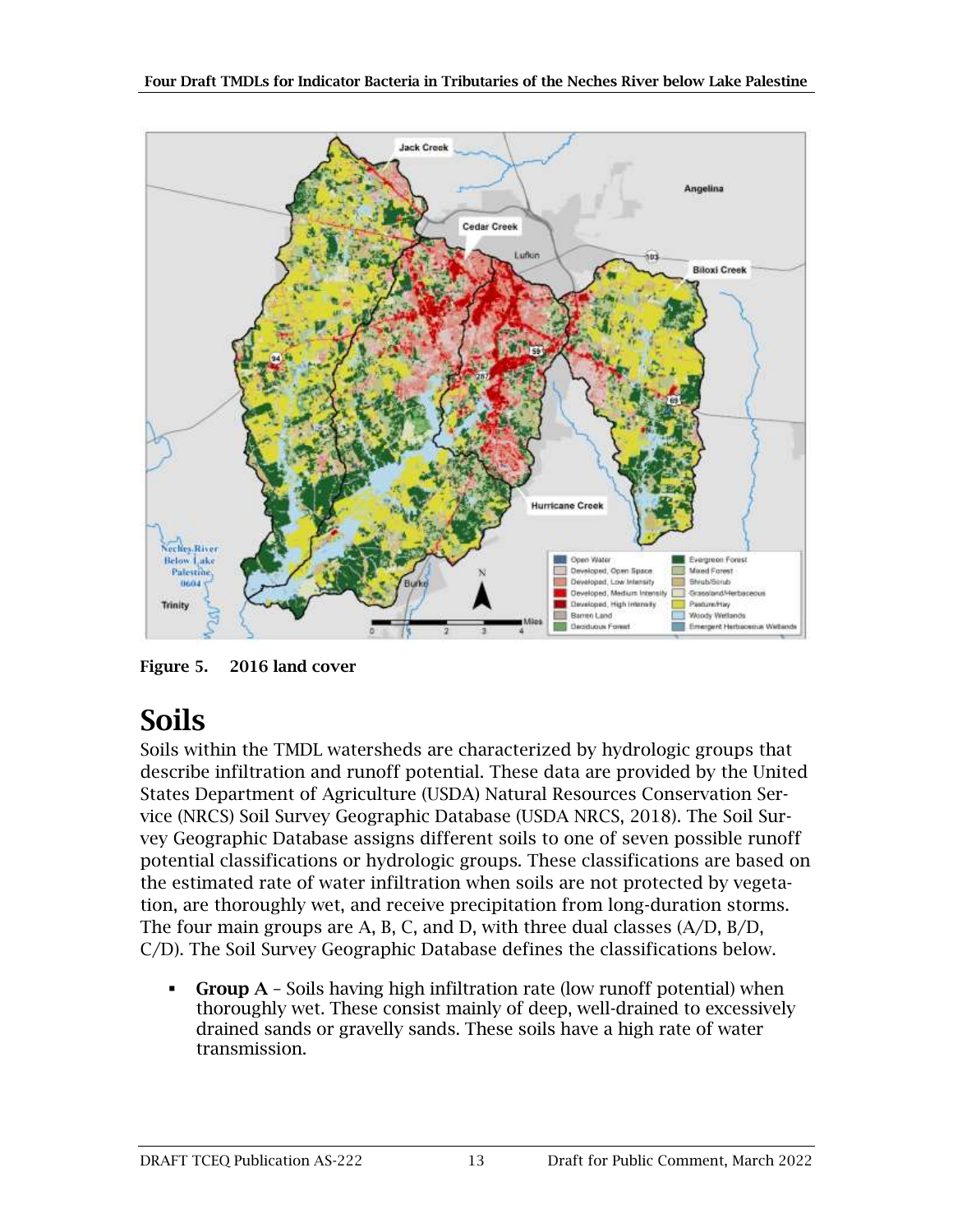

<span id="page-19-0"></span>Figure 6. Hydrologic soil groups

- Group B Soils having a moderate infiltration rate when thoroughly wet. These consist of moderately deep or deep, moderately well-drained or welldrained soils that have moderately fine texture to moderately coarse texture. These soils have a moderate rate of water transmission.
- **Group C** Soils having a slow infiltration rate when thoroughly wet. These consist chiefly of soils having a layer that impedes the downward movement of water or soils of moderately fine texture or fine texture. These soils have a slow rate of water transmission.
- Group D Soils having a very slow infiltration rate (high runoff potential) when thoroughly wet. These consist chiefly of clays that have a high shrink-swell potential, soils that have a high water table, soils that have a claypan or clay layer at or near the surface, and soils that are shallow over nearly impervious material. These soils have a very slow rate of water transmission.

Soils with dual hydrologic classifications assign the first letter to drained areas and the second letter to undrained areas. Only soils that are in Group D in their natural condition are assigned to dual classes.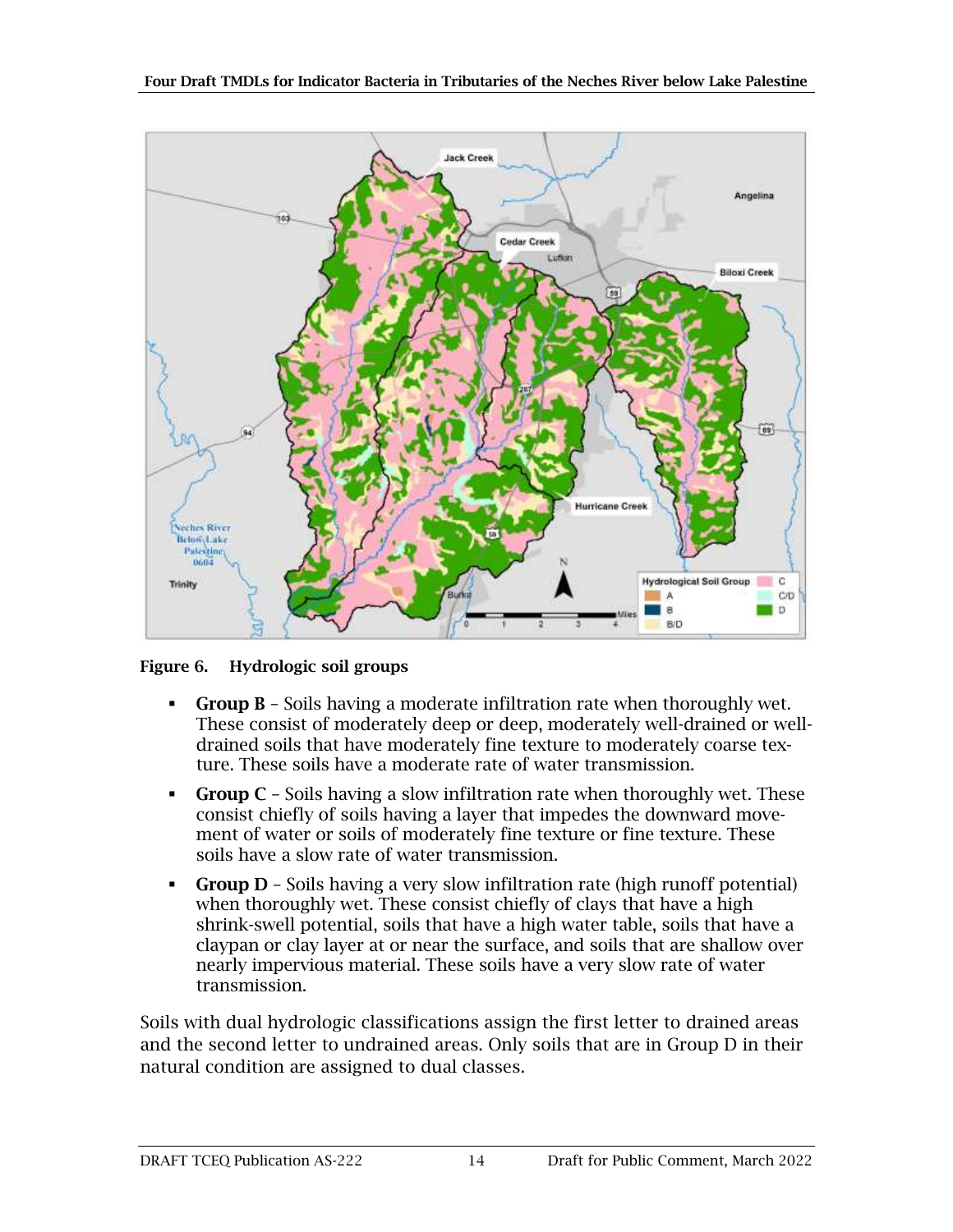Soils within the TMDL watersheds are primarily categorized as groups C (46.22%) and D (42.43%) (Figure 6). When wet, Group C soils have moderately high runoff potential. Group D soils have a higher runoff potential when wet, and water movement is restricted in the soils (USDA NRCS, 2018). In general, soils in the watershed are loamy, with sand and clay, and strongly to moderately acidic (Angelina and Neches River Authority, 2015).

### <span id="page-20-0"></span>Water Rights Review

Surface water rights in Texas are administered and overseen by TCEQ. A search of the TCEQ active water rights and GIS files (TCEQ, 2021a, 2021b, and 2021c) indicated that there are three active water rights in the TMDL watersheds; however, a review of the Texas Water Rights Viewer (TCEQ, 2021a) and water use data files (TCEQ, 2021d) indicate that the diversions have no significant impact on streamflow or hydrology, and therefore were not included in the development of the streamflow records for Hurricane Creek (AU 0604B\_01) and Jack Creek (AU 0604C\_01).

# <span id="page-20-1"></span>Endpoint Identification

All TMDLs must identify a quantifiable water quality target that indicates the desired water quality condition and provides a measurable goal for the TMDL. The TMDL endpoint also serves to focus the technical work to be accomplished and as a criterion against which to evaluate future conditions.

The endpoint for the TMDLs in this report is to maintain concentrations of *E. coli* below the geometric mean criterion of 126 cfu/100mL, which is protective of the primary contact recreation 1 use for freshwater (TCEQ, 2018).

## <span id="page-20-2"></span>Source Analysis

Pollutants may come from several sources, both regulated and unregulated. Regulated pollutants, referred to as "point sources," come from a single definable point, such as a pipe, and are regulated by permit under the Texas Pollutant Discharge Elimination System (TPDES) program. WWTFs and stormwater discharges from industries, construction activities, and MS4s are considered point sources of pollution.

Unregulated sources are typically nonpoint source in origin, meaning the pollutants originate from multiple locations and rainfall runoff washes them into surface waters. Nonpoint sources are not regulated by permit.

Except for WWTFs, which receive individual WLAs (see the "Wasteload Allocation" section), the regulated and unregulated sources in this section are presented to give a general account of the different sources of bacteria expected in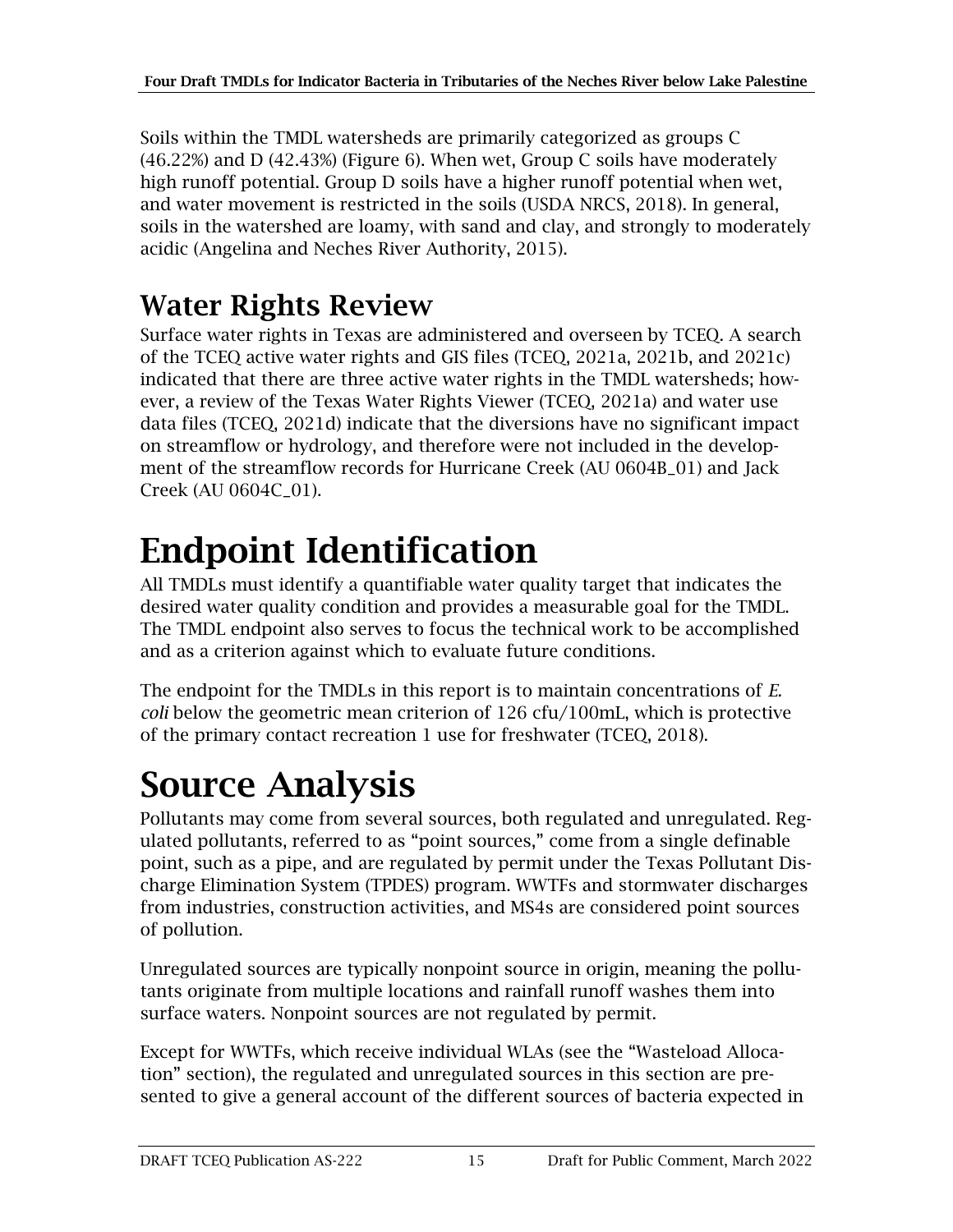the watershed. These are not meant to be used for allocating bacteria loads or interpreted as precise inventories and loadings.

### <span id="page-21-0"></span>Regulated Sources

Regulated sources are controlled by permit under the TPDES program. The regulated sources in the TMDL watersheds include domestic WWTF outfalls, SSOs, and stormwater discharges from industrial sites and regulated construction activities.

#### <span id="page-21-1"></span>Domestic and Industrial WWTFs

As of May 2021, there are two facilities with individual TPDES permits that discharge within the TMDL watersheds (TCEQ, 2021e) [\(Table 4\)](#page-21-2) [\(Figure 7\)](#page-22-1). The City of Lufkin operates the Hurricane Creek WWTF (WQ0010214001), which treats domestic wastewater with a discharge limit of 11.3 million gallons per day (MGD). Although the Hurricane Creek WWTF discharges to AU 0604B\_01, the discharge is downstream of SWQM station 13529, which was used to develop the AU-level TMDL for 0604B\_01. Therefore, this facility's discharge is not in the flow estimation for AU 0604B\_01, but *is* in the AU 0604A\_02 flow estimation. This discharge is considered in the FG term for both AUs. The City of Hudson WWTF (WQ0011826001) discharges to Jack Creek AU 0604C\_01. The City of Hudson operates this facility, which treats domestic wastewater with a discharge limit of 0.98 MGD. This facility's discharge is included in the flow estimation and loading allocations for AU 0604C\_01.

| AU       | <b>TPDES Number</b> | NPDFS <sup>a</sup><br><b>Number</b> | Permittee      | Outfall<br><b>Number</b> | <b>Bacteria</b><br>Limits<br>(cfu/<br>100 mL) | Primary<br><b>Discharge</b><br><b>Type</b> | Daily<br>Average<br>$Flow -$<br>Permitted<br><b>Discharge</b><br>(MGD) |
|----------|---------------------|-------------------------------------|----------------|--------------------------|-----------------------------------------------|--------------------------------------------|------------------------------------------------------------------------|
| 0604B 01 | WO0010214001        | TX0024309                           | City of Lufkin | 001                      | 126                                           | Treated<br>domestic<br>wastewater          | 11.3                                                                   |
| 0604C_01 | WQ0011826001        | TX0068985                           | City of Hudson | 001                      | 126                                           | Treated<br>domestic<br>wastewater          | 0.98                                                                   |

<span id="page-21-2"></span>Table 4. Permitted domestic WWTFs discharging in the TMDL watersheds

<sup>a</sup>NPDES: National Pollutant Discharge Elimination System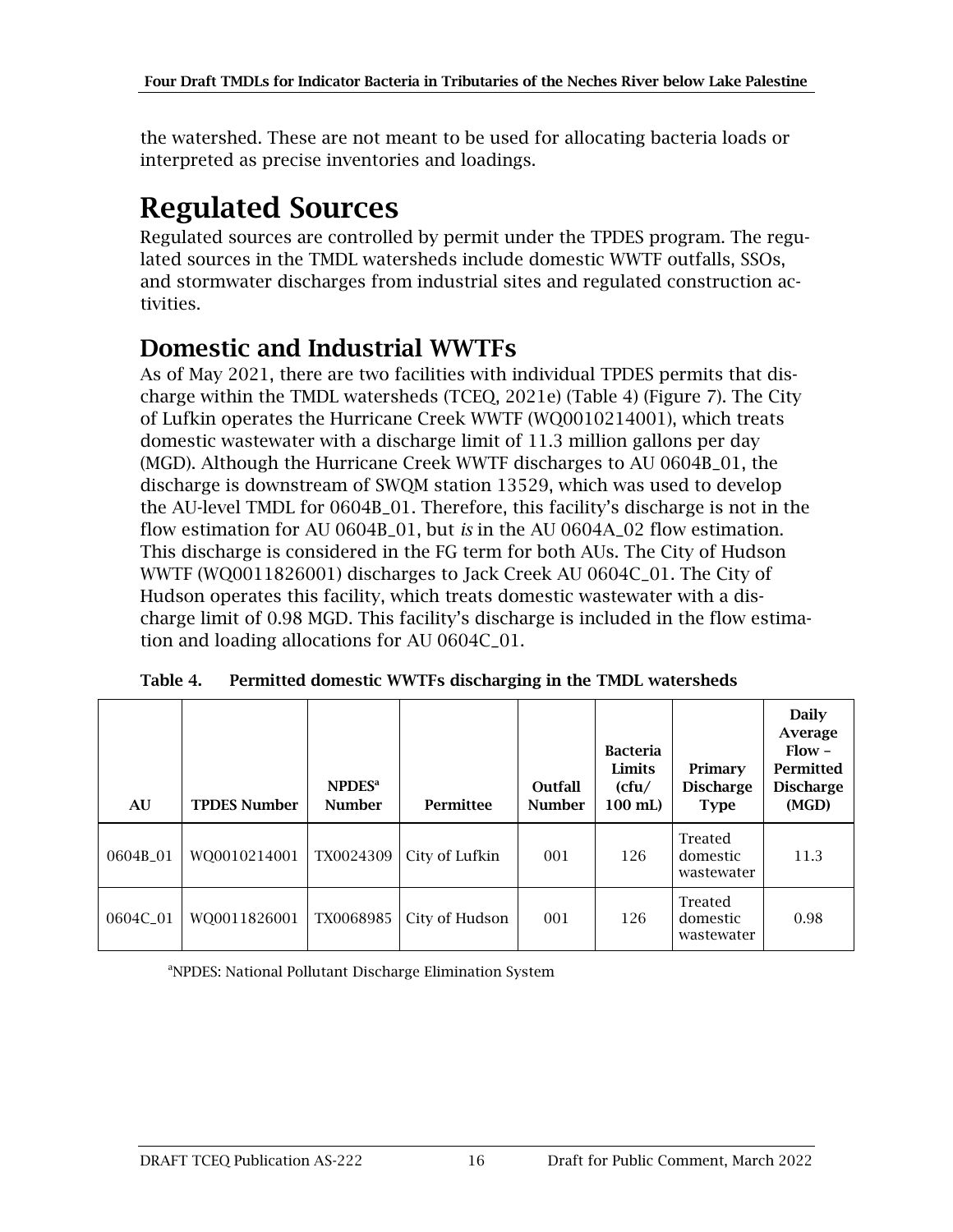

<span id="page-22-1"></span>Figure 7. Active regulated sources

#### <span id="page-22-0"></span>TCEQ/TPDES Water Quality General Permits

Certain types of activities must be covered by one of several TCEQ/TPDES general permits:

- TXG110000 concrete production facilities
- TXG130000 aquaculture production
- TXG340000 petroleum bulk stations and terminals
- TXG640000 conventional water treatment plants
- TXG670000 hydrostatic test water discharges
- TXG830000 water contaminated by petroleum fuel or petroleum substances
- TXG870000 pesticides (application only)
- TXG920000 concentrated animal feeding operations
- WQG100000 wastewater evaporation
- WQG200000 livestock manure compost operations (irrigation only)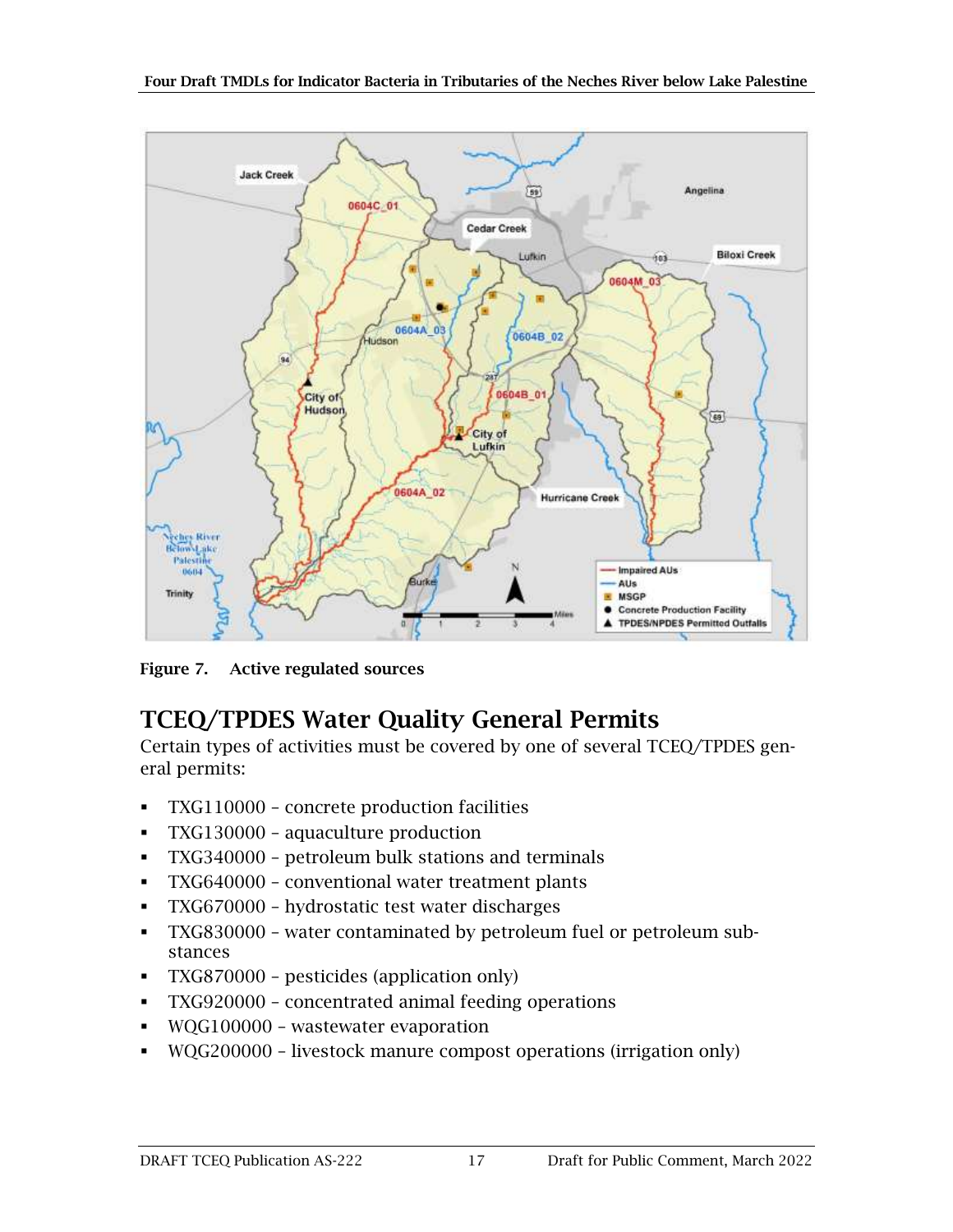A review of active general permits in the TMDL watersheds on April 6, 2020 (TCEQ 2020c) indicated one general permit authorization for a concrete production facility (Authorization No. TXG110196) [\(Figure 7\)](#page-22-1). The concrete production facility is authorized to discharge wastewater and stormwater and is included in the regulated stormwater allocations for AU 0604A\_02. The concrete production facility covers approximately 17.90 acres. There were no other active general permit authorizations found for the TMDL watersheds.

There are commercial dry-litter poultry operations present in the TMDL watersheds. These types of operations are required by Texas Water Code, Sec. 26.302 – Regulation of Poultry Facilities to operate in accordance with a water quality management plan certified by the Texas State Soil and Water Conservation Board (TSSWCB).

#### <span id="page-23-0"></span>Sanitary Sewer Overflows

SSOs are unauthorized discharges that must be addressed by the responsible party, either the TPDES permittee or the owner of the collection system that is connected to a permitted system. These overflows in dry weather most often result from blockages in the sewer collection pipes caused by tree roots, grease, and other debris. Inflow and infiltration are typical causes of overflows under conditions of high flow in the WWTF collection system. Blockages in the line may worsen the inflow and infiltration problem. Other causes, such as a collapsed sewer line, may occur under any condition.

TCEQ Central Office in Austin provided statewide data on SSO incidents from 2016 through 2019 and TCEQ Region 10 provided regional data from 2005 through 2015 (TCEQ, 2021f and 2020b). [Table 5](#page-23-1) summarizes the number of SSO incidents that have been reported by regulated entities in the TMDL watersheds from 2005-2019.

| AU                   | <b>Estimated</b><br><b>Incidents</b> | <b>Total Volume</b> <sup>a</sup> | Minimum<br><b>Volume</b> | Maximum<br><b>Volume</b> |
|----------------------|--------------------------------------|----------------------------------|--------------------------|--------------------------|
| 0604A <sub>-02</sub> | 47                                   | 40,176                           |                          | 9,000                    |
| 0604B_01             | 68                                   | 1,106,290                        | 35                       | 293,760                  |
| 0604C_01             | 22                                   | 36,105                           |                          | 10,000                   |
| 0604M 03             |                                      | 800                              | 100                      | 600                      |

<span id="page-23-1"></span>Table 5. Summary of reported SSOs from 2005 through 2019

All volumes are expressed in gallons.

a Some reported SSOs did not include a volume.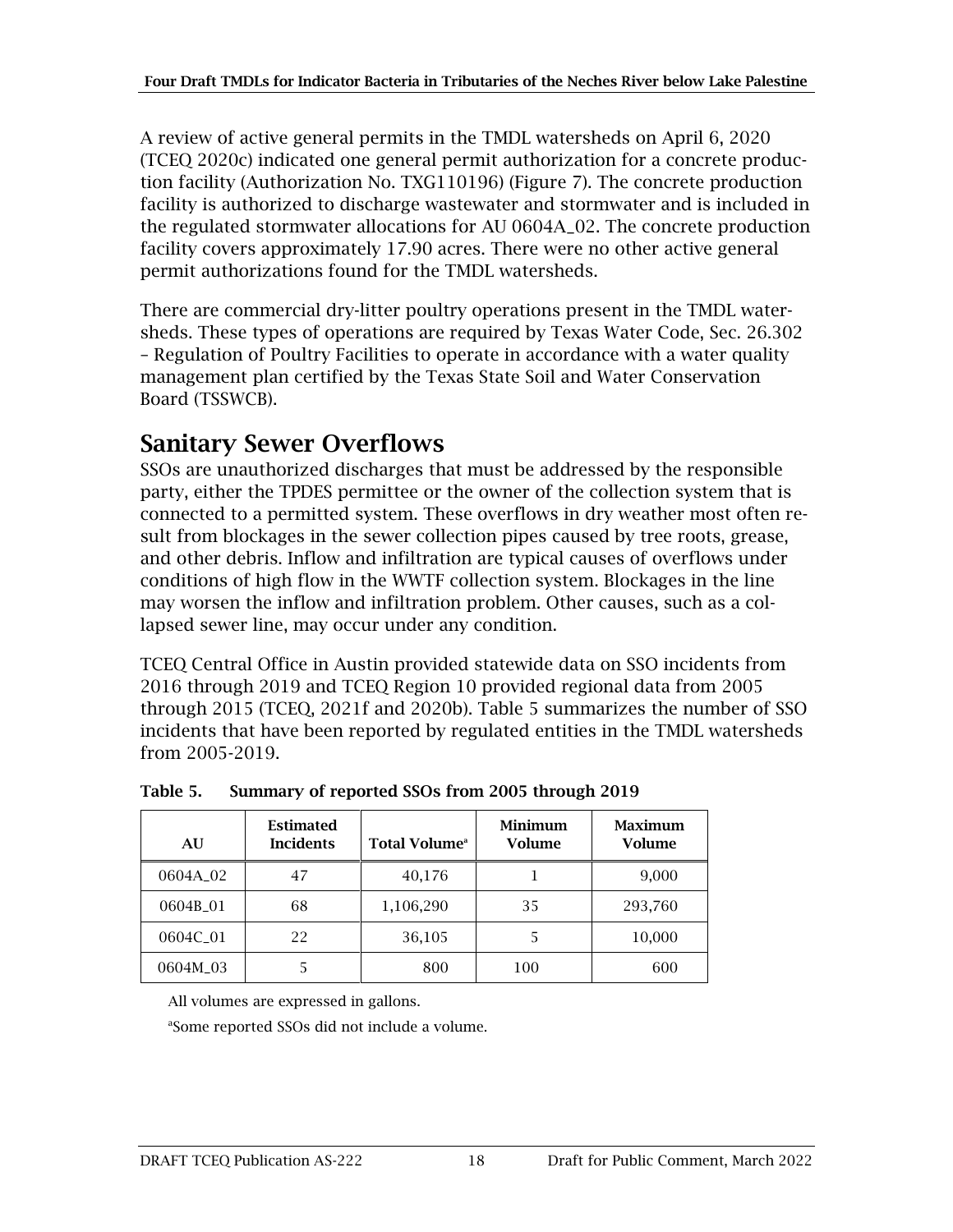#### <span id="page-24-0"></span>TPDES-Regulated Stormwater

When evaluating stormwater for a TMDL allocation, a distinction must be made between stormwater originating from an area under a TPDES-regulated discharge permit and stormwater originating from areas not under a TPDES-regulated discharge permit. Stormwater discharges fall into two categories:

- 1) Stormwater subject to regulation, which is any stormwater originating from TPDES-regulated MS4 entities, stormwater discharges associated with regulated industrial activities, and construction activities.
- 2) Stormwater runoff not subject to regulation.

TPDES MS4 Phase I and II rules require municipalities and certain other entities in urbanized areas to obtain permit coverage for their stormwater systems. A regulated MS4 is a publicly owned system of conveyances and includes ditches, curbs, gutters, and storm sewers that do not connect to a wastewater collection system or treatment facility. Phase I permits are individual permits for large and medium-sized MS4s with populations of 100,000 or more based on the 1990 U.S. Census, whereas the Phase II general permit regulates small MS4s within an urbanized area as defined by USCB.

The purpose of an MS4 permit is to reduce discharges of pollutants in stormwater to the "maximum extent practicable" by developing and implementing a stormwater management program (SWMP). The SWMP describes the stormwater control practices that the regulated entity will implement, consistent with permit requirements, to minimize the discharge of pollutants. MS4 permits require that SWMPs specify the best management practices (BMPs) to meet several minimum control measures (MCMs) that, when implemented in concert, are expected to result in significant reductions of pollutants discharged into receiving water bodies. Phase II MS4 MCMs include all of the following:

- Public education, outreach, and involvement.
- Illicit discharge detection and elimination.
- Construction site stormwater runoff control.
- Post-construction stormwater management in new development and redevelopment.
- Pollution prevention and good housekeeping for municipal operations.
- **•** Industrial stormwater sources.

Phase I MS4 individual permits have their own set of MCMs that are similar to the Phase II MCMs, but Phase I permits have additional requirements to perform water quality monitoring and implement a floatables program.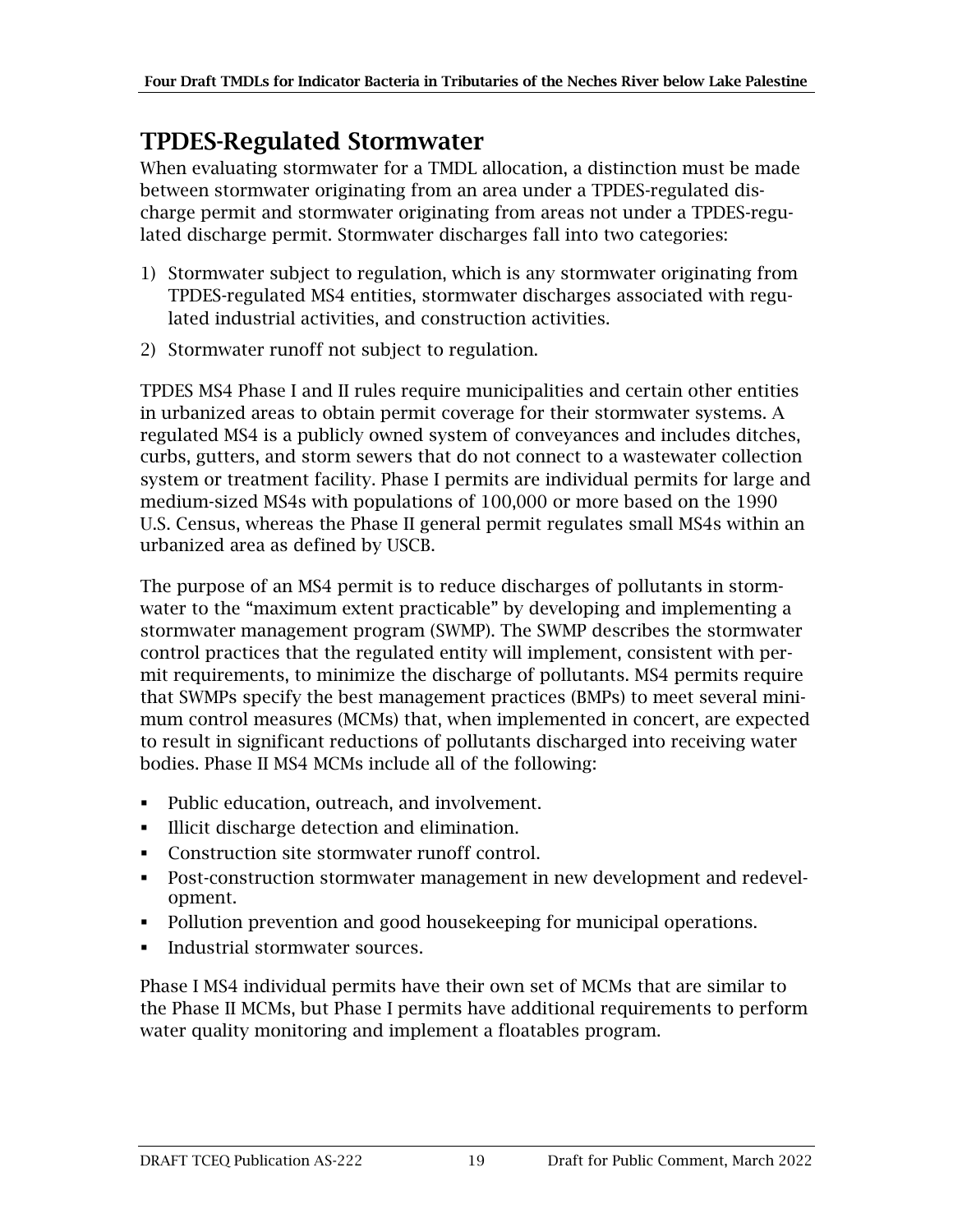Discharges of stormwater from a Phase II MS4 area, regulated industrial facility, construction area, or other facility involved in certain activities must be covered under the following TCEQ/TPDES general permits:

- TXR040000 Phase II MS4 General Permit for small MS4s located in urbanized areas
- TXR050000 MSGP for industrial facilities
- TXR150000 CGP for construction activities disturbing more than one acre or are part of a common plan of development disturbing more than one acre

TCEQ Central Registry (2020) was reviewed on March 27, 2020 for MS4 permit authorizations. No permit authorizations were found that pertain to Phase II MS4s for the TMDL watersheds.

The MSGP authorizes the discharge of stormwater associated with industrial activity and those authorizations are more permanent in nature than authorizations for construction activities. MSGP authorizations (TXR050000) were reviewed in TCEQ's Central Registry in March 2020 (TCEQ, 2020d), with 13 active authorizations for industrial facilities discharging within the TMDL watersheds [\(Figure 7\)](#page-22-1). Areas disturbed and covered by the permits were estimated using aerial imagery. Seven facilities discharge to Cedar Creek (86.99 acres), five discharge to Hurricane Creek (117.26 acres), none discharge to Jack Creek, and one discharges to Biloxi Creek (45.60 acres). The area for each site with an MSGP authorization was used in developing the TMDL allocations.

Due to the short-term and economy-driven nature of construction activities, project staff conducted a search of active, terminated, and expired CGP authorizations between March 2003 and December 2020. Construction activities can change in the project area and within each watershed and serve as a representative estimate of the acres of land disturbed. For 2020, Hurricane Creek watershed has the greatest number of acres affected by construction activities. Other construction activities may be occurring that are not required to have a CGP authorization. A full list of the CGP authorizations in the TMDL watersheds can be found in the *[Technical Support Document for Four Total Maximum Daily Loads](https://www.tceq.texas.gov/assets/public/waterquality/tmdl/118lufkin/118-as205-midneches-bacteria-tsd.pdf)  [for Indicator Bacteria in Tributaries of the Neches River below Lake Palestine](https://www.tceq.texas.gov/assets/public/waterquality/tmdl/118lufkin/118-as205-midneches-bacteria-tsd.pdf)* (Gitter, Yang, and Gregory, 2021). <sup>2</sup> On average, 329 acres were under CGP authorizations annually in the TMDL watersheds. Jack Creek had the greatest number of acres under CGP authorizations with an annual average of 101 acres. Biloxi Creek has the fewest acres affected by CGP authorizations, with an annual average of 65 acres. Cedar Creek and Hurricane Creek had annual averages of 94 and 68 acres, respectively.

 $^2$  www.tceq.texas.gov/assets/public/waterquality/tmdl/118lufkin/118-as205-midneches-bacteria-tsd.pdf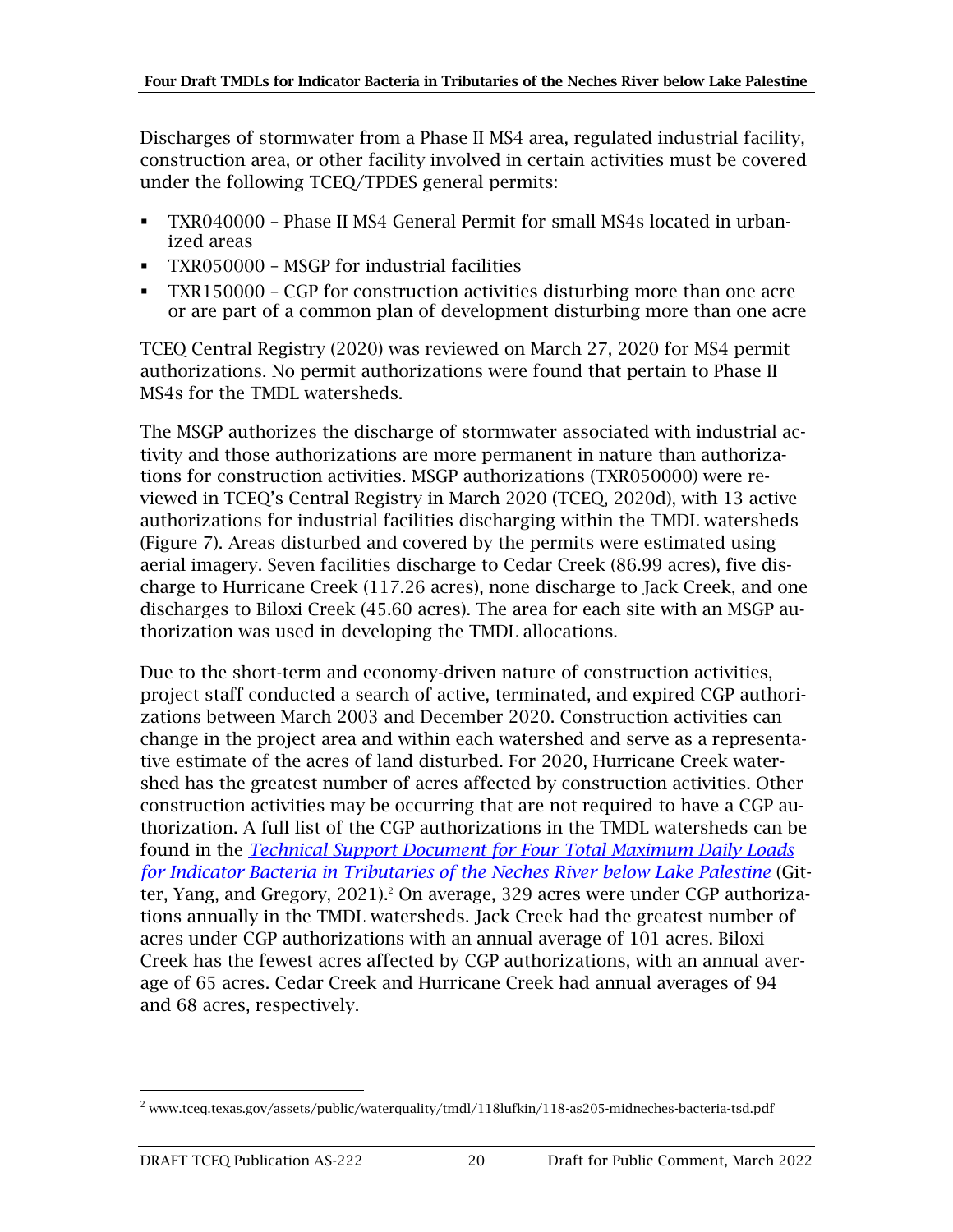#### <span id="page-26-0"></span>Illicit Discharges

Pollutant loads can enter water bodies from MS4 outfalls that carry authorized sources, as well as illicit discharges under both dry- and wet-weather conditions. The term "illicit discharge" is defined in TPDES General Permit TXR040000 for Phase II MS4s as "Any discharge to a municipal separate storm sewer system that is not entirely composed of stormwater, except discharges pursuant to this general permit or a separate authorization and discharges resulting from emergency firefighting activities." Illicit discharges can be categorized as either direct or indirect contributions. Examples of illicit discharges identified in the *Illicit Discharge Detection and Elimination Manual: A Handbook for Municipalities* (New England Interstate Water Pollution Control Commission, 2003) include:

#### Direct Illicit Discharges

- Sanitary wastewater piping directly connected from a home to the storm sewer.
- Materials dumped illegally into a storm drain catch basin.
- A shop floor drain connected to the storm sewer.
- A cross-connection between the sanitary sewer and storm sewer systems.

#### Indirect Illicit Discharges

- An old and damaged sanitary sewer line that is leaking fluids into a cracked storm sewer line.
- A failing septic system that is leaking into a cracked storm sewer line or causing surface discharge into the storm sewer.

## <span id="page-26-1"></span>Unregulated Sources

Unregulated sources of bacteria are generally nonpoint. Nonpoint source loading enters the impaired water body through distributed, nonspecific locations, which may include urban runoff not covered by a permit, wildlife, agricultural animals, failing OSSFs, unmanaged and feral animals, and domestic pets.

#### <span id="page-26-2"></span>Unregulated Agricultural Activities and Domesticated Animals

A number of agricultural activities that do not require permits can be potential sources of fecal bacteria loading. Activities, such as livestock grazing close to water bodies and the use of manure as fertilizer, can contribute *E. coli* to nearby water bodies.

[Table 6](#page-27-1) provides estimated numbers of selected livestock in the TMDL watersheds based on the 2017 Census of Agriculture (USDA, 2019). Those populations were determined based on GIS calculations of 2016 NLCD suitable habitat in the TMDL watersheds, which included areas classified as Pasture/Hay and Grassland/Herbaceous. The area of suitable habitat was then divided by the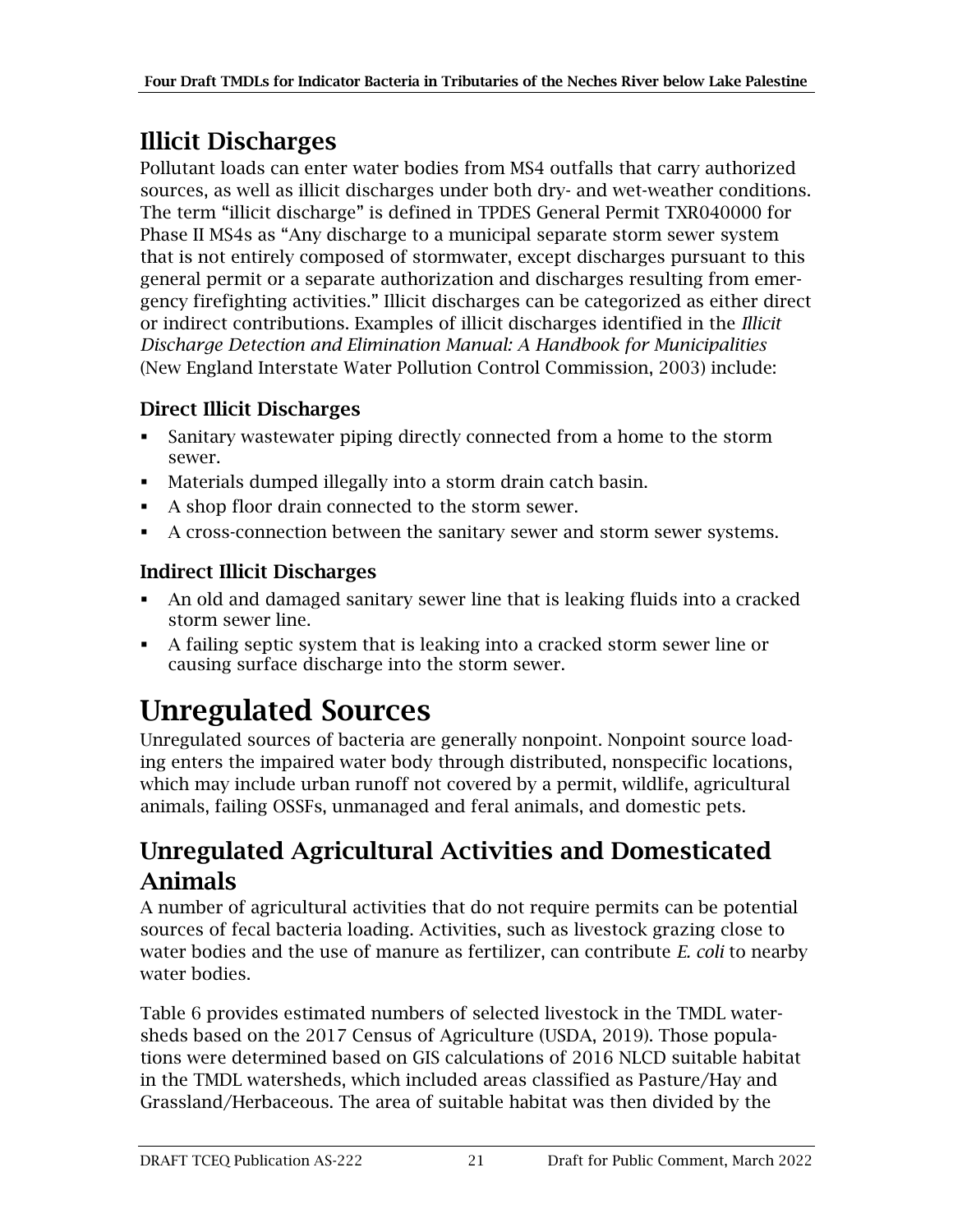total area of Angelina County classified as Pasture/Hay and Grassland/Herbaceous. The resulting ratio of suitable habitat was multiplied by USDA countylevel livestock estimates. TSSWCB staff reviewed the watershed estimated livestock numbers. These livestock numbers were not used to develop an allocation of allowable bacteria loading to livestock.

| AU                    | <b>Cattle and</b><br><b>Calves</b> | <b>Horses</b> | Goats | <b>Sheep</b> | <b>Hogs and</b><br>Pigs |
|-----------------------|------------------------------------|---------------|-------|--------------|-------------------------|
| 0604A_02 <sup>a</sup> | 933                                | 98            | 77    | 14           |                         |
| 0604B_01              | 94                                 | 10            | 8     |              |                         |
| 0604C_01              | 1,437                              | 151           | 119   | 22           | 11                      |
| 0604M_03              | 852                                | 90            | 70    | 13           | 6                       |

<span id="page-27-1"></span>Table 6. Estimated livestock numbers

<sup>a</sup> Totals exclude upstream AU 0604B\_01 subwatershed

Fecal matter from dogs and cats is transported to water bodies by runoff in both urbanized and rural areas and can be a source of bacteria loading. [Table 7](#page-27-2) summarizes the estimated number of dogs and cats in the TMDL watersheds. Pet population estimates were calculated as the estimated number of dogs (0.614) and cats (0.457) per household (American Veterinary Medical Association, 2018). The actual contribution and significance of bacteria loads from pets reaching the water bodies is unknown.

<span id="page-27-2"></span>Table 7. Estimated households and pet populations

| AU                   | <b>Estimated</b><br>Households | <b>Estimated Dog</b><br>Population | <b>Estimated Cat</b><br>Population |
|----------------------|--------------------------------|------------------------------------|------------------------------------|
| $0604A_02^a$         | 6,049                          | 3,714                              | 2,764                              |
| 0604B 01             | 6,733                          | 4,134                              | 3,077                              |
| 0604C <sub>-01</sub> | 3,128                          | 1,921                              | 1,429                              |
| 0604M_03             | 1,522                          | 935                                | 696                                |

<sup>a</sup> Totals exclude upstream AU 0604B\_01 subwatershed

#### <span id="page-27-0"></span>Wildlife and Unmanaged Animals

Fecal bacteria, such as *E. coli*, inhabit the intestines of all warm-blooded animals, including wildlife such as mammals and birds. To develop bacteria TMDLs, it is important to consider bacteria contributions from wildlife. Riparian corridors of water bodies naturally attract wildlife, and with direct access to the stream channel, wildlife can deposit waste directly into the water body. Wildlife also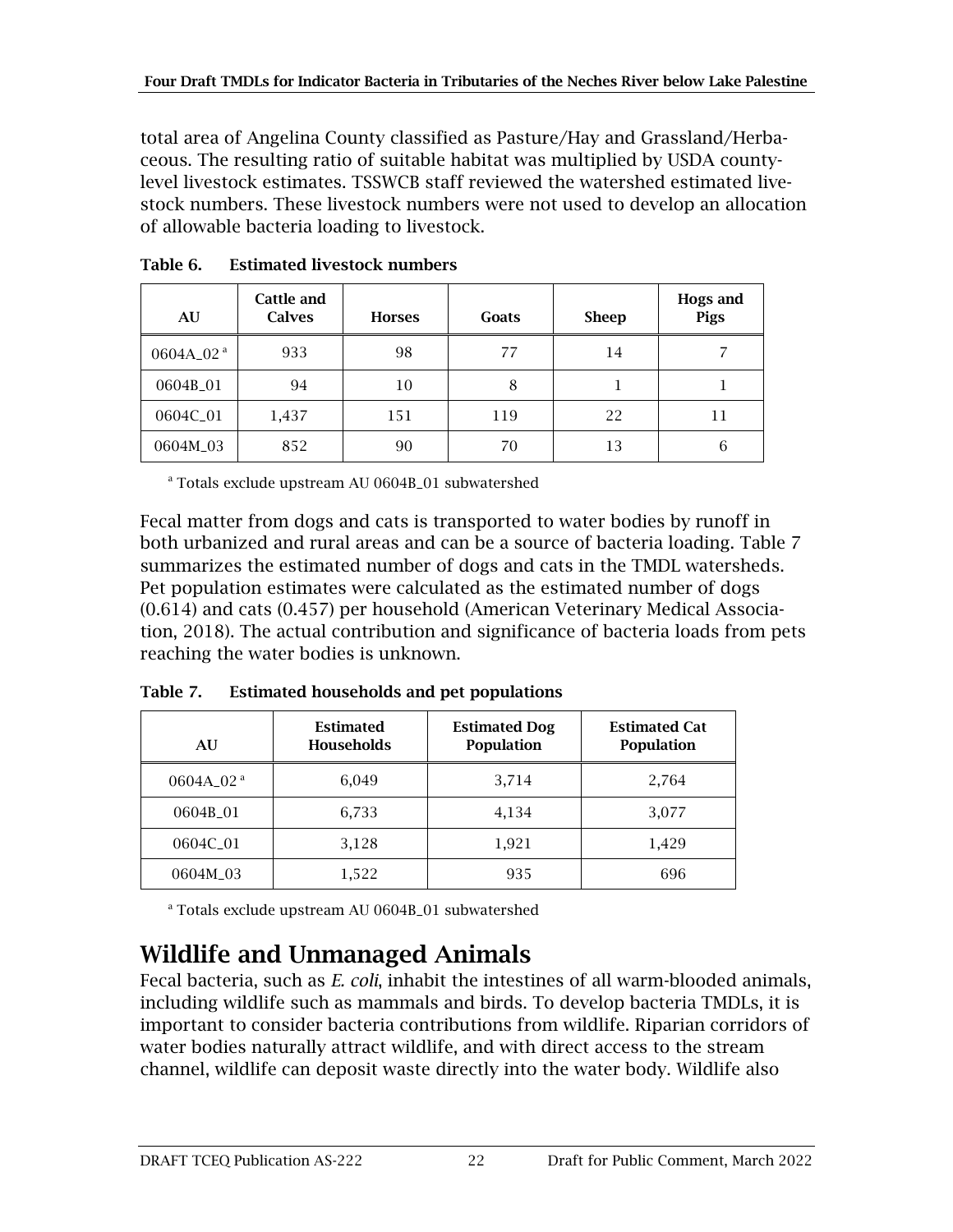deposit fecal bacteria on land surfaces, where they may be washed into nearby water bodies by rainfall runoff.

The Texas Parks and Wildlife Department provides deer population-density estimates for the state by Resource Management Unit and Ecoregion. The TMDL watersheds lie within Resource Management Unit 14, with an average deer density of 45.5 acres per deer within suitable habitat over the period 2005 through 2015 (Texas Parks and Wildlife Department, 2018). Suitable NLCD classes for deer habitat classified in the 2016 NLCD include Pasture/Hay, Shrub/Scrub, Grassland/Herbaceous, Deciduous Forest, Evergreen Forest, Mixed Forest, Woody Wetlands, and Emergent Herbaceous Wetlands. Jack Creek had the greatest amount of suitable habitat with 16,046 acres, which corresponds to an estimated 353 deer [\(Table 8\)](#page-28-1).

Texas A&M AgriLife Extension (2012) estimates one hog per 39 acres within suitable habitat as a statewide average density for feral hogs. The density was applied to NLCD classes suitable for feral hogs in the watershed, which include Pasture/Hay, Shrub/Scrub, Grassland/Herbaceous, Deciduous Forest, Evergreen Forest, Mixed Forest, Woody Wetlands, and Emergent Herbaceous Wetlands. Jack Creek had the greatest estimated feral hog population with 411 hogs [\(Table 8\)](#page-28-1).

| AU           | <b>Suitable Habitat</b><br>Area | <b>Estimated Number</b><br>of Deer | <b>Estimated Number</b><br>of Feral Hogs |
|--------------|---------------------------------|------------------------------------|------------------------------------------|
| $0604A_02^a$ | 15,033                          | 330                                | 385                                      |
| 0604B_01     | 2,791                           | 61                                 | 72                                       |
| 0604C 01     | 16,046                          | 353                                | 411                                      |
| 0604M 03     | 9,936                           | 218                                | 255                                      |

<span id="page-28-1"></span>Table 8. Estimated feral hog and white-tailed deer populations

All areas are expressed in acres.

<sup>a</sup> Totals exclude upstream AU 0604B\_01 subwatershed

#### <span id="page-28-0"></span>On-Site Sewage Facilities

Private residential OSSFs, commonly referred to as septic systems, consist of various designs based on physical conditions of the local soil. Typical designs consist of 1) one or more septic tanks and a drainage or distribution field (anaerobic system) and 2) aerobic systems that have an aerated holding tank and often an above ground sprinkler system for distributing the liquid. In simplest terms, household waste flows into the septic tank or aerated tank, where solids settle out. The liquids flow to the distribution system, which may consist of buried perforated pipes or an above ground sprinkler system.

Several pathways of the liquid waste in OSSFs afford opportunities for bacteria to enter ground and surface waters if the systems are not properly working.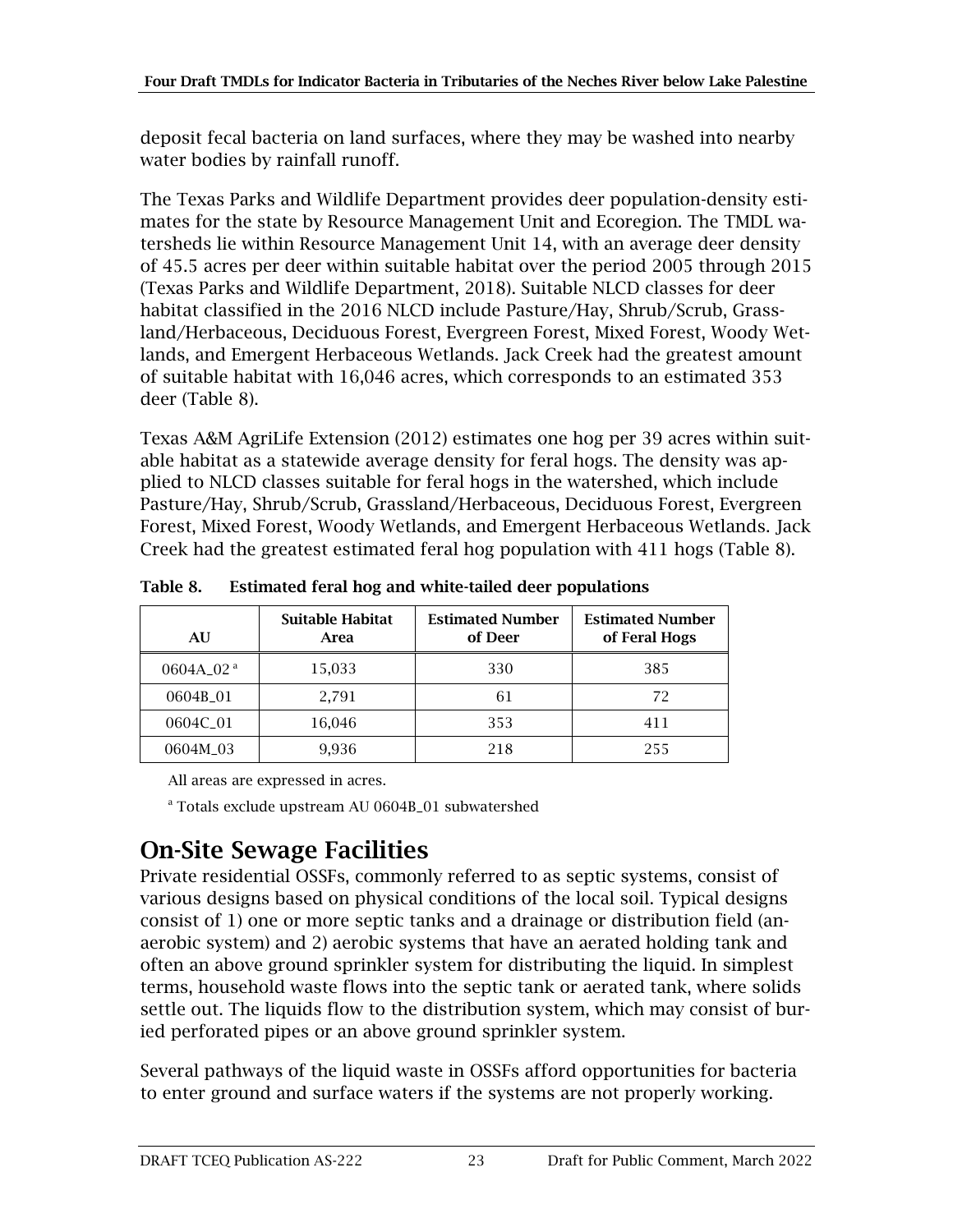However, properly designed and operated OSSFs contribute virtually no fecal bacteria to surface waters. For example, less than 0.01% of fecal coliforms originating in household wastes move further than 6.5 feet down gradient of the drainfield of a septic system (Weiskel et al., (1996). Reed, Stowe, and Yanke LLC (2001) provide estimated failure rates of OSSFs for different regions of Texas. The TMDL watersheds are within Region V, which has a reported failure rate of about 19%, providing insight into expected failure rates in the watersheds.

Estimates of the number of OSSFs located in the watershed were determined using 911 addresses to identify residence locations that were verified with aerial imagery data. Residential and business addresses that were found to be located outside of city boundaries, the area covered by certificates of convenience and necessity (CCN), and outside of the city's sewer system were assumed to have an OSSF (Public Utility Commission of Texas, 2017; City of Lufkin, 2003) [\(Figure 8\)](#page-30-1). Table 9 shows the total estimates.

| AU           | <b>Estimated OSSFs</b> |
|--------------|------------------------|
| 0604A 02 $a$ | 716                    |
| 0604B_01     |                        |
| 0604C_01     | 1,434                  |
| 0604M 03     | 947                    |

<span id="page-29-1"></span>Table 9. OSSF estimates

<sup>a</sup> Totals exclude upstream AU 0604B\_01 subwatershed

## <span id="page-29-0"></span>Bacteria Survival and Die-off

Bacteria are living organisms that survive and die. Certain enteric bacteria can survive and replicate in organic materials under certain conditions (e.g., warm temperature). Fecal organisms can survive and replicate from improperly treated effluent during their transport in pipe networks, and they can survive and replicate in organic-rich materials such as improperly treated compost and sewage sludge (or biosolids). While die-off of indicator bacteria has been shown in natural water systems due to the presence of sunlight and predators, the potential for their re-growth is less understood. Both replication and die-off are instream processes that are not considered in the bacteria source loading estimates for the TMDLs.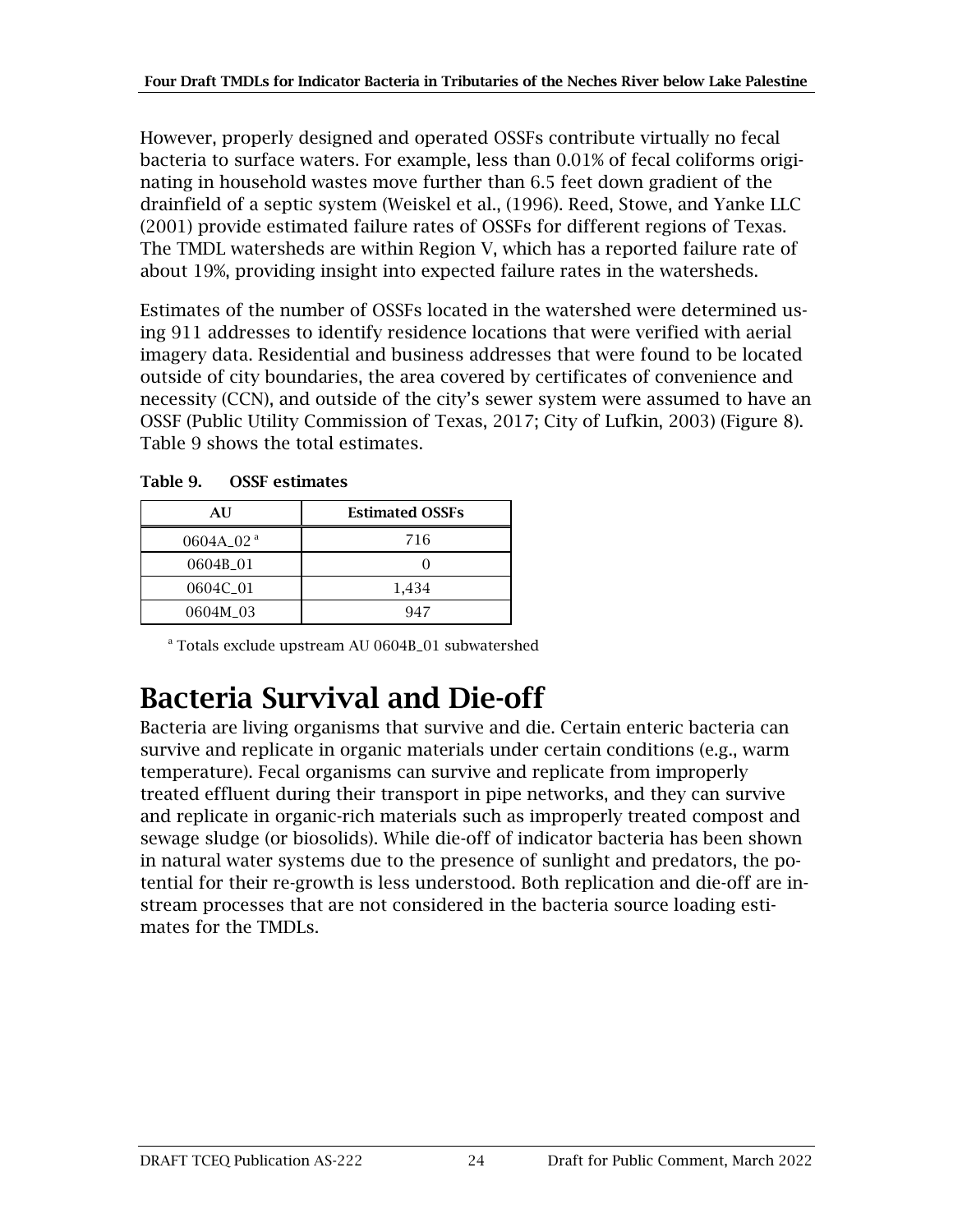

<span id="page-30-1"></span>Figure 8. Estimated OSSFs

# <span id="page-30-0"></span>Linkage Analysis

Establishing the relationship between instream water quality and the source of loadings is an important component in developing a TMDL. It allows for the evaluation of management options that will achieve the desired endpoint. This relationship may be proven through a variety of techniques.

Generally, if high bacteria concentrations are measured in a water body at low to median flows in the absence of runoff events, the main contributing sources are likely to be point sources and direct deposition. During ambient flows, these inputs to the system will increase pollutant concentrations depending on the magnitude and concentration of the sources. As flows increase in magnitude, the impact of point sources like direct deposition is typically diluted and would therefore be a smaller part of the overall concentrations.

Bacteria load contributions from regulated and unregulated stormwater sources are greatest during runoff events. Rainfall runoff, depending upon the severity of the storm, can carry fecal bacteria from the land surface into the receiving stream. Generally, this loading follows a pattern of higher concentrations in the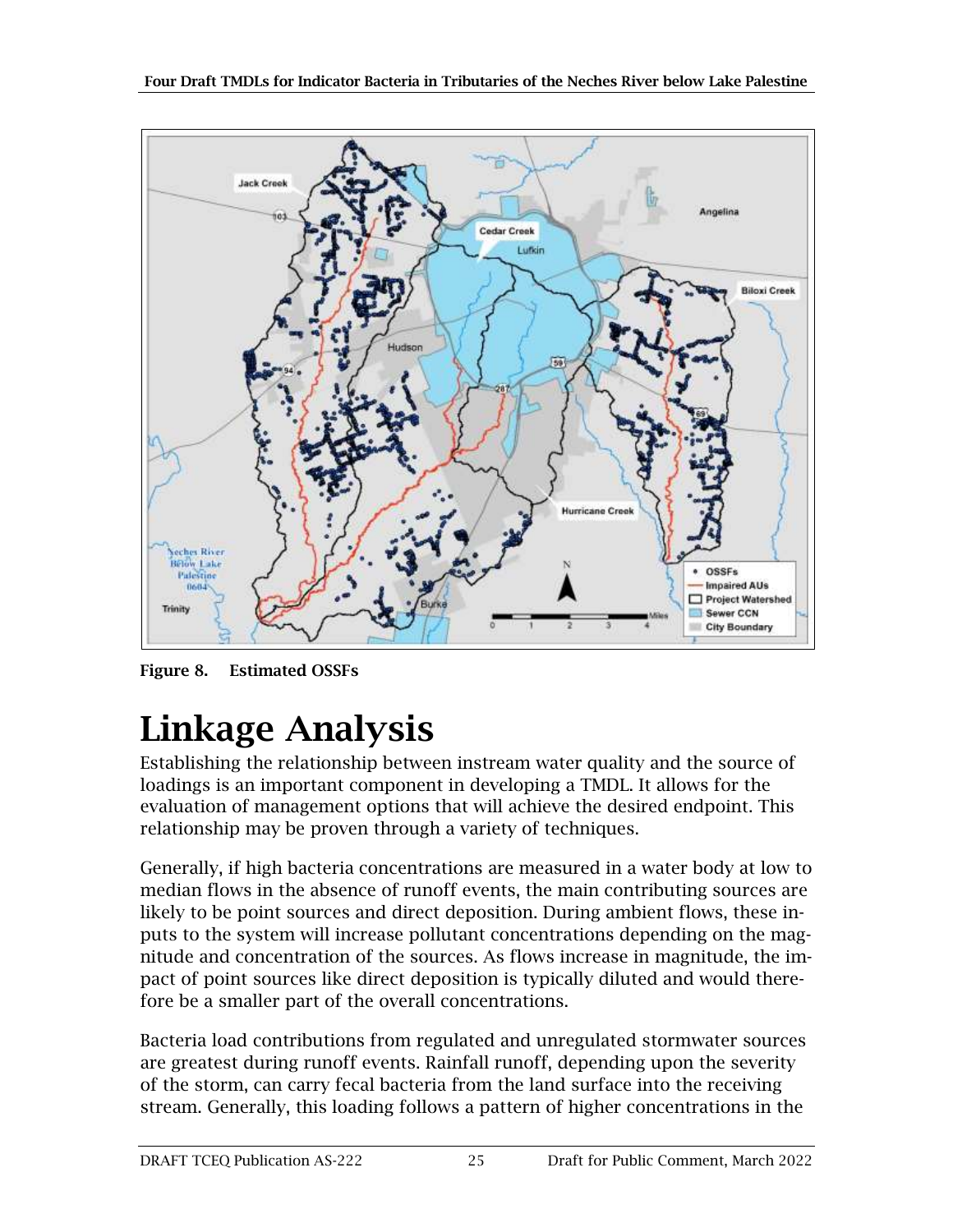water body as the first flush of storm runoff enters the receiving stream. Over time, the concentrations decline because the sources of indicator bacteria are attenuated as runoff washes them from the land surface and the volume of runoff decreases following the rain event.

## <span id="page-31-0"></span>Load Duration Curve Analysis

LDCs are graphs of the frequency distribution of loads of pollutants in a water body. LDC analyses were used to examine the relationship between instream water quality and the broad sources of bacteria loads which are the basis of the TMDL allocations. In the case of these TMDLs, the loads shown are of *E. coli* bacteria in cfu/day. LDCs are derived from flow duration curves (FDCs). LDCs shown in the following figures represent the maximum acceptable load in the water bodies that will result in achievement of the TMDL water quality targets. The basic steps to generate LDCs include all of the following.

- Generating a daily flow record the mean daily streamflow record incorporating full permitted discharges and FG was developed for a TCEQ SWQM station within each TMDL watershed using the drainage area ratio methodology.
- Developing the FDC the mean daily streamflow is plotted against the exceedance probability of the mean daily streamflow for each day.
- Converting the FDC to an LDC the mean daily streamflow for each day is multiplied by the primary contact recreation 1 use geometric mean criterion and a conversion factor to produce a graph of the frequency distribution of allowable loads.
- Overlaying the LDC with available indicator bacteria loading measurements to understand under what flow conditions indicator bacteria loading exceeds the primary contact recreation 1 use geometric mean criterion.

Hydrologic data in the form of daily streamflow records were unavailable for the TMDL watersheds. However, streamflow records are available in the nearby Long King Creek watershed [\(Figure 9\)](#page-32-0). USGS collects and shares streamflow records for this watershed. Mean daily streamflow for the TMDL watersheds was developed using stream gauge 08066200 Long King Creek at Livingston (USGS, 2020). This gauge was chosen to develop naturalized streamflow records due to its proximity to the TMDL watersheds. The period of record for developing the FDCs was from January 1, 2001 through December 31, 2019.

The method used to develop the necessary streamflow records for the four FDC/LDC locations (TCEQ SWQM station locations) involved a drainage area ratio approach (Asquith et al., 2006). The drainage area ratio approach involves multiplying a USGS gauging station daily streamflow value by a factor to estimate the flow at a desired TCEQ SWQM station location. The factor is determined by dividing the drainage area above the desired monitoring station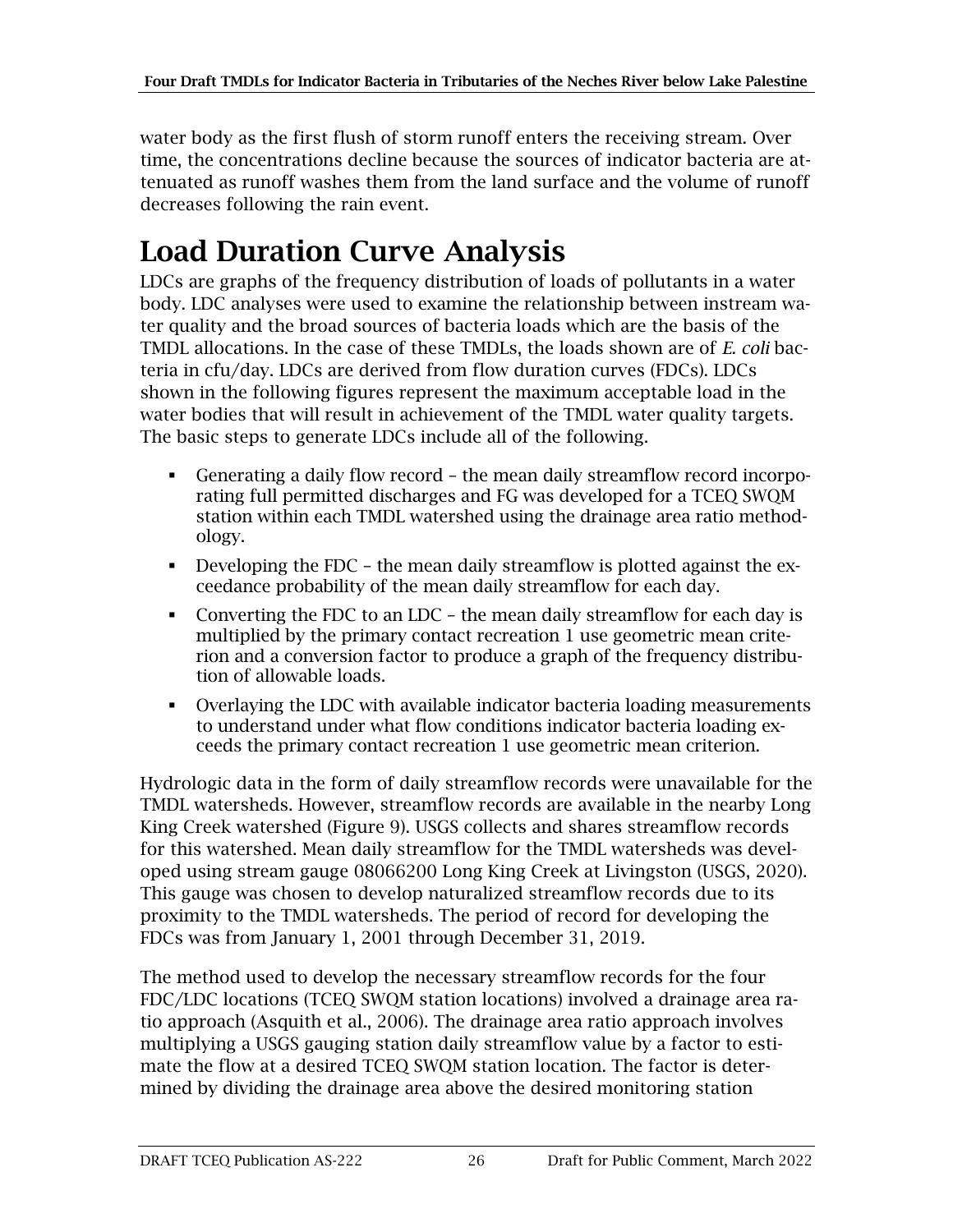location by the drainage area above the USGS gauge [\(Table 10\)](#page-33-0) and applying a streamflow percentile exponent factor. After estimating the mean daily streamflow values, the upstream full permitted discharges and FG allocations are added to complete the estimated streamflow record. Additional information about the daily streamflow development procedure is available in the *[Technical](https://www.tceq.texas.gov/assets/public/waterquality/tmdl/118lufkin/118-as205-midneches-bacteria-tsd.pdf)  [Support Document for Four Total Maximum Daily Loads for Indicator Bacteria in](https://www.tceq.texas.gov/assets/public/waterquality/tmdl/118lufkin/118-as205-midneches-bacteria-tsd.pdf) [the Tributaries of the Neches River below Lake Palestine](https://www.tceq.texas.gov/assets/public/waterquality/tmdl/118lufkin/118-as205-midneches-bacteria-tsd.pdf)* (Gitter, Yang, and Gregory, 2021).<sup>3</sup>



<span id="page-32-0"></span>Figure 9. USGS streamflow gauge and SWQM station watersheds used in streamflow development

After development of the daily streamflow record, the FDC was generated by calculating the exceedance probability for each daily streamflow record and plotting the mean daily flow against the exceedance probability. Exceedance values along the x axis represent the percentage of days that flow was at or above the associated flow value on the y axis. Exceedance values near 100% occur

 $3$  www.tceq.texas.gov/assets/public/waterquality/tmdl/118lufkin/118-as205-midneches-bacteria-tsd.pdf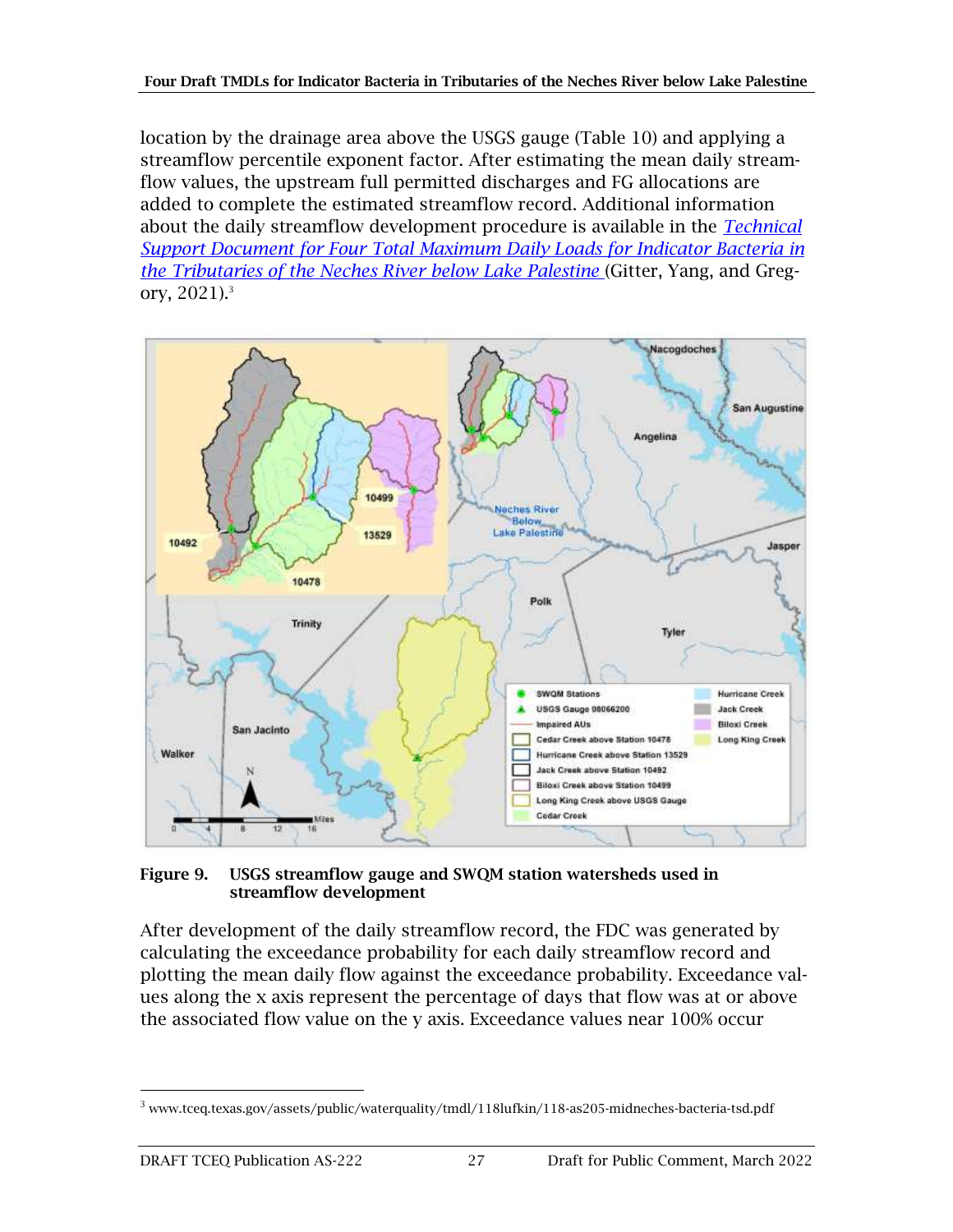during low flow or drought conditions while values approaching 0% occur during periods of high flow or flood conditions.

| Location                             | <b>Drainage</b><br>Area | <b>Drainage</b><br><b>Area Ratio</b> |
|--------------------------------------|-------------------------|--------------------------------------|
| USGS 08066200 (Long King Creek)      | 90,268.160              | NA                                   |
| SWQM Station 10478 (Cedar Creek)     | 25,270.080 <sup>a</sup> | 0.2799                               |
| SWOM Station 13529 (Hurricane Creek) | 7,782.848               | 0.0862                               |
| SWQM Station 10492 (Jack Creek)      | 16,368.064              | 0.1813                               |
| SWQM Station 10499 (Biloxi Creek)    | 8,007.488               | 0.0887                               |

<span id="page-33-0"></span>

| Table 10. DARs used at each SWQM station |
|------------------------------------------|
|                                          |

Area is expressed in acres.

<sup>a</sup> Drainage area above SWQM station 10478 includes all of the Hurricane Creek watershed area and the area above the station for the Cedar Creek watershed.

The FDC was converted to an LDC by multiplying each streamflow value by the primary contact recreation 1 use geometric mean criterion (126 cfu/100 mL) and a conversion factor, resulting in units of cfu/day. The resulting LDC plots each bacteria load value (y axis) against its exceedance value (x axis). Exceedance values along the x axis represent the percent of days that the bacteria load was at or above the allowable load on the y axis.

Historical bacteria data from January 1, 2001 through December 31, 2019 were obtained from TCEQ's Surface Water Quality Monitoring Information System for SWQM stations 10478, 13529, 10492, and 10499 [\(Figure 9\)](#page-32-0). Bacteria concentrations were converted to a daily load by multiplying the measured concentration by the streamflow value on the day the measurement was collected and a conversion factor. The resulting measured daily load points were plotted against the load exceedance for the day the sample was collected.

The plots of the LDC display the frequency and magnitude at which measured loads exceed the maximum allowable loadings for the geometric mean criterion. Measured loads that are above the maximum allowable loading curve indicate an exceedance of the water quality criterion, while those below the curve show compliance.

A useful refinement of the LDC approach is to divide the curve into flow-regime regions to analyze exceedance patterns in smaller portions of the duration curve. This approach can support determination of the streamflow conditions under which exceedances are occurring. A commonly used set of regimes, provided in Cleland (2003), is based on the following five intervals along the x axis of the FDCs and LDCs: 0-10% (high flows); 10-40% (moist conditions); 40-60% (mid-range flows); 60-90% (dry conditions); and 90-100% (low flows). The flow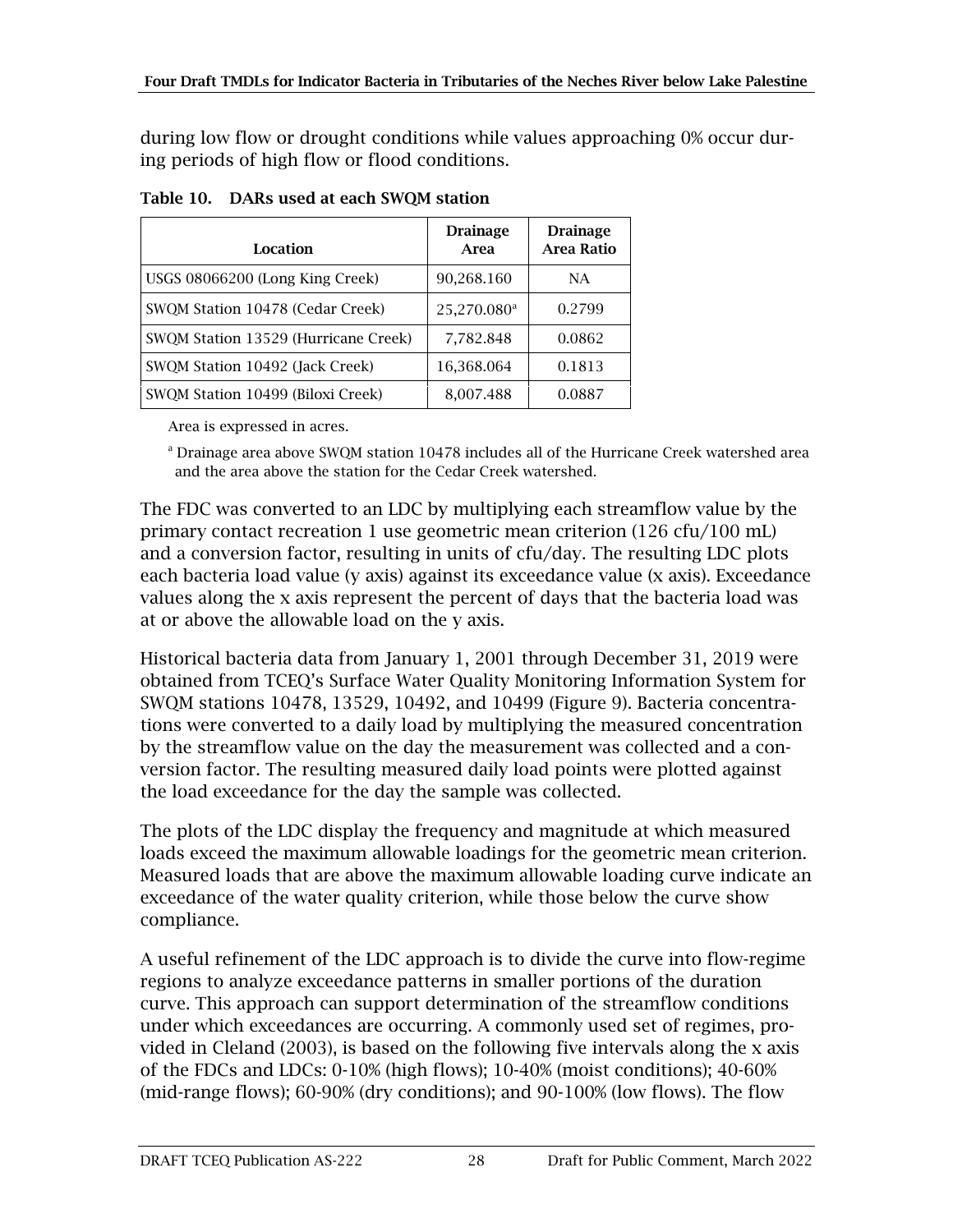regime intervals were selected based on general observation of the developed LDC.

The high flow regime (0-10% exceedance) is used for the TMDL calculations. The median loading of the high flow regime (5% exceedance) is used because it represents a reasonable yet high value for the allowable pollutant load allocation.

### <span id="page-34-0"></span>Load Duration Curve Results

The LDCs for the TMDL watersheds are shown in [Figure 10-](#page-35-0)13. Based on these LDC results, the following broad linkage statements can be made:

- For the Cedar Creek (AU 0604A\_02) watershed, historical *E. coli* data indicate that elevated bacteria loading occurs under all flow conditions.
- For the Hurricane Creek (AU 0604B\_01) watershed, historical *E. coli* data indicate that elevated bacteria loading occurs under high flow, moist, midrange flow, and dry conditions. Under low-flow conditions, loadings fall below the geometric mean criterion.
- For the Jack Creek (AU 0604C\_01) watershed, historical *E. coli* data indicate that elevated bacteria loading occurs under high flow, moist, and midrange flow conditions. Under dry and low-flow conditions, loadings fall below the geometric mean criterion.
- For the Biloxi Creek (AU 0604M\_03) watershed, historical *E. coli* data indicate that elevated bacteria loading occurs under high flow, moist, midrange flow, and dry conditions. Under the low-flow condition, loadings fall below the geometric mean criterion.

## <span id="page-34-1"></span>Margin of Safety

The margin of safety (MOS) is used to account for uncertainty in the analysis used to develop the TMDL and thus provide a higher level of assurance that the goal of the TMDL will be met. According to EPA guidance (EPA, 1991), the MOS can be incorporated into the TMDL using either of the following two methods:

- 1) Implicitly incorporating the MOS using conservative model assumptions to develop allocations.
- 2) Explicitly specifying a portion of the TMDL as the MOS and using the remainder for allocations.

The MOS is designed to account for any uncertainty that may arise in specifying water quality control strategies for the complex environmental processes that affect water quality. Quantification of this uncertainty, to the extent possible, is the basis for assigning an MOS. These TMDLs incorporate an explicit MOS of 5% of the total TMDL allocation.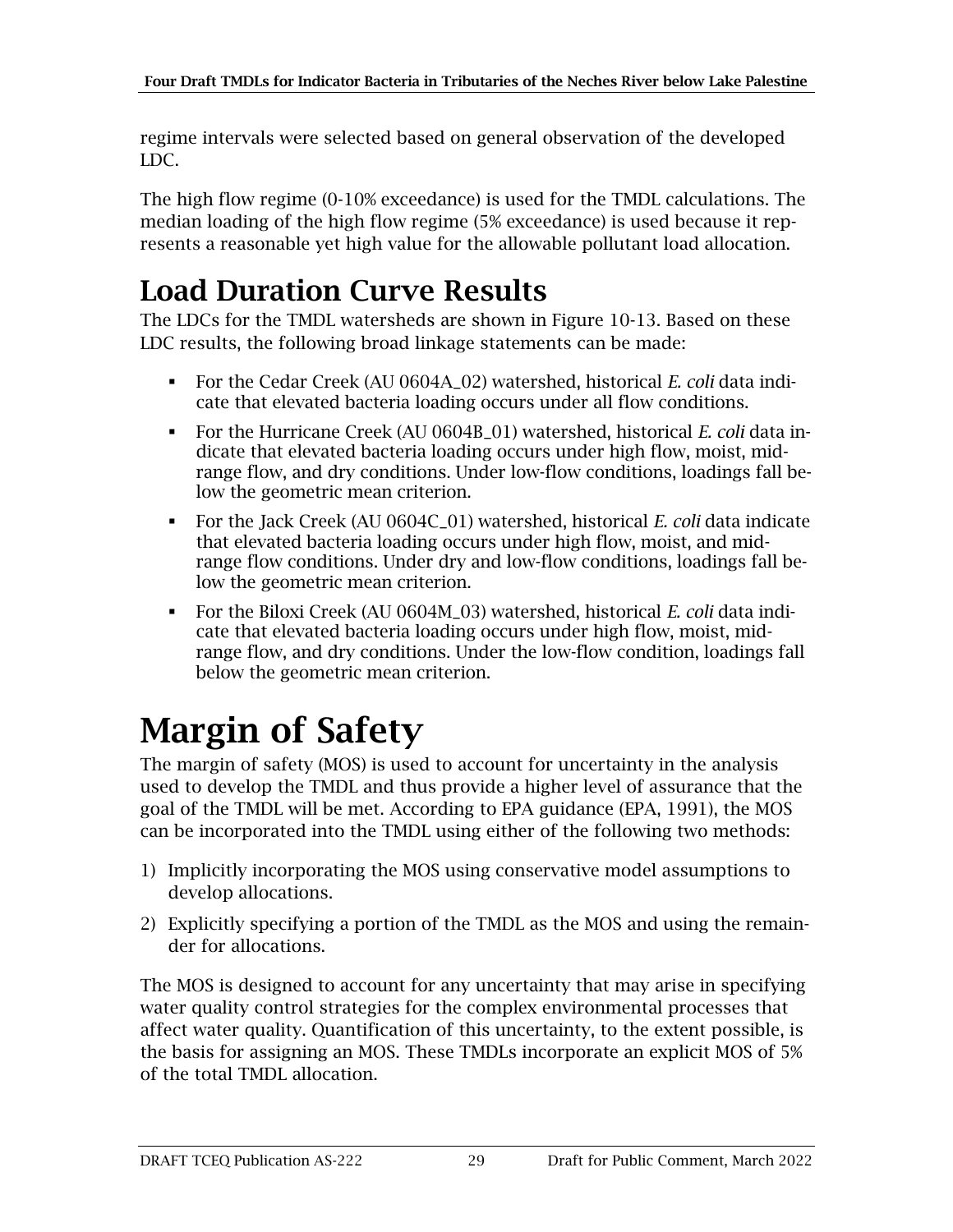

. Measurement Value (cfu/day) = Existing Geometric Mean (cfu/day) - Geometric Mean Criterion (126 cfu/100 mL)

<span id="page-35-0"></span>Figure 10. LDC for Cedar Creek AU 0604A\_02 at SWQM Station 10478



```
Hurricane Creek (0604B_01) at Station 13529
```
\* Measurement Value (cfu/day) \* Existing Geometric Mean (cfu/day) - Geometric Mean Criterion (126 cfu/100 mL)

<span id="page-35-1"></span>Figure 11. LDC for Hurricane Creek AU 0604B\_01 at SWQM Station 13529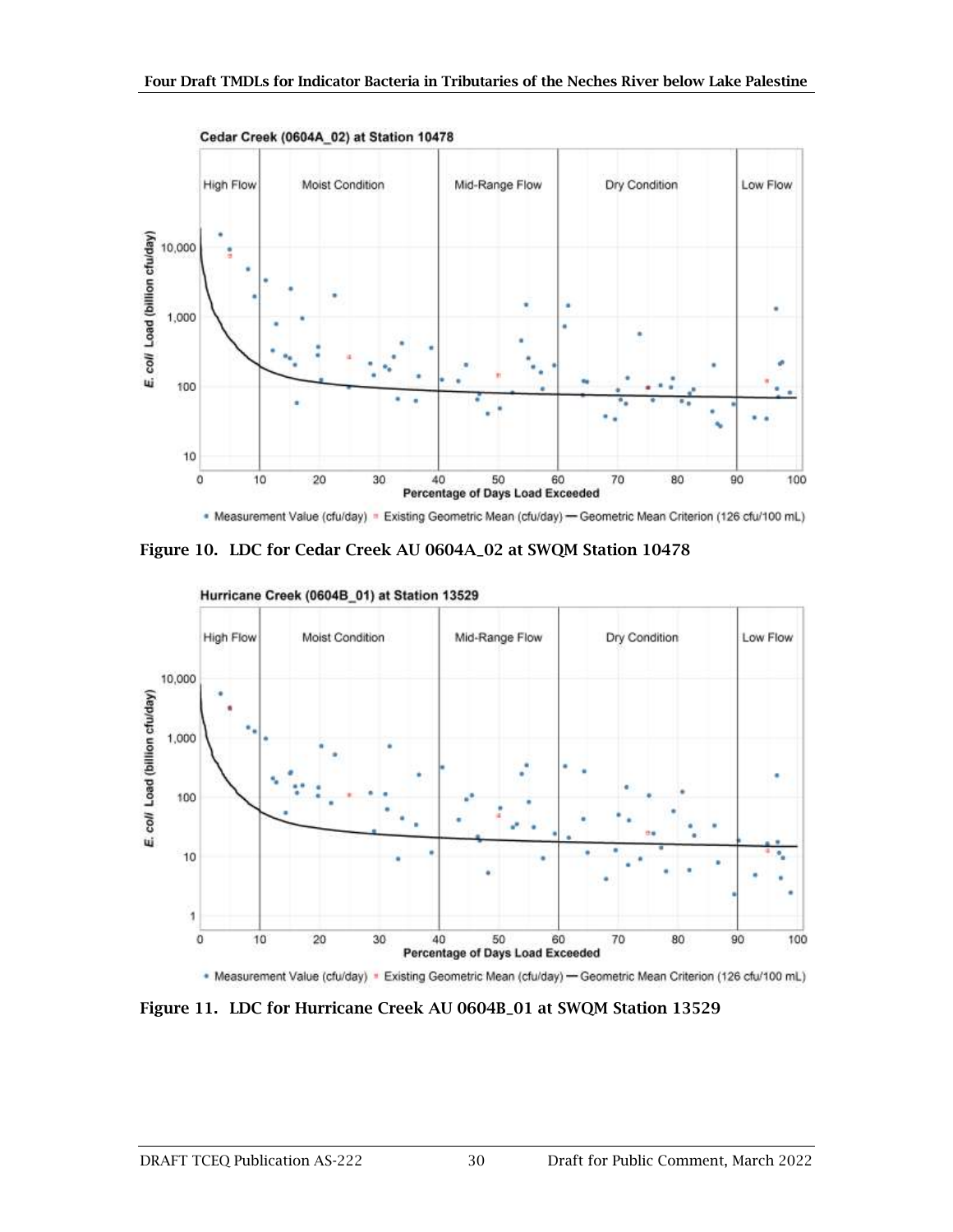

\* Measurement Value (cfu/day) \* Existing Geometric Mean (cfu/day) - Geometric Mean Criterion (126 cfu/100 mL)

<span id="page-36-0"></span>Figure 12. LDC for Jack Creek AU 0604C\_01 at SWQM Station 10492



\* Measurement Value (cfu/day) \* Existing Geometric Mean (cfu/day) - Geometric Mean Criterion (126 cfu/100 mL)

<span id="page-36-1"></span>Figure 13. LDC for Biloxi Creek AU 0604M\_03 at SWQM Station 10499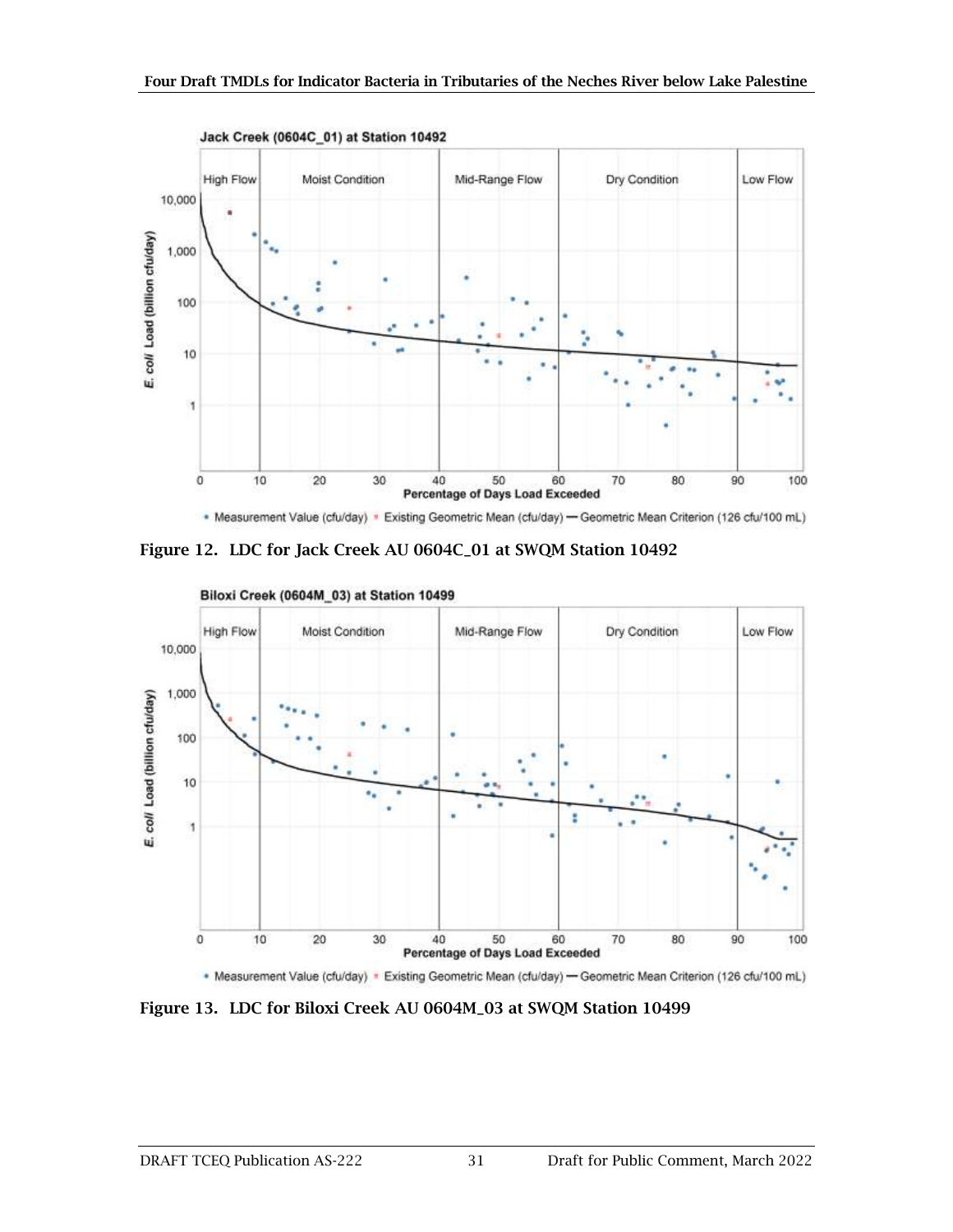## <span id="page-37-0"></span>Pollutant Load Allocation

The TMDL is the maximum amount of a pollutant that the stream can receive in a single day without exceeding water quality standards. The pollutant load allocations for the selected scenarios were calculated using the following equation:

 $TMDL = WLA + LA + FG + MOS$ 

Where:

WLA = wasteload allocations, the amount of pollutant allowed by regulated dischargers

LA = load allocations, the amount of pollutant allowed by unregulated sources

FG = loadings associated with future growth from potential regulated facilities

MOS = margin of safety load

TMDLs can be expressed in terms of mass per time, toxicity, or other appropriate measures [40 CFR, 130.2(i)]. For *E. coli*, TMDLs are expressed as cfu/day, and represent the maximum one-day load the stream can assimilate while still attaining the standards for surface water quality.

The TMDL components for impaired AUs are derived using the median flow within the high flow regime (or 5% flow) of the LDCs developed for the Cedar Creek, Hurricane Creek, Jack Creek, and Biloxi Creek TMDL watersheds. For the remainder of this report, each section will present an explanation of the TMDL component first, followed by the results of the calculation for that component.

### <span id="page-37-1"></span>Assessment Unit-Level TMDL Calculations

The TMDLs for the impaired AUs were developed as pollutant load allocations based on information from the LDCs developed for TCEQ SWQM stations 10478, 13529, 10492, and 10499 [\(Figure 10-](#page-35-0)13). As discussed earlier, a bacteria LDC was developed by multiplying the streamflow value along the FDC by the primary contact recreation 1 use geometric mean criterion for *E. coli* (126 cfu/100 mL) and by the conversion factor to convert to loading in cfu per day. This effectively displays the LDC as the TMDL curve of maximum allowable loading:

TMDL (cfu/day) = Criterion  $*$  Flow  $*$  Conversion Factor

Where:

Criterion = 126 cfu/100 mL (*E. coli*)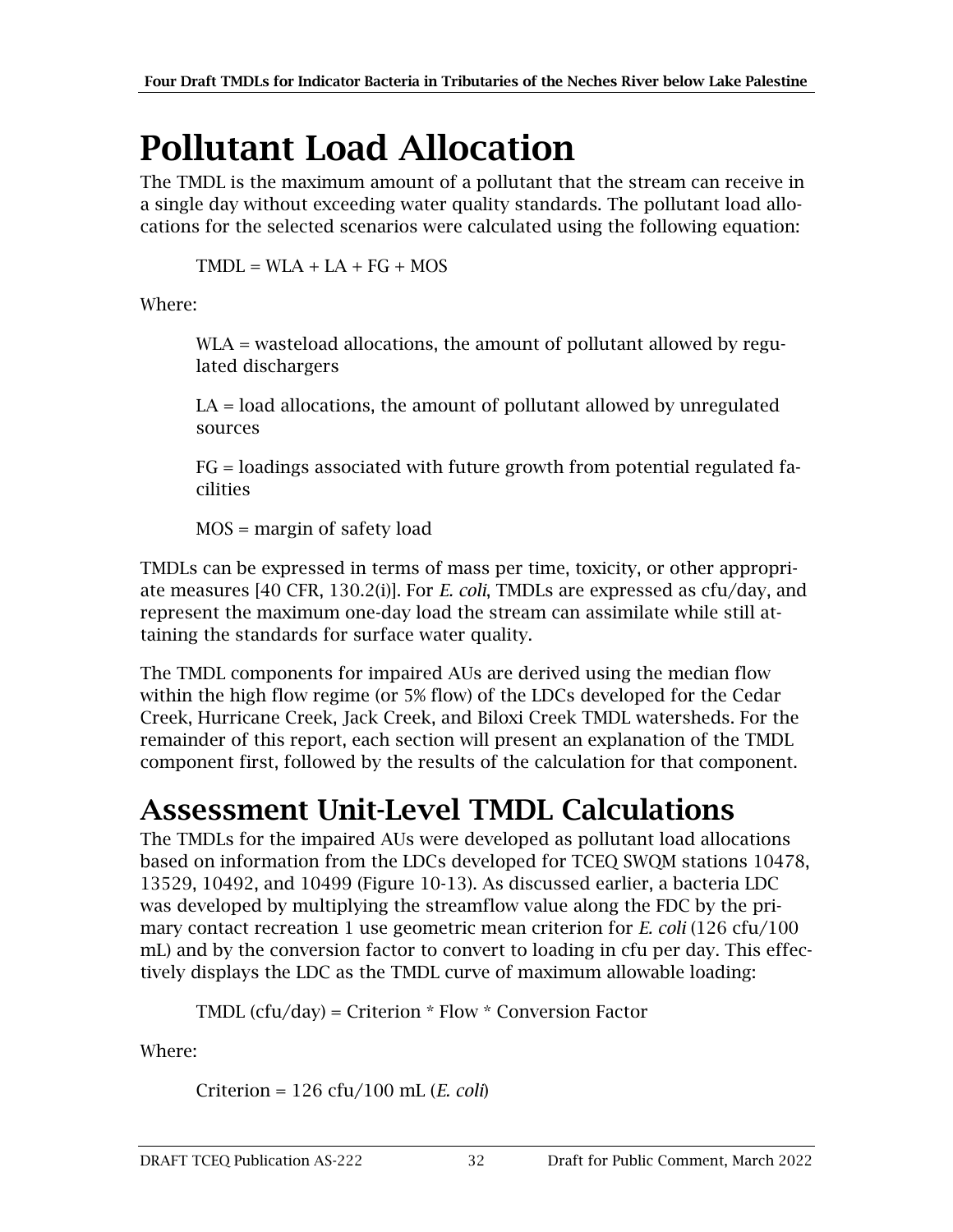Flow = 5% exceedance flow from FDC in cubic feet per second (cfs)

Conversion Factor (to billion cfu/day) =  $28,316.8$  mL/cubic feet  $*86,400$ seconds/day ÷ 1,000,000,000

Table 11 shows the TMDL values at the 5% load duration exceedance.

<span id="page-38-2"></span>Table 11. Summary of allowable loadings

| AU                   | <b>5% Exceedance Flow</b><br>(cfs) | 5% Exceedance Load<br>(cfu/day) | <b>TMDL</b> (Billion<br>cfu/day) |
|----------------------|------------------------------------|---------------------------------|----------------------------------|
| 0604A <sub>-02</sub> | 154.66                             | $4.77\times10^{11}$             | 476.767                          |
| 0604B 01             | 52.61                              | $1.62\times10^{11}$             | 162.180                          |
| 0604C 01             | 92.89                              | $2.86\times10^{11}$             | 286.350                          |
| 0604M 03             | 49.20                              | $1.52\times10^{11}$             | 151.668                          |

#### <span id="page-38-0"></span>Margin of Safety Formula

The MOS is applied only to the allowable loading for a watershed. Therefore, the MOS is expressed mathematically as the following:

 $MOS = 0.05 * TMDL$ 

Where:

TMDL = total maximum daily load

The MOS calculations for each AU are shown in [Table 12.](#page-38-3)

<span id="page-38-3"></span>Table 12. MOS calculations

| AU                   | TMDI.   | <b>MOS</b> |
|----------------------|---------|------------|
| 0604A 02             | 476.767 | 23.838     |
| 0604B 01             | 162.180 | 8.109      |
| 0604C <sub>-01</sub> | 286.350 | 14.318     |
| 0604M 03             | 151.668 | 7.583      |

All loads are expressed in billion cfu/day.

### <span id="page-38-1"></span>Wasteload Allocation

The WLA is the sum of loads from regulated sources. The WLA consists of two parts—the wasteload that is assigned to TPDES-permitted WWTFs (WLA<sub>WWTF</sub>) and the wasteload that is assigned to regulated stormwater dischargers ( $WLA<sub>sw</sub>$ ).

 $WLA = WLA<sub>WWTF</sub> + WLA<sub>SW</sub>$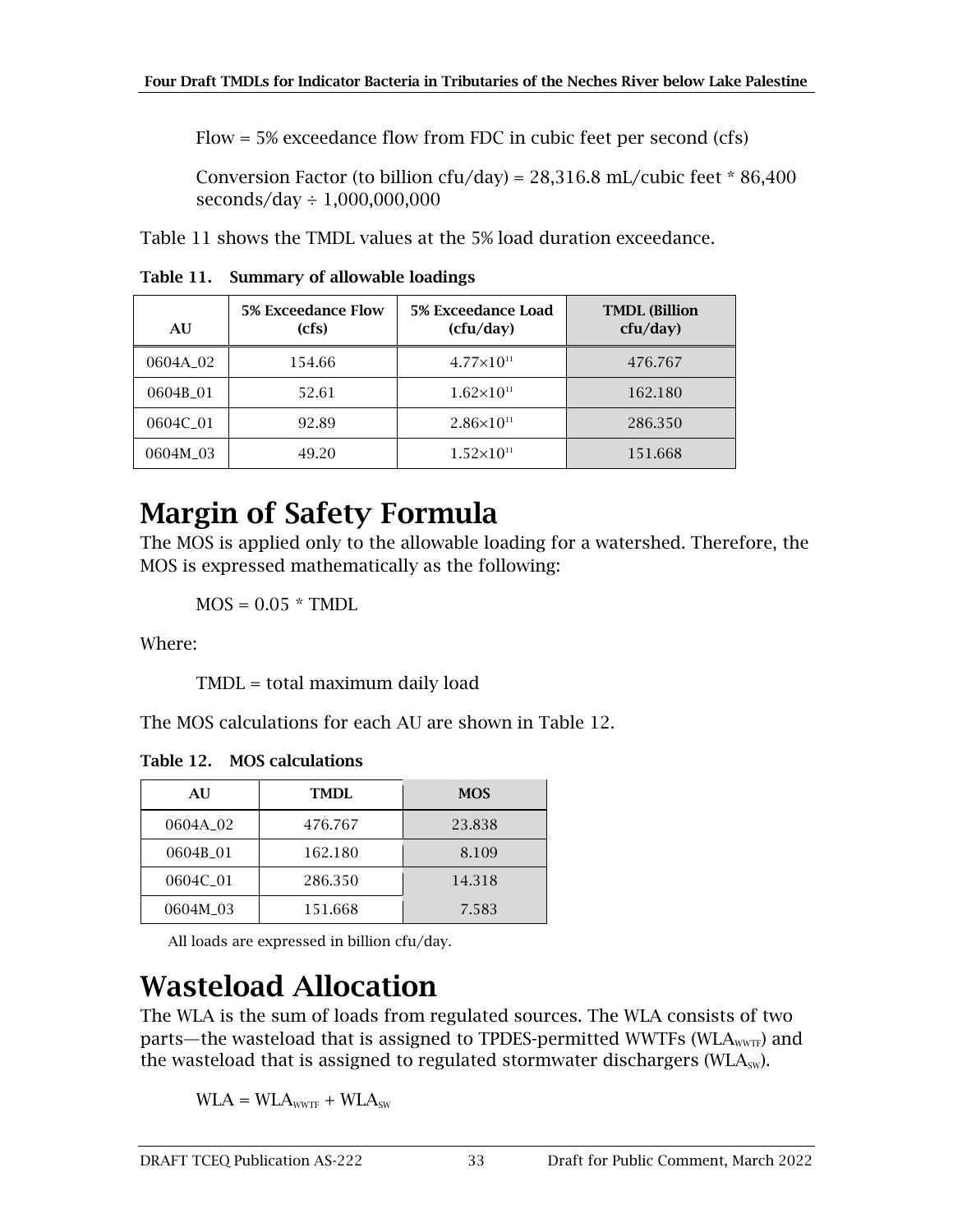#### <span id="page-39-0"></span>Wastewater Treatment Facilities

Determination of the WLA<sub>WWTF</sub> requires development of a daily WLA for each TPDES-permitted facility. The full permitted daily-average flow of each WWTF is multiplied by the instream geometric criterion for the water body and the conversion factor. This calculation is expressed by:

 $WLA<sub>WVTF</sub> = Criterion * Flow * Conversion Factor$ 

Where:

Criterion = 126 cfu/100 mL (*E. coli*)

Flow = full permitted flow (MGD)

Conversion Factor (to billion cfu/day) =  $3,785,411,800$  mL/million gallons  $\div$  1,000,000,000

Using this equation, each WWTF's allowable loading was calculated using the permittee's full permitted flow. The individual results were summed for each AU. The criterion was the geometric mean of *E. coli* required for the segment in the Texas Surface Water Quality Standards.

[Table 13](#page-39-2) shows the load allocations for each WWTF and a total  $WLA<sub>WWT</sub>$  for the AUs.

| AU                   | <b>TPDES Number</b> | Permittee      | <b>Bacteria Limit</b><br>(cfu/100 mL) | <b>Full Permitted</b><br>Flow (MGD) | <b>WLAWWTF</b><br>(billion<br>cfu/day) |
|----------------------|---------------------|----------------|---------------------------------------|-------------------------------------|----------------------------------------|
| 0604A <sub>-02</sub> | WO0010214001        | City of Lufkin | 126                                   | 11.3 <sup>a</sup>                   | 53.897 <sup>a</sup>                    |
| 0604B_01             | <b>NA</b>           | <b>NA</b>      | <b>NA</b>                             | 0.00                                | 0.000                                  |
| 0604C_01             | WQ0011826001        | City of Hudson | 126                                   | 0.98                                | 4.674                                  |
| 0604M_03             | NA                  | NA.            | <b>NA</b>                             | 0.00                                | 0.000                                  |

<span id="page-39-2"></span>Table 13. WLAs for TPDES-permitted facilities

<sup>a</sup>The City of Lufkin WWTF discharges to AU  $0604B_01$ , but because it is downstream of the SWQM station at which the TMDL is developed, it is accounted for in AU 0604A\_02.

### <span id="page-39-1"></span>Regulated Stormwater

Stormwater discharges from MS4s, industrial facilities, concrete production, and construction areas are considered regulated point sources. Therefore, the WLA calculations must also include an allocation for regulated stormwater discharges (WLA<sub>sw</sub>). A simplified approach for estimating the WLA<sub>sw</sub> for these areas was used in the development of these TMDLs due to the limited amount of data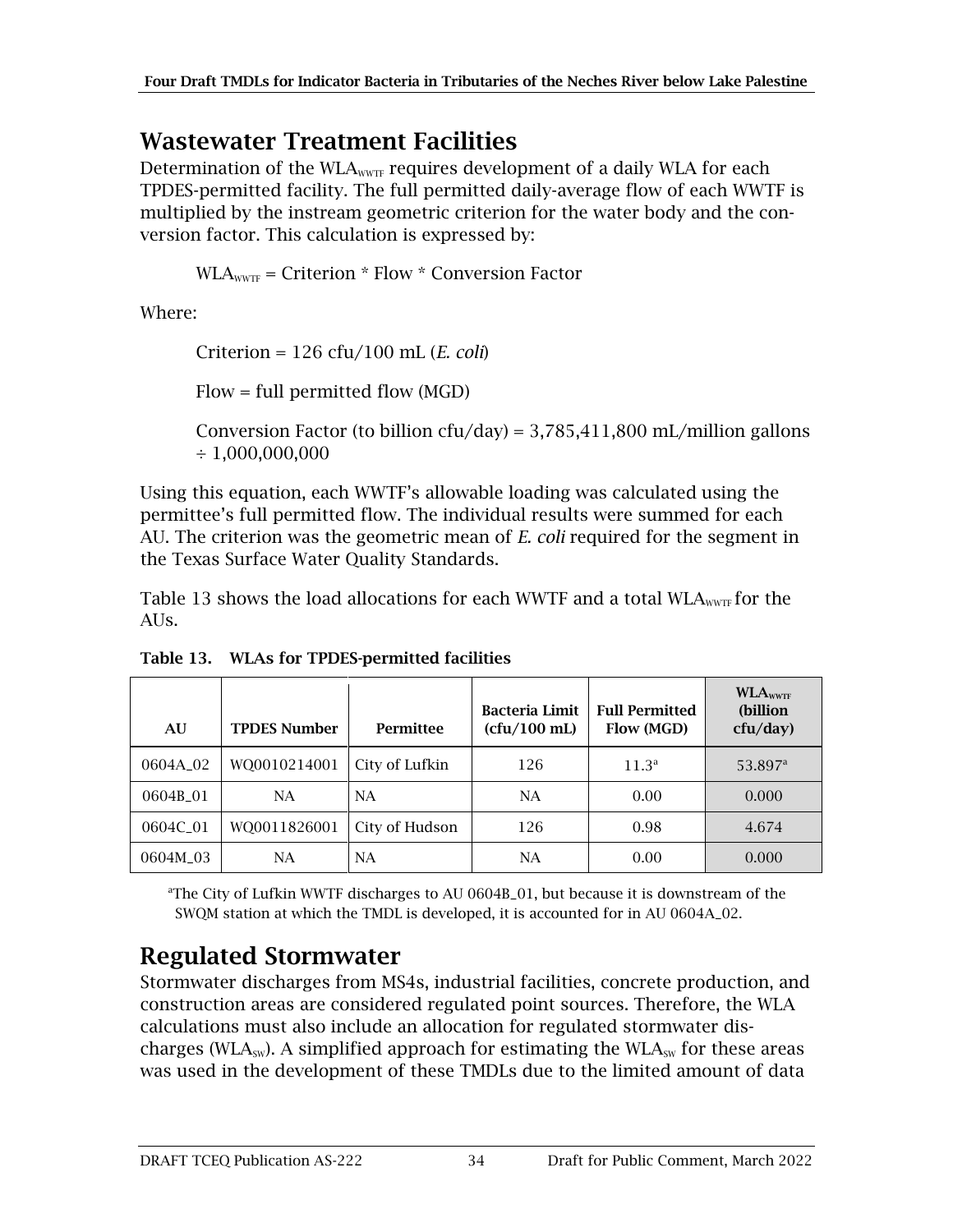available, the complexities associated with simulating rainfall runoff, and the variability of stormwater loading.

The percentage of each watershed that is under the jurisdiction of stormwater permits (i.e., defined as the area designated as urbanized area in the 2010 U.S. Census) was used to estimate the amount of the overall runoff load that should be allocated as the regulated stormwater contribution in the  $WLA_{sw}$  component of the TMDL (Table 14). The load allocation (LA) component of the TMDL corresponds to direct nonpoint source runoff and is the difference between the total load from stormwater runoff and the portion allocated to  $WLA<sub>sw</sub>$ .

 $WLA<sub>sw</sub>$  is the sum of loads from regulated stormwater sources and is calculated as:

 $WLA<sub>sw</sub> = (TMDL - WLA<sub>wWTF</sub> - FG - MOS) * FDA<sub>swP</sub>$ 

Where:

TMDL = total maximum daily load

 $WLA<sub>WWTF</sub> = sum of all WWTF loads$ 

FG = sum of future growth loads from potential regulated facilities

MOS = margin of safety load

 $FDA<sub>SWP</sub>$  = fractional proportion of drainage area under jurisdiction of stormwater permits

The FDA<sub>SWP</sub> must be calculated to arrive at the fractional proportion of the drainage area under jurisdiction of stormwater permits.  $FDA<sub>SWP</sub>$  is calculated by first totaling the area of each stormwater permit and authorization. The stormwater sources and area estimates were discussed in the "TPDES Regulated Stormwater" section. Those area estimates were determined for each category and summed up to determine the total area under stormwater jurisdiction in each AU [\(A](#page-41-2)  value for FG is necessary to complete the  $WLA_{sw}$ . The calculation for FG is pre[sented later in this report, but the results are included here for continuity. All](#page-41-2)  the information for calculating the  $WLA<sub>SW</sub>$  is shown in Table 15.

[In urbanized areas currently regulated by an MS4 permit, development or rede](#page-41-2)[velopment of land must implement the control measures](#page-41-2) and programs outlined in an [approved SWMP. Although additional flow may occur from development or](#page-41-2)  [redevelopment, loading of the pollutant of concern should be controlled or re](#page-41-2)duced through [the implementation of BMPs as specified in both the TPDES per](#page-41-2)[mit and the approved SWMP.](#page-41-2)

[Table 14\)](#page-41-2).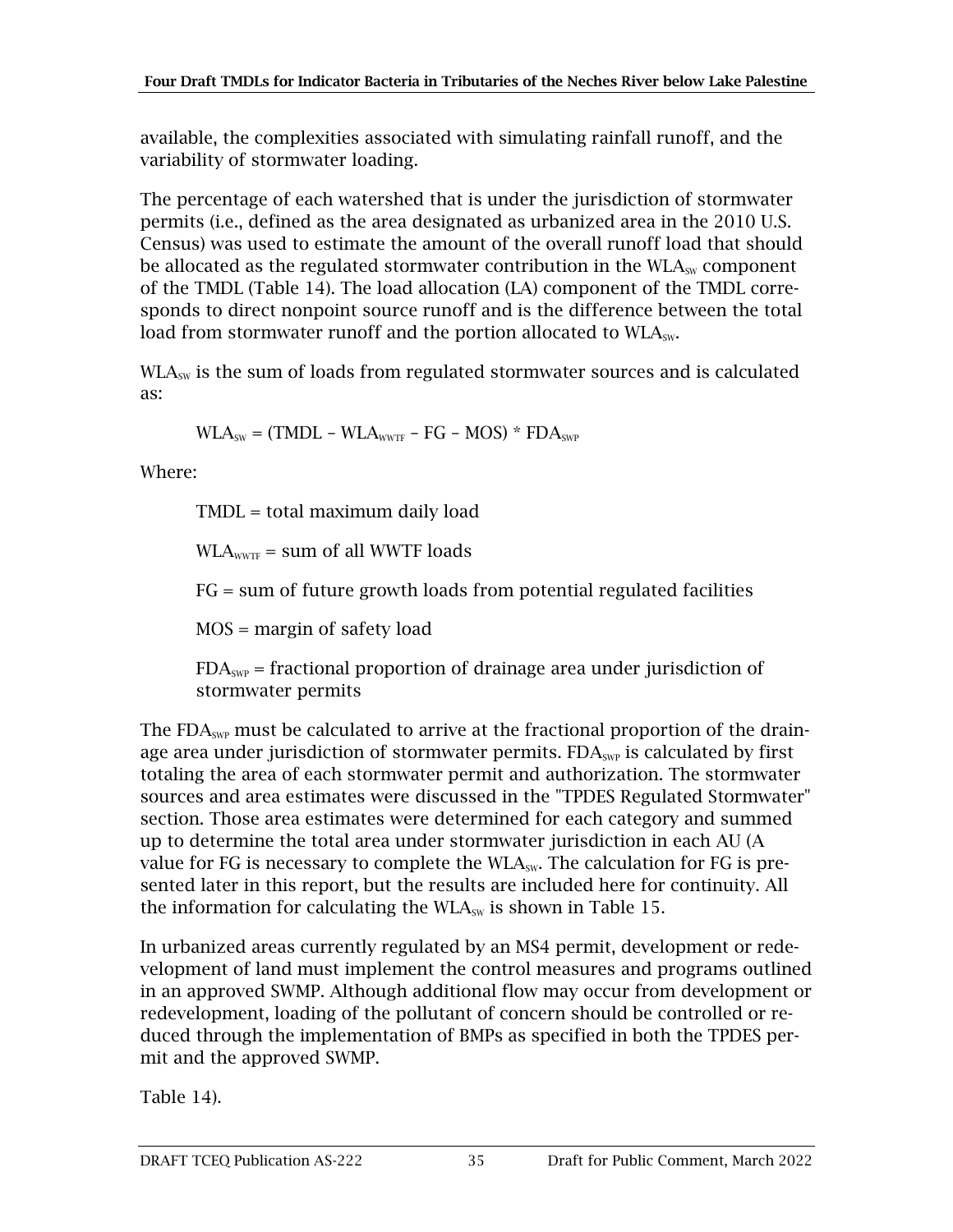To arrive at the proportion, the area under stormwater jurisdiction was then divided by the total watershed area. The  $FDA<sub>SWP</sub>$  for AU 0604A\_02 accounts for the upstream area contribution by adding the total area of regulated stormwater for the AU and that of the upstream AU 0604B\_01 and then dividing by the watershed area.

<span id="page-41-2"></span>A value for FG is necessary to complete the  $WLA_{sw}$ . The calculation for FG is presented later in this report, but the results are included here for continuity. All the information for calculating the  $WLA_{sw}$  is shown in [Table 15.](#page-41-1)

In urbanized areas currently regulated by an MS4 permit, development or redevelopment of land must implement the control measures and programs outlined in an approved SWMP. Although additional flow may occur from development or redevelopment, loading of the pollutant of concern should be controlled or reduced through the implementation of BMPs as specified in both the TPDES permit and the approved SWMP.

| AU                    | MS4<br>Area | <b>MSGP</b> Area | <b>CGP</b> Area | Concrete<br><b>Production</b><br><b>Facilities Area</b> | <b>Total Area</b><br>of Permits | Watershed<br>Area | FDA <sub>swP</sub> |
|-----------------------|-------------|------------------|-----------------|---------------------------------------------------------|---------------------------------|-------------------|--------------------|
| 0604A 02 <sup>a</sup> | 0.0000      | 204.25           | 162.00          | 17.90                                                   | 384.15                          | 28,458.88         | 0.0135             |
| 0604B 01              | 0.0000      | 117.26           | 68.00           | 0.00                                                    | 185.26                          | 8,268.16          | 0.0224             |
| 0604C 01              | 0.0000      | 0.00             | 101.00          | 0.00                                                    | 101.00                          | 18,593.92         | 0.0054             |
| 0604M_03              | 0.0000      | 45.60            | 65.00           | 0.00                                                    | 110.60                          | 12,078.08         | 0.0092             |

<span id="page-41-0"></span>Table 14. Regulated stormwater  $FDA<sub>swP</sub>$  calculations

All areas are expressed in acres

 ${}^{\text{a}}$  FDA<sub>SWP</sub> for AU 0604A<sub>-</sub>02 includes the watershed area and permit areas for upstream AU 0604B\_01 watershed

<span id="page-41-1"></span>Table 15. Regulated stormwater load calculations

| AU       | <b>TMDL</b> | <b>WLA</b> <sub>wwTF</sub> | FG     | <b>MOS</b> | FDA <sub>swP</sub> | WLA <sub>sw</sub> |
|----------|-------------|----------------------------|--------|------------|--------------------|-------------------|
| 0604A 02 | 476.767     | 53.897                     | 14.714 | 23.838     | 0.0135             | 5.188             |
| 0604B 01 | 162.180     | 0.000                      | 14.714 | 8.109      | 0.0224             | 3.122             |
| 0604C 01 | 286.350     | 4.674                      | 1.276  | 14.318     | 0.0054             | 1.437             |
| 0604M 03 | 151.668     | 0.000                      | 0.525  | 7.583      | 0.0092             | 1.321             |

All loads are expressed in billion cfu/day.

With the WLA<sub>sw</sub> and WLA<sub>wwTF</sub> terms, the total WLA term can be determined by adding the two parts [\(Table 16\)](#page-42-1).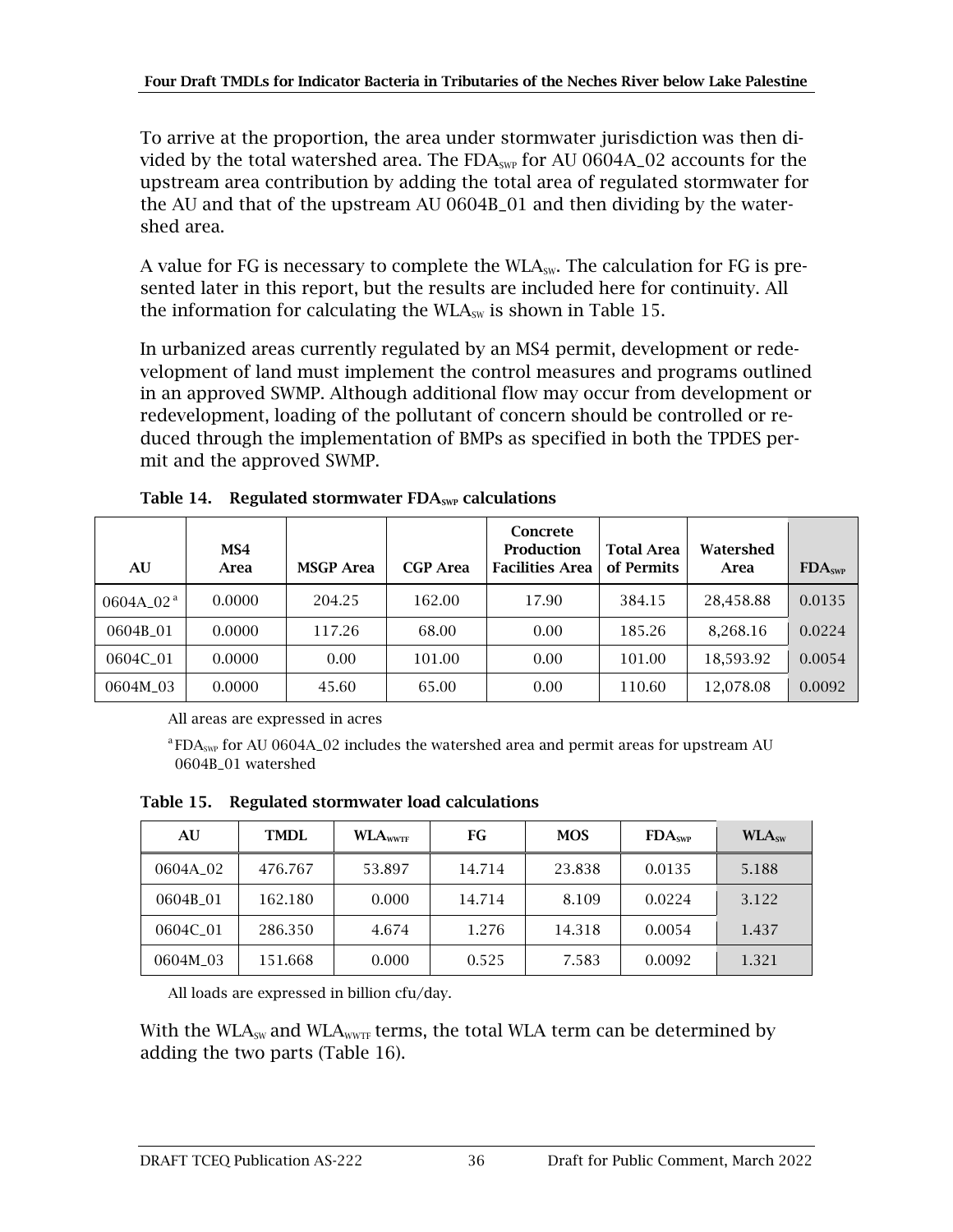| AU       | <b>WLA</b> wwTF | WLA <sub>sw</sub> | WLA    |
|----------|-----------------|-------------------|--------|
| 0604A 02 | 53.897          | 5.188             | 59.085 |
| 0604B_01 | 0.000           | 3.122             | 3.122  |
| 0604C 01 | 4.674           | 1.437             | 6.111  |
| 0604M 03 | 0.000           | 1.321             | 1.321  |

<span id="page-42-1"></span>Table 16. WLA calculations

All loads are expressed in billion cfu/day.

An iterative, adaptive management approach will be used to address stormwater discharges. This approach encourages the implementation of structural or nonstructural controls, implementation of mechanisms to evaluate the performance of the controls, and finally, allowance to make adjustments (e.g.*,* more stringent controls or specific BMPs) as necessary to protect water quality.

#### <span id="page-42-0"></span>Implementation of Wasteload Allocations

The TMDLs in this document will result in protection of existing uses and conform to Texas' antidegradation policy. The three-tiered antidegradation policy in the Texas Surface Water Quality Standards prohibits an increase in loading that would cause or contribute to degradation of an existing use. The antidegradation policy applies to point source pollutant discharges. In general, antidegradation procedures establish a process for reviewing individual proposed actions to determine if the activity will degrade water quality.

TCEQ intends to implement the individual WLAs through the permitting process as monitoring requirements and/or effluent limitations as required by the amendment of Title 30 Texas Administrative Code (TAC) Chapter 319, which became effective November 26, 2009. WWTFs discharging to TMDL water bodies will be assigned an effluent limit based on the TMDL. Monitoring requirements are based on permitted flow rates and are listed in 30 TAC Section 319.9.

Permit requirements are implemented during the routine permit renewal process. However, there may be a more economical or technically feasible means of achieving the goal of improved water quality, and circumstances may warrant changes in individual WLAs after these TMDLs are adopted. Therefore, the individual WLAs, as well as the WLAs for stormwater, are non-binding until implemented via a separate TPDES permitting action, which may involve preparation of an update to the state's WQMP. Regardless, all permitting actions will comply with the TMDLs.

The executive director or commission may establish interim effluent limits and/or monitoring-only requirements during amendment or renewal of a permit. These interim limits allow a permittee time to modify effluent quality in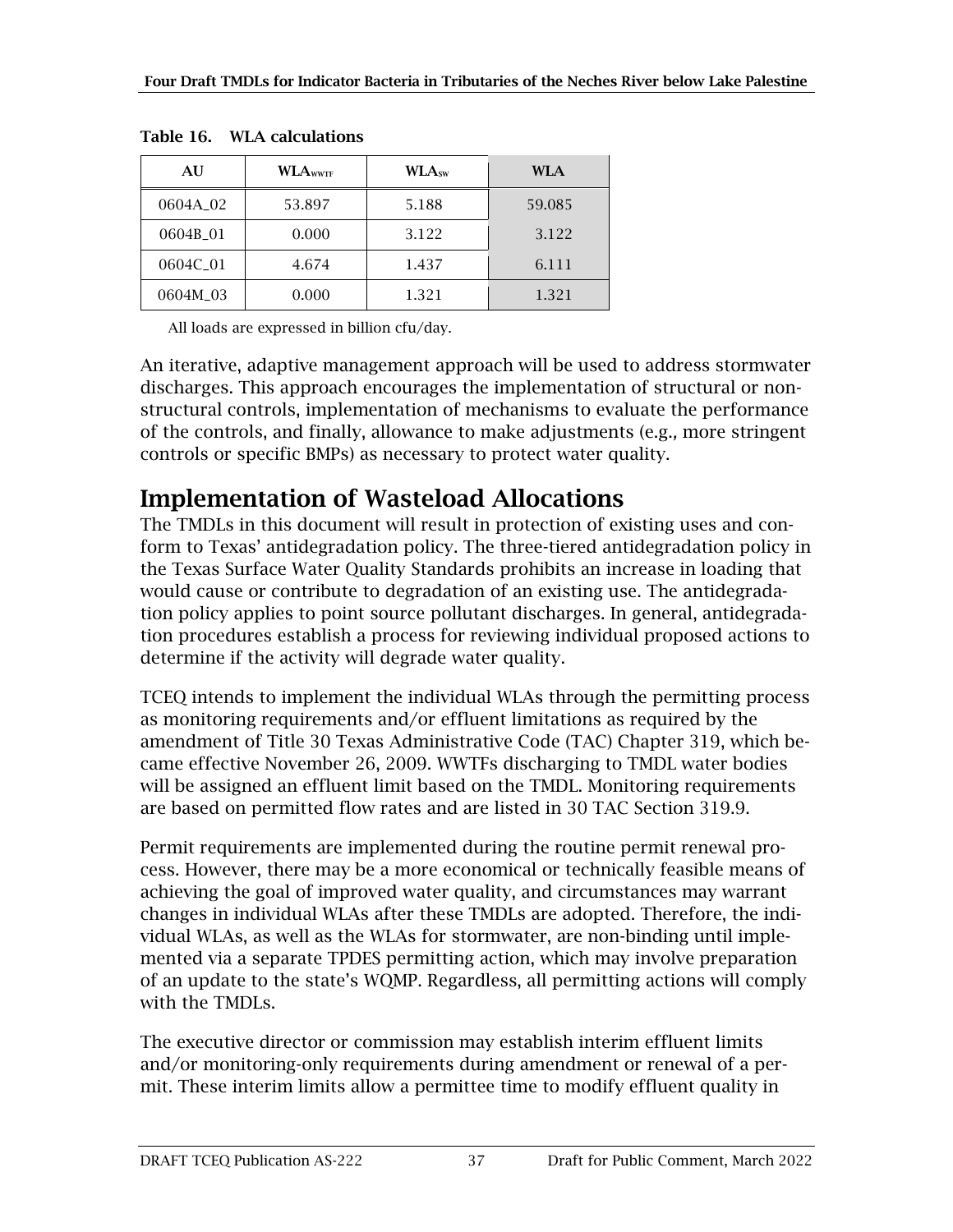order to attain the final effluent limits necessary to meet TCEQ- and EPA-approved TMDL allocations. The duration of interim effluent limits may not be any longer than three years from the date of permit re-issuance. Compliance schedules are not allowed for new permits.

Where a TMDL has been approved, domestic WWTF TPDES permits require conditions consistent with the requirements and assumptions of the WLAs. For TPDES-regulated municipal, construction stormwater, and industrial stormwater discharges, water quality-based effluent limits (WQBELs) that implement the WLA for stormwater may be expressed as BMPs or other similar requirements, rather than as numeric effluent limits.

The November 26, 2014 memorandum from EPA relating to establishing WLAs for stormwater sources states:

> "Incorporating greater specificity and clarity echoes the approach first advanced by EPA in the 1996 Interim Permitting Policy, which anticipated that where necessary to address water quality concerns, permits would be modified in subsequent terms to include "more specific conditions or limitations [which] may include an integrated suite of BMPs, performance objectives, narrative standards, monitoring triggers, numeric WQBELs, action levels, etc."

Using this iterative, adaptive BMP approach to the maximum extent practicable is appropriate to address the stormwater components of these TMDLs.

#### <span id="page-43-0"></span>Updates to Wasteload Allocations

These TMDLs are, by definition, the total of the sum of the WLA (including FG), the sum of the LA, and the MOS. Changes to individual WLAs may be necessary in the future in order to accommodate growth or other changing conditions. These changes to individual WLAs do not ordinarily require a revision of the TMDL document; instead, changes will be made through updates to the state's WQMP. Any future changes to effluent limitations will be addressed through the permitting process and by updating the WQMP.

### <span id="page-43-1"></span>Load Allocation

The LA is the sum of loads from unregulated sources, and is calculated as:

$$
LA = TMDL - WLAwvTF - WLAsw - FG - MOS
$$

Where:

TMDL = total maximum daily load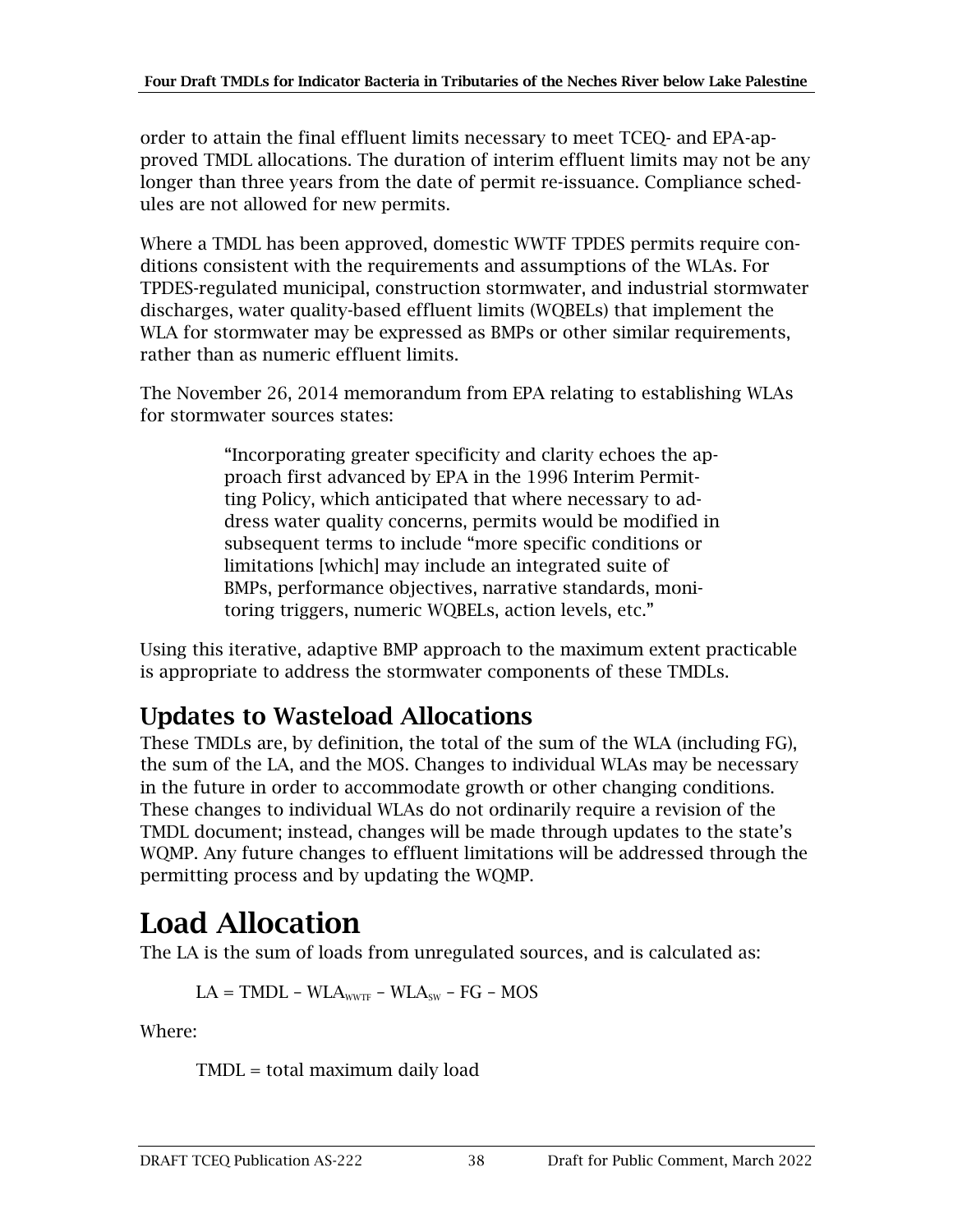$WLA<sub>WVTF</sub>$  = sum of all WWTF loads

 $WLA<sub>sw</sub>$  = sum of all regulated stormwater loads

FG = sum of future growth loads from potential regulated facilities

MOS = margin of safety load

[Table 17](#page-44-1) summarizes the LA calculations.

| AU                   | TMDI.   | <b>WLA</b> <sub>wwTF</sub> | WLA <sub>sw</sub> | FG     | <b>MOS</b> | LA      |
|----------------------|---------|----------------------------|-------------------|--------|------------|---------|
| 0604A <sub>-02</sub> | 476.767 | 53.897                     | 5.188             | 14.714 | 23.838     | 379.130 |
| 0604B 01             | 162.180 | 0.000                      | 3.122             | 14.714 | 8.109      | 136.235 |
| 0604C 01             | 286.350 | 4.674                      | 1.437             | 1.276  | 14.318     | 264.645 |
| 0604M 03             | 151.668 | 0.000                      | 1.321             | 0.525  | 7.583      | 142.239 |

<span id="page-44-1"></span>Table 17. LA calculations

All loads are expressed in billion cfu/day.

#### <span id="page-44-0"></span>Allowance for Future Growth

The FG component of the TMDL equation addresses the requirement to account for future loadings that may occur due to population growth, changes in community infrastructure, and development. Specifically, this TMDL component takes into account the probability that new flows from WWTF discharges may occur in the future. The assimilative capacity of water bodies increases as the amount of flow increases.

The allowance for FG will result in protection of existing uses and conform to Texas' antidegradation policy.

To account for FG, the loadings from WWTFs are included in the FG computation, which is based on the  $WLA_{\text{WVTF}}$  formula. The FG equation includes an additional term to account for projected population growth within WWTF service areas between 2020 and 2070, based on TWDB Regional Water Plan Population and Water Demand Projections (TWDB, 2019).

FG (billion cfu/day) = Criterion \* (%POP<sub>2020-2070</sub> \* WWTF<sub>FP</sub>) \* Conversion Factor

Where:

Criterion = 126 cfu/100 mL (*E. coli*)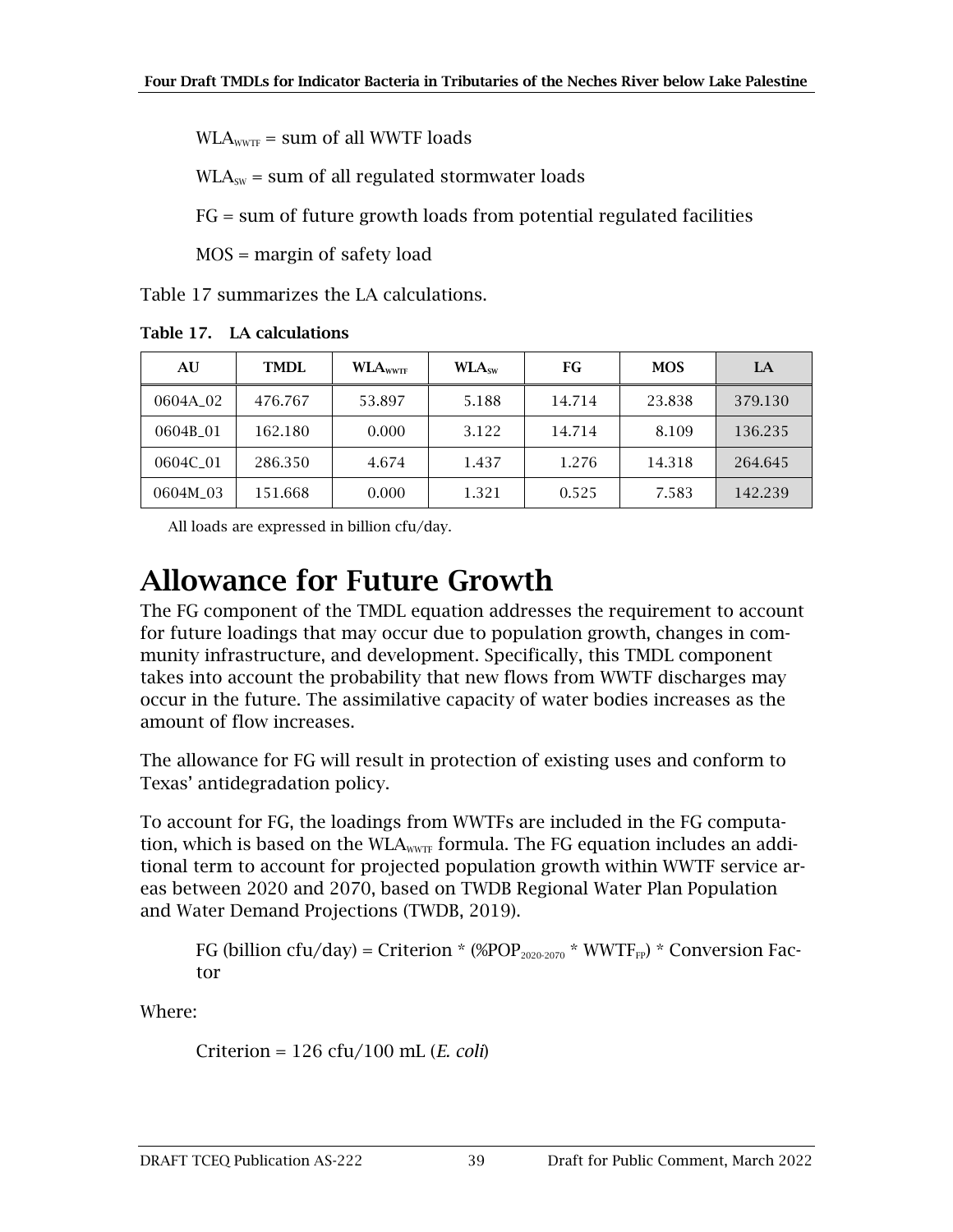$\% POP_{2020-2070}$  = estimated percentage increase in population between 2020 and 2070

 $WWTF_{FP}$  = full permitted discharge (MGD)

Conversion Factor (to billion cfu/day) =  $3,785,411,800$  mL/million gallons  $\div$  1,000,000,000

For Hurricane Creek and Biloxi Creek, project staff took a slightly different approach.

For Hurricane Creek AU 0604B\_01, the outfall of the Lufkin WWTF discharges downstream of SWQM station 13529, which was used to develop the TMDL. Therefore, a WLA<sub>WWTF</sub> was not included, but an FG was calculated to account for the possibility of future WWTF expansion or infrastructure changes. The Lufkin WWTF's full permitted discharge was used to calculate the FG.

For Biloxi Creek AU 0604M\_03, projecting FG is hindered by the absence of WWTFs. The Biloxi AU watershed is projected to grow from 3,900 in 2020 to 4,965, a population increase of 1,065 by 2070. To account for this 27.3% increase in population and the possibility that future development may require centralized wastewater treatment, an alternative approach was used.

A new WWTF must accommodate daily wastewater of 75-100 gallons per capita per day (30 TAC Section 217.32). Using the daily wastewater upper value 100, and multiplying it by the estimated population change, would produce a conservative future permitted flow and FG value. Rounding the population increase up to 1,100 individuals and multiplying it by 100 gallons per capita per day results in a future WWTF with a permitted capacity of 0.11 MGD. [Table 18](#page-45-0) presents the FG calculations.

Compliance with these TMDLs is based on keeping bacteria concentrations in the selected waters below the limits that were set as criteria for the individual sites. FGs of existing or new point sources are not limited by these TMDLs as long as the sources do not cause bacteria to exceed the limits. The assimilative capacity of water bodies increases as the amount of flow increases; consequently, increases in flow allow for increased loadings. The LDCs and tables in this TMDL report will guide determination of the assimilative capacity of the water bodies under changing conditions, including FG.

| AU       | <b>Full Permitted</b><br>Flow (MGD) | Percentage<br><b>Population Increase</b><br>$(2020-2070)$ | FG Flow (MGD) | FG     |
|----------|-------------------------------------|-----------------------------------------------------------|---------------|--------|
| 0604A 02 | $11.30^{\rm a}$                     | 27.3%                                                     | 3.085         | 14.714 |

<span id="page-45-0"></span>

| Table 18.<br><b>FG</b> calculations |  |
|-------------------------------------|--|
|-------------------------------------|--|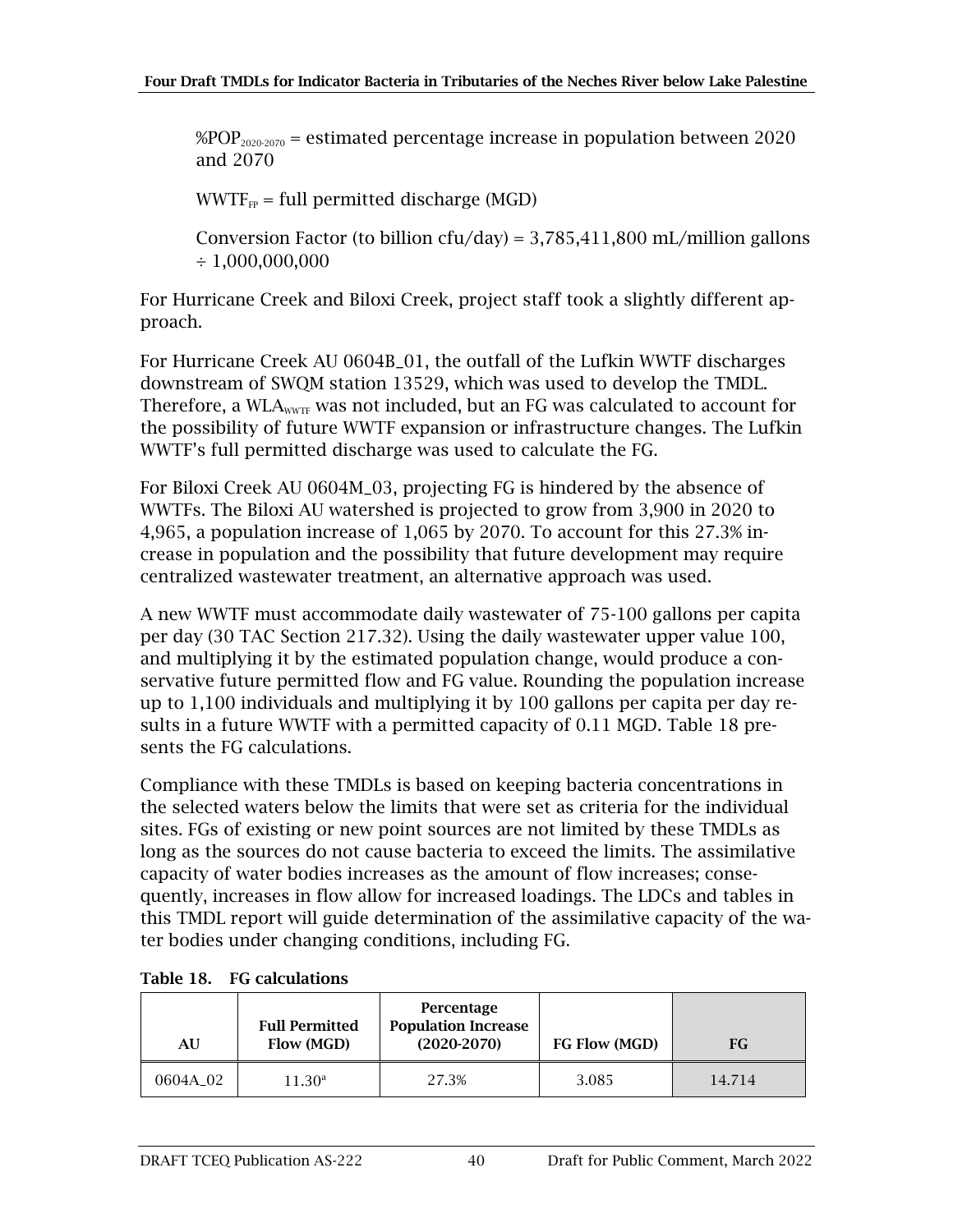| AU       | <b>Full Permitted</b><br>Flow (MGD) | Percentage<br><b>Population Increase</b><br>$(2020-2070)$ | FG Flow (MGD)      | FG     |
|----------|-------------------------------------|-----------------------------------------------------------|--------------------|--------|
| 0604B 01 | 0.00 <sup>b</sup>                   | 27.3%                                                     | 3.085              | 14.714 |
| 0604C_01 | 0.98                                | 27.3%                                                     | 0.268              | 1.276  |
| 0604M_03 | 0.00                                | 27.3%                                                     | 0.110 <sup>c</sup> | 0.525  |

All loads are expressed in billion cfu/day.

<sup>a</sup> Permitted flow for AU 0604A<sub>-</sub>02 based on WWTF located in upstream AU 0604B<sub>-</sub>01.

<sup>b</sup> The permitted flow for AU 0604B\_01 11.30 MGD is used for the FG calculations for AU 0604B\_01 but not included for WLA<sub>WWTF</sub> as described previously.

 $c$  Hypothetical future, unnamed and without permit, WWTF in AU 0604M\_03 with a projected future full permitted flow of 0.11 MGD.

#### <span id="page-46-0"></span>Summary of TMDL Calculations

The TMDLs were calculated based on median flow in the 0-10 percentile range (5% exceedance, high-flow regime) for flow exceedance based on the LDCs developed from TCEQ SWQM stations 10478, 13529, 10492, and 10499. Allocations are based on the current geometric mean criterion for *E. coli* of 126 cfu/100 mL for each component of the TMDLs. The TMDL allocations are summarized in [Ta](#page-46-1)[ble 19.](#page-46-1)

| AU       | TMDI.   | <b>WLA</b> wwTF | WLA <sub>sw</sub> | LA      | FG     | <b>MOS</b> |
|----------|---------|-----------------|-------------------|---------|--------|------------|
| 0604A 02 | 476.767 | 53.897          | 5.188             | 379.130 | 14.714 | 23.838     |
| 0604B 01 | 162.180 | 0.000           | 3.122             | 136.235 | 14.714 | 8.109      |
| 0604C 01 | 286.350 | 4.674           | 1.437             | 264.645 | 1.276  | 14.318     |
| 0604M_03 | 151.668 | 0.000           | 1.321             | 142.239 | 0.525  | 7.583      |

<span id="page-46-1"></span>Table 19. TMDL allocations

All loads are expressed in billion cfu/day.

The final TMDL allocations [\(Table 20\)](#page-46-2) needed to comply with the requirements of 40 CFR 130.7 include the FG component within the WLA<sub>wwTF</sub>.

<span id="page-46-2"></span>

|  |  |  | Table 20. Final TMDL allocations |
|--|--|--|----------------------------------|
|--|--|--|----------------------------------|

| AU                   | <b>TMDL</b> | <b>WLA</b> <sub>wwTF</sub> | WLA <sub>sw</sub> | LA      | <b>MOS</b> |
|----------------------|-------------|----------------------------|-------------------|---------|------------|
| 0604A <sub>-02</sub> | 476.767     | 68.611                     | 5.188             | 379.130 | 23.838     |
| 0604B 01             | 162.180     | 14.714                     | 3.122             | 136.235 | 8.109      |
| 0604C 01             | 286.350     | 5.950                      | 1.437             | 264.645 | 14.318     |
| 0604M_03             | 151.668     | 0.525                      | 1.321             | 142.239 | 7.583      |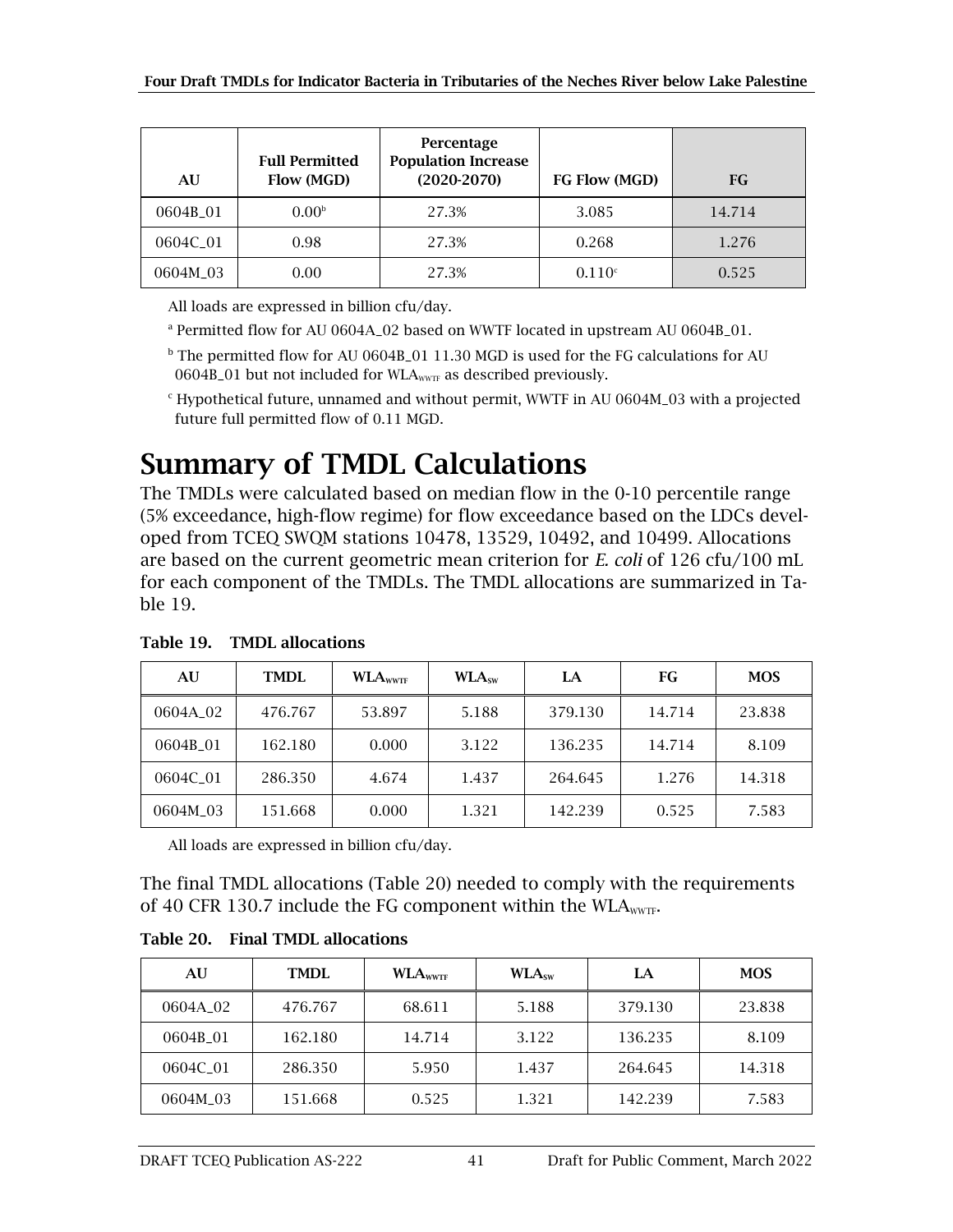All loads are expressed in billion cfu/day.

## <span id="page-47-0"></span>Seasonal Variation

Federal regulations  $[40 \text{ CFR } 130.7 \text{ (c)}(1)]$  require that TMDLs account for seasonal variation in watershed conditions and pollutant loading. To evaluate potential seasonal differences, ambient monitoring data were grouped into cool seasons (November through March) and warm seasons (May through September). Data collected in April and October were excluded, assuming those months are transitions between the two seasons. Differences in seasonal concentrations were then evaluated with a Wilcoxon Rank Sum test (also known as the "Mann-Whitney" test). The test was considered significant at the  $\alpha = 0.05$  level.

The Wilcoxon Rank Sum test detected a slight seasonal difference in *E. coli* concentrations for Biloxi Creek AU 0604M\_03 with *E. coli* concentrations being higher in the cool season. The test suggests there is no significant seasonal differences in *E. coli* concentrations in the other AUs. Seasonal variation is addressed in these TMDLs by incorporating many years of flow and bacteria data spanning all seasons for development of the LDCs.

## <span id="page-47-1"></span>Public Participation

TCEQ maintains an inclusive public participation process. From the inception of the investigation, the project team sought to ensure that stakeholders were informed and involved. Communication and comments from the stakeholders in the watershed strengthen TMDL projects and their implementation.

TCEQ and the Texas Water Resources Institute (TWRI) are jointly coordinating public participation in development of both the TMDL and implementation plan (I-Plan). The first of a series of public meetings to engage stakeholders was held on November 22, 2019 in Lufkin to discuss the project and make the public aware of the TMDL. A webinar on July 7, 2020 provided an update on the project's status. Another webinar was held on November 30, 2020 to discuss the technical support document and preliminary TMDL allocations. A webinar on March 25, 2021 initiated I-Plan development. Meetings will continue through 2022 to complete the I-Plan.

Notices of meetings were posted on the project webpages for both TCEQ and TWRI. At least two weeks prior to scheduled meetings, TWRI issued media releases through Texas A&M AgriLife and formally invited stakeholders via email to attend. To ensure that absent or new stakeholders could get information about past meetings and pertinent material, the TCEO project webpage<sup>4</sup>

<sup>4</sup> www.tceq.texas.gov/waterquality/tmdl/nav/118-lufkinwatersheds-bacteria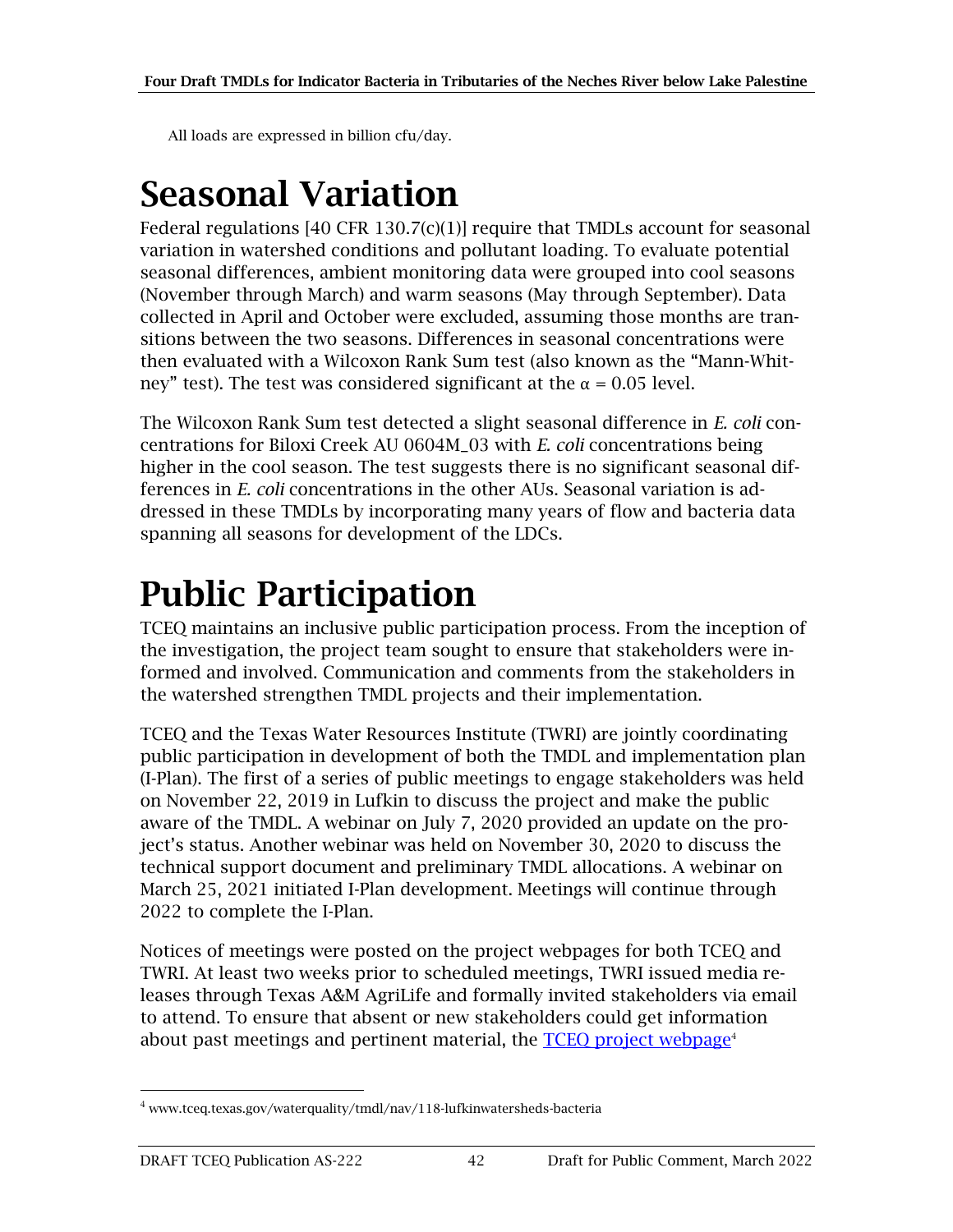provided meeting summaries, presentations, ground rules, and documents produced for stakeholder review.

## <span id="page-48-0"></span>Implementation and Reasonable Assurance

The issuance of TPDES permits consistent with TMDLs provides reasonable assurance that WLAs in this TMDL report will be achieved. Per federal requirements, each TMDL is included in an update to the Texas WQMP as a plan element.

The WQMP coordinates and directs the state's efforts to manage water quality and maintain or restore designated uses throughout Texas. The WQMP is continually updated with new, more specifically focused plan elements, as identified in federal regulations [40 CFR 130.6(c)]. Commission adoption of a TMDL is the state's certification of the associated WQMP update.

Because the TMDLs do not reflect or direct specific implementation by any single pollutant discharger, TCEQ certifies additional elements to the WQMP after the I-Plan is approved by the commission. Based on the TMDLs and I-Plan, TCEQ will propose and certify WQMP updates to establish required WQBELs for specific TPDES wastewater discharge permits.

Currently, there are no Phase II MS4 general permit authorizations or Phase I MS4 individual permits held in the TMDL watersheds. However, future population growth within the watersheds may require some entities to obtain authorizations under the Phase II MS4 general permit, depending on future changes in USCB urbanized areas. Where numeric effluent limitations are infeasible for MS4 entities, TCEQ normally establishes BMPs, which are a substitute for effluent limitations, as allowed by federal rules. When such practices are established in Phase II MS4 general permit authorizations or Phase I MS4 individual permits, TCEQ will not identify specific implementation requirements applicable to a specific TPDES stormwater permit or general permit authorization through an effluent limitation update. Rather, TCEQ will revise its Phase II MS4 general permit during the renewal process or amend or revise a permittee's Phase I MS4 individual permit as needed to require a revised SWMP or the implementation of other specific BMPs or controls consistent with an approved I-Plan.

Strategies for achieving pollutant loads in TMDLs from both point and nonpoint sources are reasonably assured by the state's use of an I-Plan. TCEQ is committed to supporting implementation of all TMDLs adopted by the commission.

I-Plans for Texas TMDLs use an adaptive management approach that allows for refinement or addition of methods to achieve environmental goals. This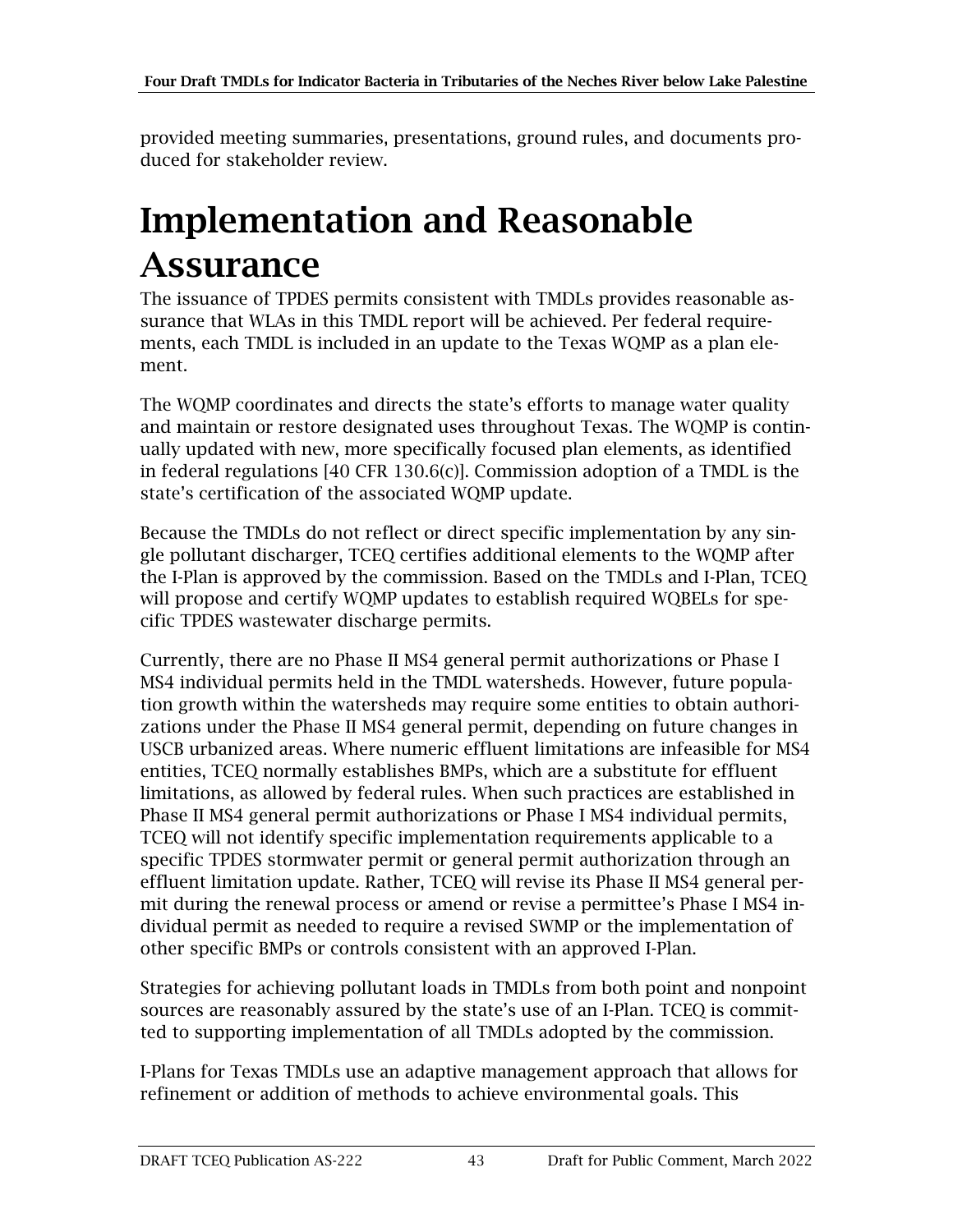adaptive approach reasonably assures that the necessary regulatory and voluntary activities to achieve pollutant reductions will be implemented. Periodic, repeated evaluations of the effectiveness of implementation methods ascertain whether progress is occurring and may show that the original distribution of loading among sources should be modified to increase efficiency. I-Plans will be adapted as necessary to reflect needs identified in evaluations of progress.

### <span id="page-49-0"></span>Key Elements of an I-Plan

An I-Plan includes a detailed description and schedule of the regulatory and voluntary management measures to implement the WLAs and LAs of particular TMDLs within a reasonable time. I-Plans also identify the organizations responsible for carrying out management measures, and a plan for periodic evaluation of progress.

Strategies to optimize compliance and oversight are identified in an I-Plan when necessary. Such strategies may include additional monitoring and reporting of effluent discharge quality to evaluate and verify loading trends, adjustment of an inspection frequency or a response protocol to public complaints, and escalation of an enforcement remedy to require corrective action of a regulated entity contributing to an impairment.

TCEQ works with stakeholders and interested governmental agencies to develop and support I-Plans and track their progress. Work on the I-Plan begins during development of TMDLs. Because these TMDLs address agricultural sources of pollution, TCEQ will also work in close partnership with the TSSWCB when developing the I-Plan. The TSSWCB is the lead agency in Texas responsible for planning, implementing, and managing programs and practices for preventing and abating agricultural and silvicultural nonpoint sources of water pollution. The cooperation required to develop an I-Plan will become a cornerstone for the shared responsibility necessary to carry it out.

Ultimately, the I-Plan identifies the commitments and requirements to be implemented through specific permit actions and other means. For these reasons, the approved I-Plan may not approximate the predicted loadings identified category by category in the TMDLs and its underlying assessment. The I-Plan is adaptive for this very reason; it allows for continuous update and improvement.

In most cases, it is not practical or feasible to approach all TMDL implementation as a one-time, short-term restoration effort. This is particularly true when a challenging wasteload reduction or load reduction is required by the TMDL, there is high uncertainty with the TMDL analysis, there is a need to reconsider or revise the established water quality standard, or the pollutant load reduction would require costly infrastructure and capital improvements.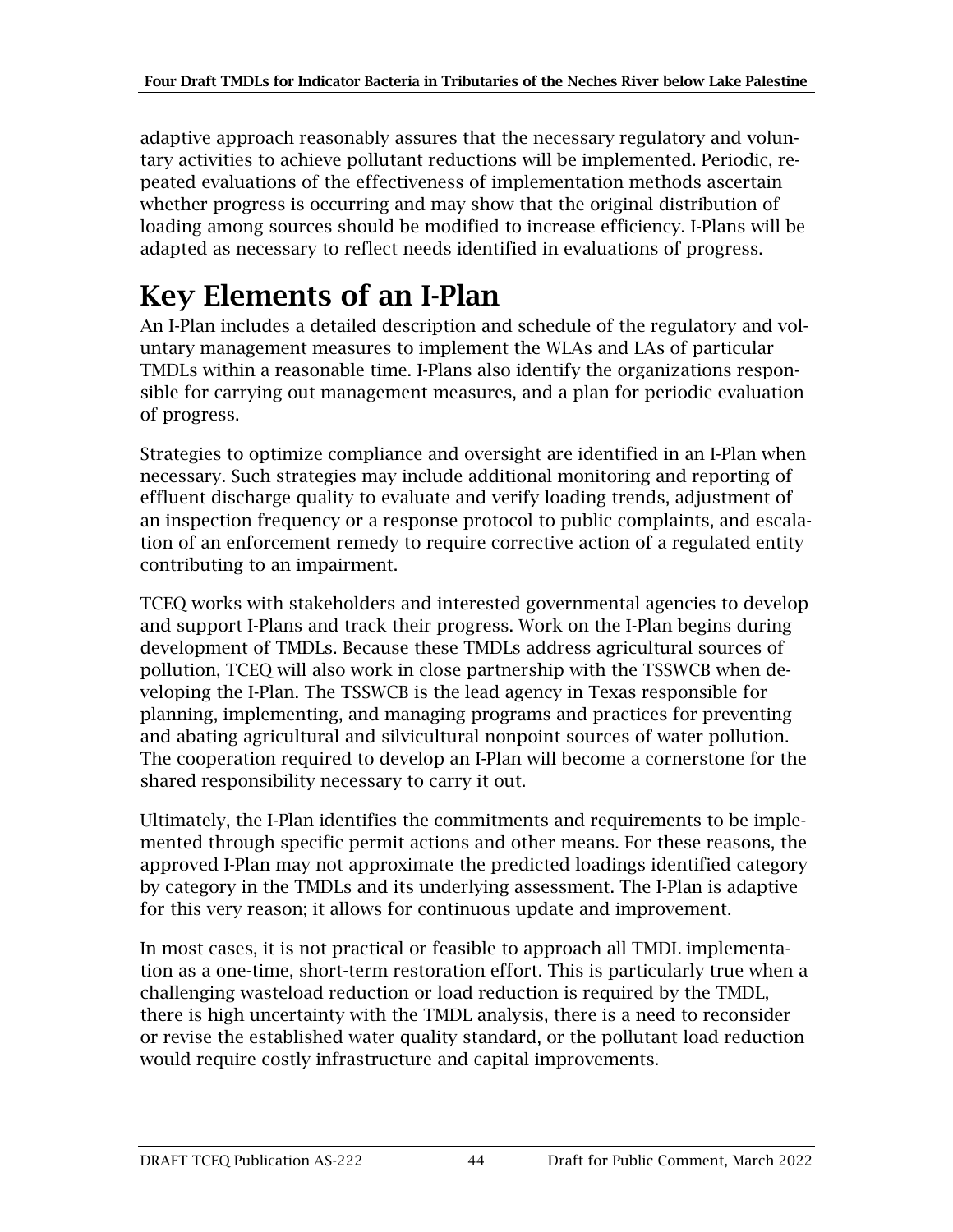## <span id="page-50-0"></span>References

- AgriLife Extension. 2012. Feral Hog Population Growth, Density and Harvest in Texas*.* SP-472. College Station. Online. [wildpigs.nri.tamu.edu/media/1155/sp-472-feral-hog-population-growth](https://wildpigs.nri.tamu.edu/media/1155/sp-472-feral-hog-population-growth-density-and-harvest-in-texas-edited.pdf)[density-and-harvest-in-texas-edited.pdf](https://wildpigs.nri.tamu.edu/media/1155/sp-472-feral-hog-population-growth-density-and-harvest-in-texas-edited.pdf)
- American Veterinary Medical Association. 2018. 2017-2018 U.S. Pet Ownership and Demographics Sourcebook. Online. [www.avma.org/resources](http://www.avma.org/resources-tools/reports-statistics/us-pet-ownership-statistics#formulas)[tools/reports-statistics/us-pet-ownership-statistics#formulas.](http://www.avma.org/resources-tools/reports-statistics/us-pet-ownership-statistics#formulas)
- Angelina and Neches River Authority. 2015. 2015 Basin Summary Report*.*  Online. [www.anra.org/divisions/water\\_quality/crp/pdfs/reports/2015\\_Summary\\_R](http://www.anra.org/divisions/water_quality/crp/pdfs/reports/2015_Summary_Report/ANRA_FY_2015_BHR.pdf) [eport/ANRA\\_FY\\_2015\\_BHR.pdf.](http://www.anra.org/divisions/water_quality/crp/pdfs/reports/2015_Summary_Report/ANRA_FY_2015_BHR.pdf)
- Asquith, W. H., Roussel, M. C., and Vrabel, J. 2006. Statewide Analysis of the Drainage-Area Ratio Method for 34 Streamflow Percentile Ranges in Texas (USGS Scientific Investigations Report No. 2006–5286). Online. [www.pubs.usgs.gov/sir/2006/5286/pdf/sir2006-5286.pdf.](https://pubs.usgs.gov/sir/2006/5286/pdf/sir2006-5286.pdf)
- City of Lufkin. 2003. GIS Data Downloads: city.zip. Online. Retrieved October 2, 2020. Web link no longer available.
- Cleland, B. 2003. TMDL Development From the "Bottom Up" Part III: Duration Curves and Wet-Weather Assessments*.* Online. [www.researchgate.net/pub](http://www.researchgate.net/publication/228822472_TMDL_Development_from_the_Bottom_Up-_PART_III_Durations_Curves_and_Wet-Weather_Assessments)[lication/228822472\\_TMDL\\_Development\\_from\\_the\\_Bottom\\_Up-](http://www.researchgate.net/publication/228822472_TMDL_Development_from_the_Bottom_Up-_PART_III_Durations_Curves_and_Wet-Weather_Assessments) [\\_PART\\_III\\_Durations\\_Curves\\_and\\_Wet-Weather\\_Assessments.](http://www.researchgate.net/publication/228822472_TMDL_Development_from_the_Bottom_Up-_PART_III_Durations_Curves_and_Wet-Weather_Assessments)
- EPA. 1991. *Guidance for Water Quality-Based Decisions: The TMDL Process*. EPA 440/4-91-001. Online. [nepis.epa.gov/Exe/ZyNET.exe/00001KIO.TXT.](https://nepis.epa.gov/Exe/ZyNET.exe/00001KIO.TXT?ZyActionD=ZyDocument&Client=EPA&Index=1991+Thru+1994&Docs=&Query=&Time=&EndTime=&SearchMethod=1&TocRestrict=n&Toc=&TocEntry=&QField=&QFieldYear=&QFieldMonth=&QFieldDay=&IntQFieldOp=0&ExtQFieldOp=0&XmlQuery=&File=D%3A%5Czyfiles%5CIndex%20Data%5C91thru94%5CTxt%5C00000000%5C00001KIO.txt&User=ANONYMOUS&Password=anonymous&SortMethod=h%7C-&MaximumDocuments=1&FuzzyDegree=0&ImageQuality=r75g8/r75g8/x150y150g16/i425&Display=hpfr&DefSeekPage=x&SearchBack=ZyActionL&Back=ZyActionS&BackDesc=Results%20page&MaximumPages=1&ZyEntry=1&SeekPage=x&ZyPURL)
- Gitter, A, Yang, L and Gregory, L. 2021. Technical Support Document for Four Total Maximum Daily Loads for Indicator Bacteria in Tributaries of the Neches River below Lake Palestine*.* Prepared by TWRI for TCEQ. Austin: Texas Commission on Environmental Quality (AS-205). Online. [www.tceq.texas.gov/assets/public/waterquality/tmdl/118lufkin/118](http://www.tceq.texas.gov/assets/public/waterquality/tmdl/118lufkin/118-as205-midneches-bacteria-tsd.pdf) [as205-midneches-bacteria-tsd.pdf.](http://www.tceq.texas.gov/assets/public/waterquality/tmdl/118lufkin/118-as205-midneches-bacteria-tsd.pdf)
- New England Interstate Water Pollution Control Commission. 2003. Illicit Discharge Detection and Elimination Manual: A Handbook for Municipalities. Online. [neiwpcc.org/neiwpcc\\_docs/iddmanual.pdf.](http://neiwpcc.org/neiwpcc_docs/iddmanual.pdf)
- NOAA. 2020. Climate Data Online. National Climatic Data Center. Retrieved February 15, 2020. Online. [www.ncdc.noaa.gov/cdo-web/.](http://www.ncdc.noaa.gov/cdo-web/)
- Public Utility Commission of Texas. 2017. CCN Water and Sewer GIS Shapefiles. Online. [www.puc.texas.gov/industry/water/utilities/gis.aspx.](http://www.puc.texas.gov/industry/water/utilities/gis.aspx)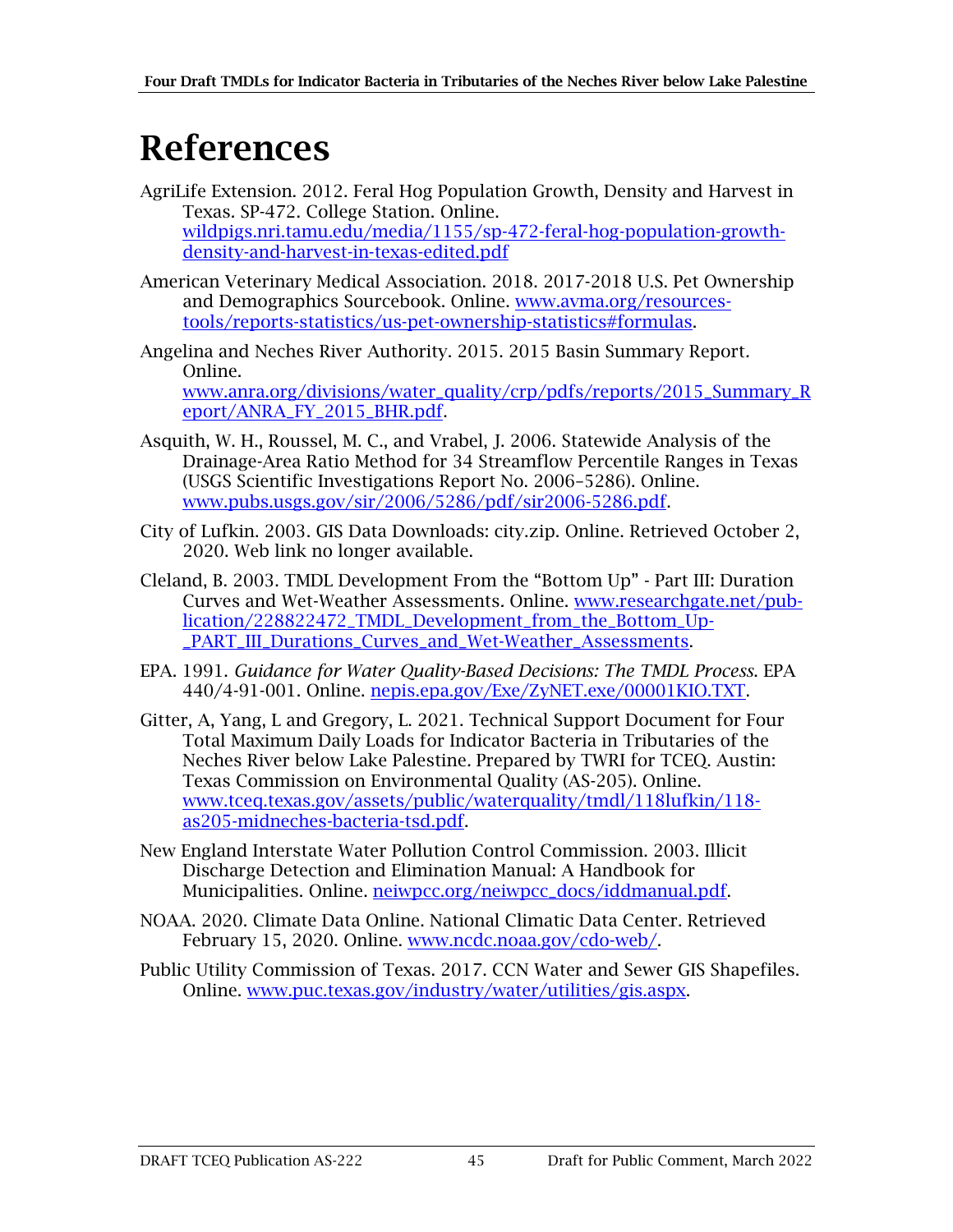- Reed, Stowe, and Yanke, LLC. 2001. Study to Determine the Magnitude of, and Reasons for, Chronically Malfunctioning On-site Sewage Facility Systems in Texas*.* Online. [www.tceq.texas.gov/assets/public/compliance/compliance\\_support/regula](http://www.tceq.texas.gov/assets/public/compliance/compliance_support/regulatory/ossf/StudyToDetermine.pdf) [tory/ossf/StudyToDetermine.pdf](http://www.tceq.texas.gov/assets/public/compliance/compliance_support/regulatory/ossf/StudyToDetermine.pdf).
- TCEQ. 2018. Texas Surface Water Quality Standards, 30 TAC Chapter 307. Online. [texreg.sos.state.tx.us/public/readtac%24ext.ViewTAC?tac\\_view=4&ti=30&pt](http://texreg.sos.state.tx.us/public/readtac%24ext.ViewTAC?tac_view=4&ti=30&pt=1&ch=307&rl=Y)  $=1$ &ch=307&rl=Y
- TCEQ. 2020a. 2020 Texas Integrated Report of Surface Water Quality for Clean Water Act Sections 305(b) and 303(d). Online. [www.tceq.texas.gov/waterquality/assessment/20twqi/20txir.](http://www.tceq.texas.gov/waterquality/assessment/20twqi/20txir)
- TCEQ. 2020b. Statewide SSO Report January 2016 through December 2019. Personal communication, D. Grundmann. Email received February 25, 2020.
- TCEQ. 2020c. Water Quality General Permits Search. Retrieved March 27, 2020 and April 6, 2020. Online. [www2.tceq.texas.gov/wq\\_dpa/index.cfm.](https://www2.tceq.texas.gov/wq_dpa/index.cfm)
- TCEQ. 2020d. Central Registry Query-ID Search. Retrieved March 27, 2020, from www15.tceq.texas.gov/crpub/index.cfm?fuseaction=regent.RNSearch
- TCEQ. 2021a. Texas Water Rights Viewer. Retrieved March 1, 2021. Online. [www.arcgis.com/apps/webappviewer/index.html?id=44adc80d90b749cb85](https://www.arcgis.com/apps/webappviewer/index.html?id=44adc80d90b749cb85cf39e04027dbdc) [cf39e04027dbdc.](https://www.arcgis.com/apps/webappviewer/index.html?id=44adc80d90b749cb85cf39e04027dbdc)
- TCEQ. 2021b. Active Water Rights Data Files (xlsx). Retrieved March 1, 2021. Online. [www.tceq.texas.gov/permitting/water\\_rights/wr-permitting/wrwud](https://www.tceq.texas.gov/permitting/water_rights/wr-permitting/wrwud)
- TCEQ. 2021c. Water Rights GIS data files. Retrieved March 1, 2021. Online. [www.tceq.texas.gov/permitting/water\\_rights/wr\\_technical](https://www.tceq.texas.gov/permitting/water_rights/wr_technical-resources/wam.html/#wrapinput)[resources/wam.html/#wrapinput.](https://www.tceq.texas.gov/permitting/water_rights/wr_technical-resources/wam.html/#wrapinput)
- TCEQ. 2021d. Water Use Data Files (xlsx). Retrieved March 1, 2021. Online. [www.tceq.texas.gov/permitting/water\\_rights/wr-permitting/wrwud](https://www.tceq.texas.gov/permitting/water_rights/wr-permitting/wrwud)
- TCEQ. 2021e. Central Registry*.* Query ID Search. Retrieved May 26, 2021. Online.

[www15.tceq.texas.gov/crpub/index.cfm?fuseaction=regent.RNSearch.](https://www15.tceq.texas.gov/crpub/index.cfm?fuseaction=regent.RNSearch)

- TCEQ. 2021f. TCEQ Region 10 SSO Report January 2005 through December 2015. Personal communication, T. Cawthon. Email received June 8, 2021.
- Texas Parks and Wildlife Department. 2018. Statewide white-tailed deer density data request (pdf files). Personal communication, A. Cain. Email received January 9, 2018.
- TWDB [Texas Water Development Board] 2019. County Population Projections in Texas 2020 – 2070. 2021 Regional Water Plan Population and Water Demand Projections. Retrieved May 15, 2020. Online. [www.twdb.texas.gov/waterplanning/data/projections/2022/popproj.asp](http://www.twdb.texas.gov/waterplanning/data/projections/2022/popproj.asp)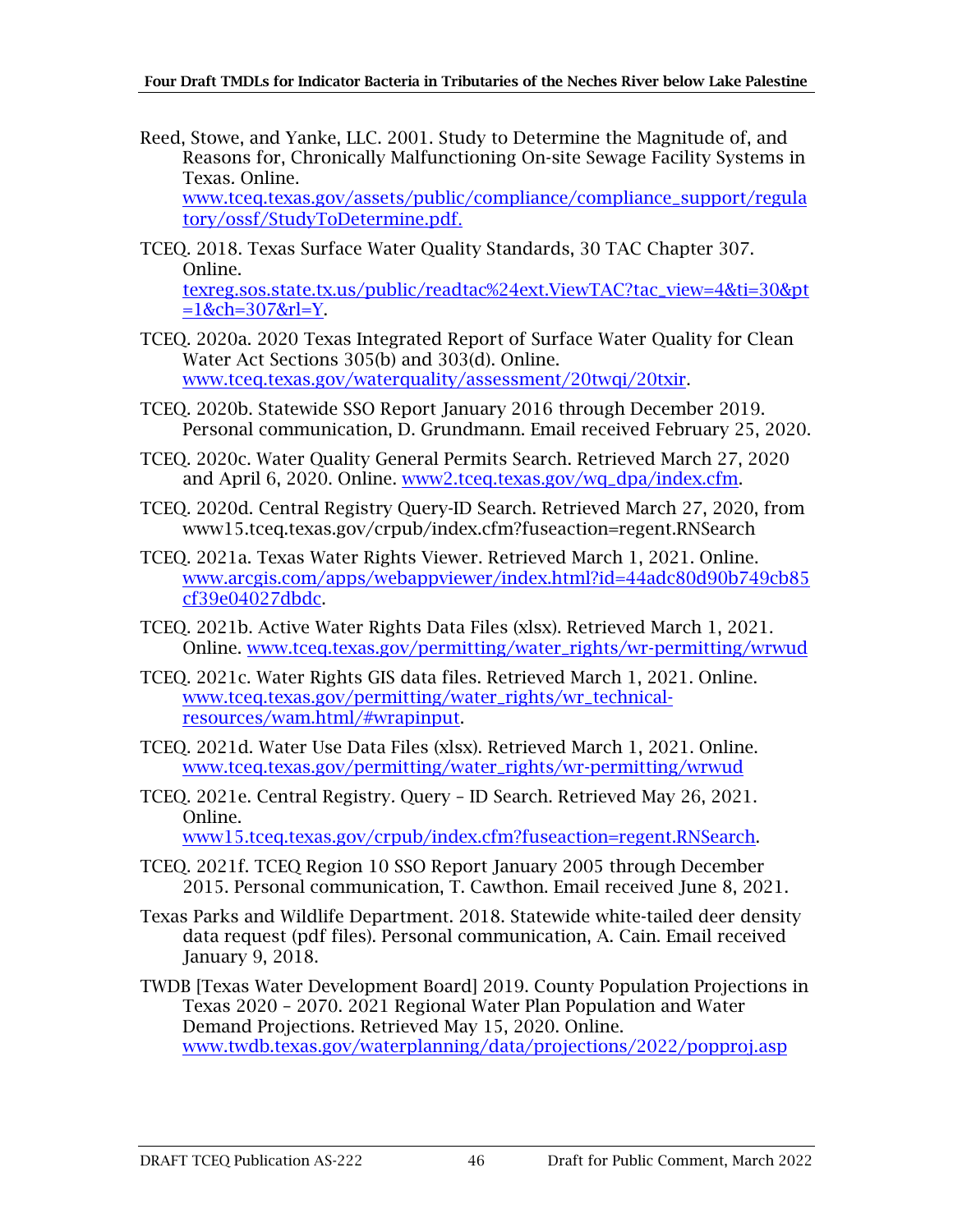- USCB. 2010. 2010 Census Blocks, Population and Housing Units (Shapefiles). Online. [www.census.gov/geographies/reference-maps/2010/geo/2010](http://www.census.gov/geographies/reference-maps/2010/geo/2010-census-block-maps.html) [census-block-maps.html.](http://www.census.gov/geographies/reference-maps/2010/geo/2010-census-block-maps.html)
- USDA NRCS. 2018. Soil Survey Geographic Database. [www.websoilsurvey.sc.egov.usda.gov/App/HomePage.htm.](https://websoilsurvey.sc.egov.usda.gov/App/HomePage.htm)
- USDA. 2019. 2017 Census of Agriculture*.* Online. [www.nass.usda.gov/Publications/AgCensus/2017/Full\\_Report/Volume\\_1,\\_](http://www.nass.usda.gov/Publications/AgCensus/2017/Full_Report/Volume_1,_Chapter_2_County_Level/Texas/) [Chapter\\_2\\_County\\_Level/Texas/.](http://www.nass.usda.gov/Publications/AgCensus/2017/Full_Report/Volume_1,_Chapter_2_County_Level/Texas/)
- USGS. 2019. NLCD 2016 Land Cover Conterminous United States. (Remote sensing image files)*.* Sioux Falls, SD. U.S. Geological Survey. Online. [www.mrlc.gov/data.](http://www.mrlc.gov/data)
- USGS 2020. National Water Information System. Online. [wa](https://waterdata.usgs.gov/nwis/si)[terdata.usgs.gov/nwis/si.](https://waterdata.usgs.gov/nwis/si)
- Weiskel, P.K., Howes, B.L., and Heufelder, G.R. 1996. Coliform Contamination of Coastal Embayment: Sources and Transport Pathways. Environmental Science and Technology, 30, 1872-1881.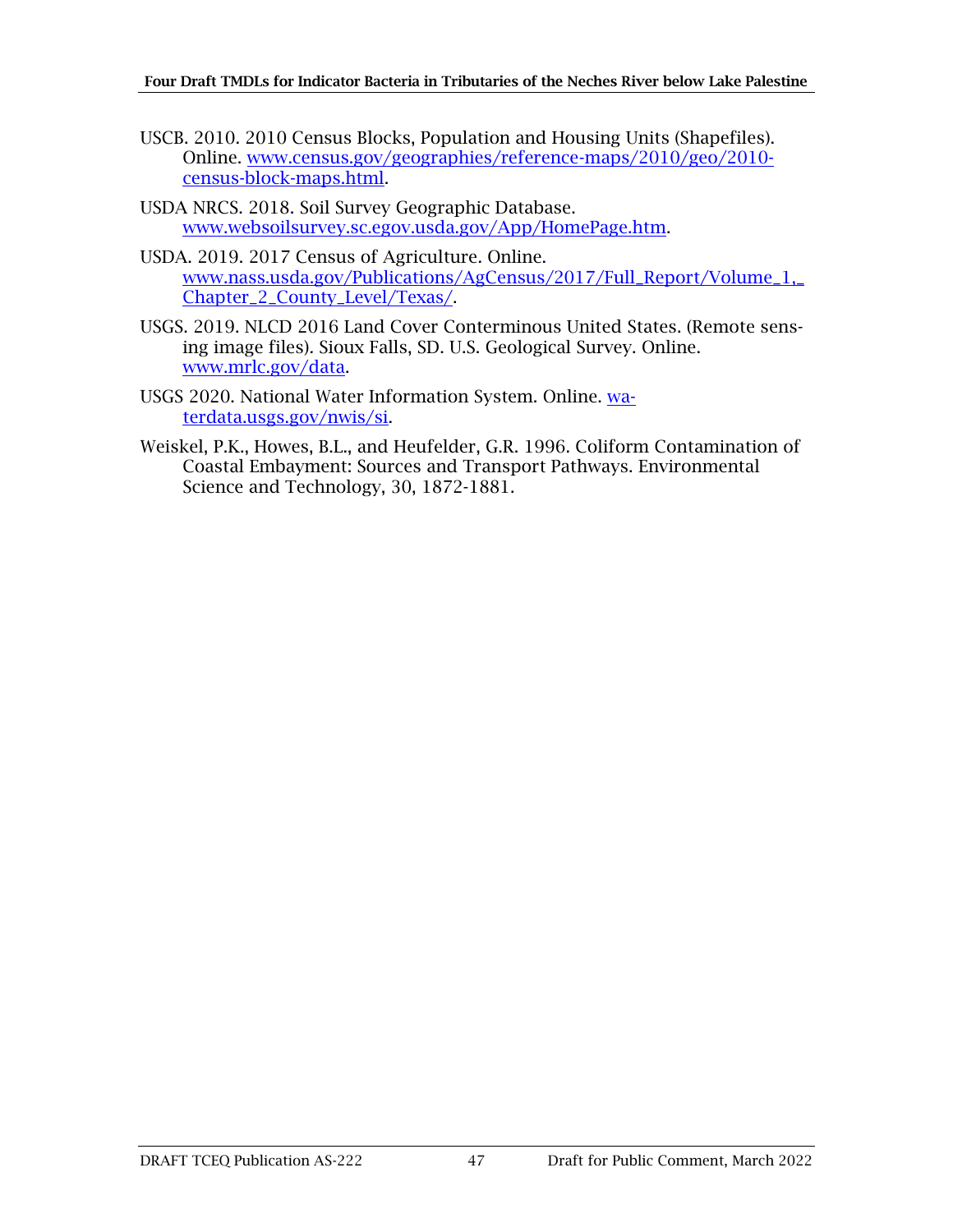## <span id="page-53-0"></span>Appendix A. Population and Population Projections